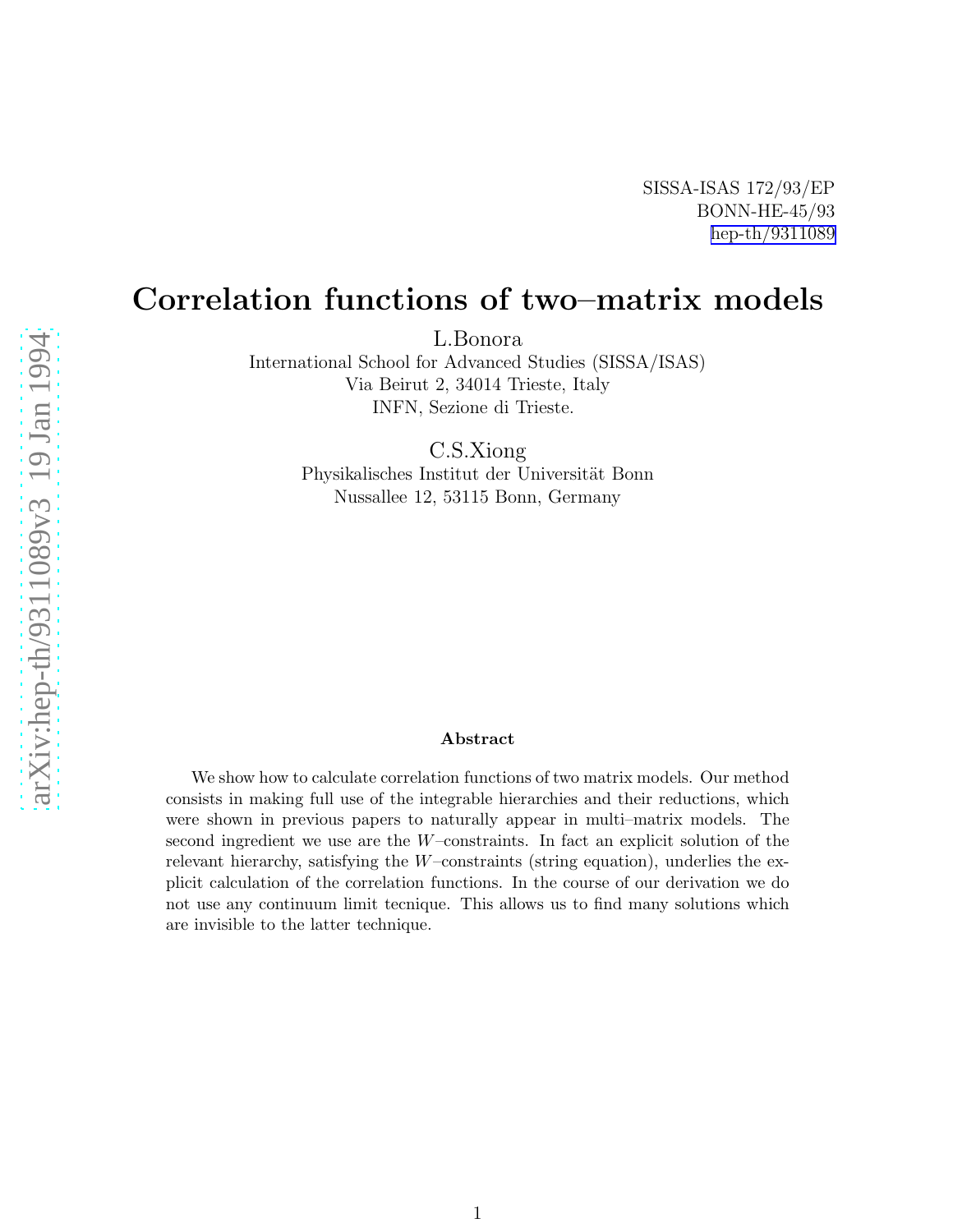## 1 Introduction

Matrix models are believed to provide a (discrete) description of two dimensional gravity coupled to matter. Multi–matrix models might also provide a new approach to non–perturbative QCD. An accurate study of these models is therefore strongly motivated. While one–matrix models have been widely investigated, our knowledge of multi–matrix models is not as satisfactory (see however  $[1], [4], [5], [2], [3], [6], [7],$  $[1], [4], [5], [2], [3], [6], [7],$  $[1], [4], [5], [2], [3], [6], [7],$  $[1], [4], [5], [2], [3], [6], [7],$  $[1], [4], [5], [2], [3], [6], [7],$  $[1], [4], [5], [2], [3], [6], [7],$  $[1], [4], [5], [2], [3], [6], [7],$  $[1], [4], [5], [2], [3], [6], [7],$  $[1], [4], [5], [2], [3], [6], [7],$  $[1], [4], [5], [2], [3], [6], [7],$  $[1], [4], [5], [2], [3], [6], [7],$  $[1], [4], [5], [2], [3], [6], [7],$  $[1], [4], [5], [2], [3], [6], [7],$  $[8], [9], [10], [12], [13], [14]$  $[8], [9], [10], [12], [13], [14]$  $[8], [9], [10], [12], [13], [14]$  $[8], [9], [10], [12], [13], [14]$  $[8], [9], [10], [12], [13], [14]$  $[8], [9], [10], [12], [13], [14]$  $[8], [9], [10], [12], [13], [14]$  $[8], [9], [10], [12], [13], [14]$  $[8], [9], [10], [12], [13], [14]$  $[8], [9], [10], [12], [13], [14]$  $[8], [9], [10], [12], [13], [14]$  $[8], [9], [10], [12], [13], [14]$  $[8], [9], [10], [12], [13], [14]$ .

In this paper we bring to a conclusion an analysis started in previous papers  $[15],[16],[17],[18]$  $[15],[16],[17],[18]$  $[15],[16],[17],[18]$  $[15],[16],[17],[18]$  $[15],[16],[17],[18]$  $[15],[16],[17],[18]$  $[15],[16],[17],[18]$  $[15],[16],[17],[18]$  $[15],[16],[17],[18]$ (see also  $[19],[20]$  $[19],[20]$  $[19],[20]$ ). For simplicity we concentrate on two–matrix models and show how to find exact genus by genus solutions in these models  $*$ . By exact solutions we mean that we calculate the correlation functions of these theories without any approximation technique (except for genus expansion). The distinctive features of our approach are both its effectiveness – we are able to compute explicit solutions – and the method itself – we do not use any continuum limit tecnique. This allows us to find many solutions which are invisible to the latter technique, as will be clear in a moment.

The essential tools used in this paper are the same introduced in the previous ones. In particular here we rely on the basic analysis carried out in [\[16\]](#page-37-0), although the emphasis on particular aspects may have changed in the meantime.

For a model of  $N \times N$  hermitean matrices with bilinear coupling, we proceed as follows. 1) We associate to the initial matrix model partition function  $Z_N$  a discrete linear system (there are several equivalent ones), we identify the coupling conditions (string equations) and finally we specify how we can reconstruct  $Z_N$  from the quantities appearing in the linear system; we obtain in this way an extended description of our matrix model in the sense that this description is equivalent to the original path integral whenever the latter exists, but it is valid also for values of the coupling parameters for which the path integral is not defined. 2) We derive the  $W_{\infty}$ constraints.

At this point we are faced with an integrable hierarchy of *differential–difference* equations; the solutions we are interested in are those that satisfy the above  $W_{\infty}$ constraints. To select them out we continue as follows.

3) We separate the dependence on N from the dependence on the coupling parameters via a procedure introduced in[[16\]](#page-37-0), which consists in substituting the first flow equations into the remaining ones. This leaves us with a hierarchy of *purely dif*ferential equations. 4) This new hierarchy is also integrable and contains integrable subsystems (reduced hierarchies) which can be nicely classified. 5) We identify the critical points. 6) We integrate the differential equations and plug the solutions into the  $W_{\infty}$  constraints to fix possible integration constants. In this way we obtain the sought for correlation functions.

As one will see, all the above steps are of *algorithmic* nature.

The results of our approach are of two types. The first, preliminary to the second, consists in the identification and analysis of the integrable hierarchy of differential equations which appear in two–matrix models. Since this is a long and self–consistent analysis we preferred to publish it in a separate paper[[21\]](#page-37-0). The second group of

<sup>∗</sup> Our approach is not of the type initiated by M.Kontsevitch [\[22](#page-37-0)], although in a few cases the two approaches provide equivalent descriptions.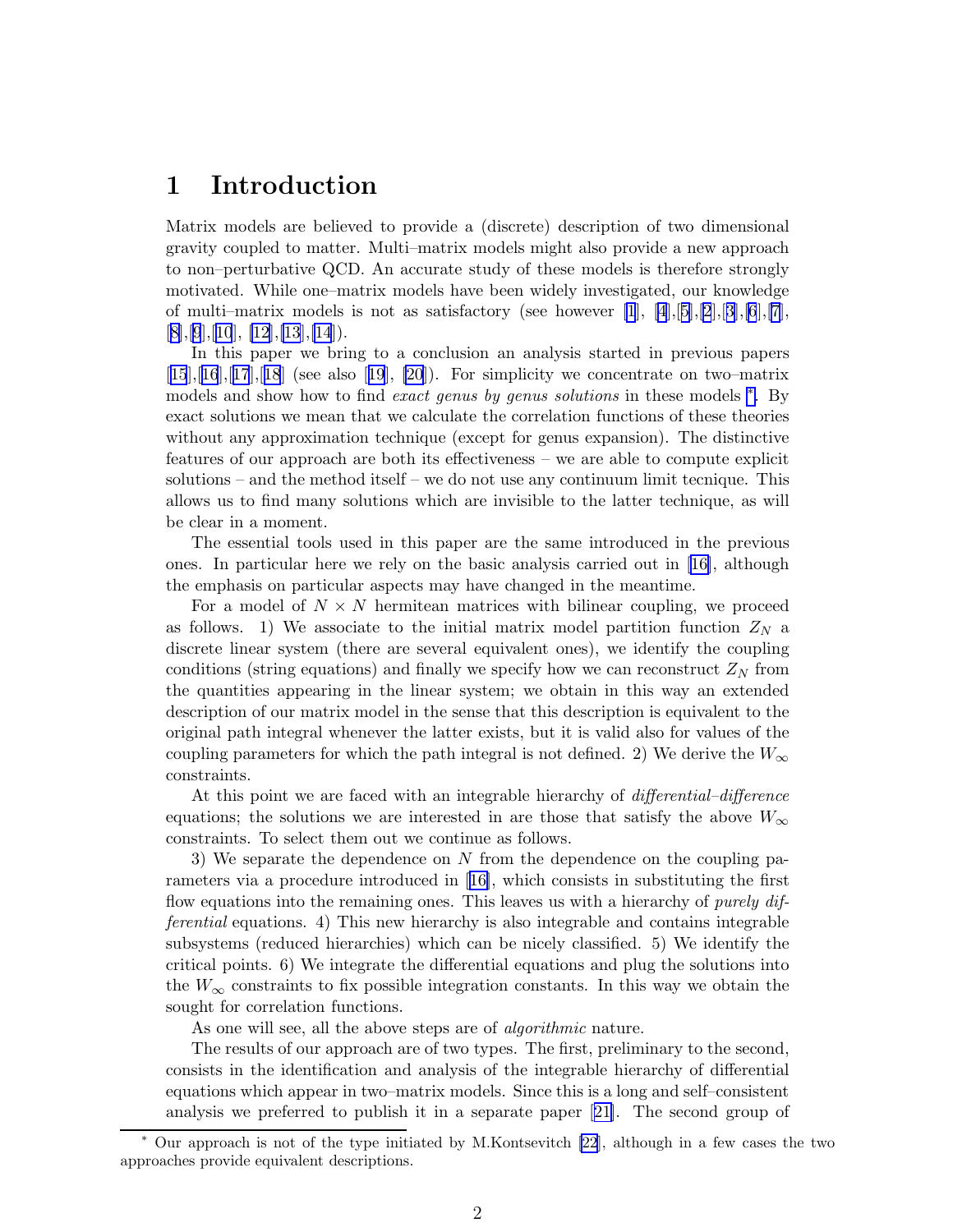results is collected in this paper and concerns more specifically the calculus of correlation functions of two–matrix models. We are interested in the genus expansion of the solutions and concentrate in particular on genus 0 results. They can be compared with the 2D gravity theory in the continuum and with topological field theory models.

There are two broad families of models and correlation functions (CF's). To understand this point one should remember that two–matrix models describe the interaction of the first matrix  $M_1$  with itself, which is described by a (possibly infinite) polynomial in  $M_1$ , of the second matrix  $M_2$  with itself, which is described by a similar polynomial in  $M_2$ , and finally by a bilinear interaction  $M_1M_2$  with a coupling c. The first family of models is the one in which  $c \neq 0$ , i.e. we consider the whole theory. The second family consists of models in which either  $c = 0$  or c does not appear, and the  $M_2$  sector is disregarded. We provide one example of the first family, but we mostly concentrate on the second. In the latter the matrix  $M_2$  plays a spectator role; its self-interaction and interaction with  $M_1$  are however essential. This goes as follows. Every model is characterized by an integrable hierarchy, which is a reduction of the KP hierarchy. The order of the second potential determine a subclass of these models: if the order is p then the model is characterized by either a  $2p$ -field representation of the KP hierarchy or by one of its integrable reductions. The models are accordingly labeled  $\mathcal{M}_{p}^{l}$  with  $l = 0, \ldots, p - 1$ , where  $\mathcal{M}_{p}^{p-1}$  corresponds to the just mentioned 2p–field representation of KP, while the others are reductions. In particular  $\mathcal{M}_{p}^{0}$  corresponds to the p–th KdV hierarchy. The latter are characterized by the fact that the correlation functions do not depend on the size of the matrices, N. For all the other models the correlation functions do depend on N, therefore these models cannot be 'seen' with continuum limit techniques. The first potential has another role, the non–vanishing coupling parameters in it determine the *small* phase space and the critical points.

We remark that an explicit solution of the relevant hierarchy, satisfying the W– constraints (string equation), underlies the explicit calculation of the correlation functions of a given model. The solutions of the hierarchies relevant for CF's are characterized by a genus by genus homogeneity, defined according to a degree which is determined by the particular critical point one is considering. This is a distinctive feature of enormous practical utility.

In elaborating our method we have been inspired by earlier works, in particular [[23](#page-37-0)],[[24](#page-37-0)],[[25](#page-37-0)] and[[26](#page-37-0)]. The models we obtain are very close to the topological field theory models coupled to gravity studied therein.

This paper is organized as follows. In section 2 we review the relevant results of [[17](#page-37-0)]. In section 3 we show how one can compute CF's directly from the W-constraints; we show an example of CF's with  $c \neq 0$ . In section 4 we collect the relevant results of [[18](#page-37-0)] and[[21\]](#page-37-0). Section 5 is entirely devoted to the explicit calculation of genus 0 CF's at the first critical point via integration of the relevant hierarchy in some specific models, precisely the three models specified by the 4–field representation of the KP– hierarchy and its integrable reductions. In section 6 we give a general prescription for calculating CF's and a few more explicit examples. Section 7 is devoted to higher critical points: we show again how to calculate the corresponding correlation functions. The last section is devoted to a brief discussion of the connection of the previous models with topological field theories and 2D gravity coupled to matter.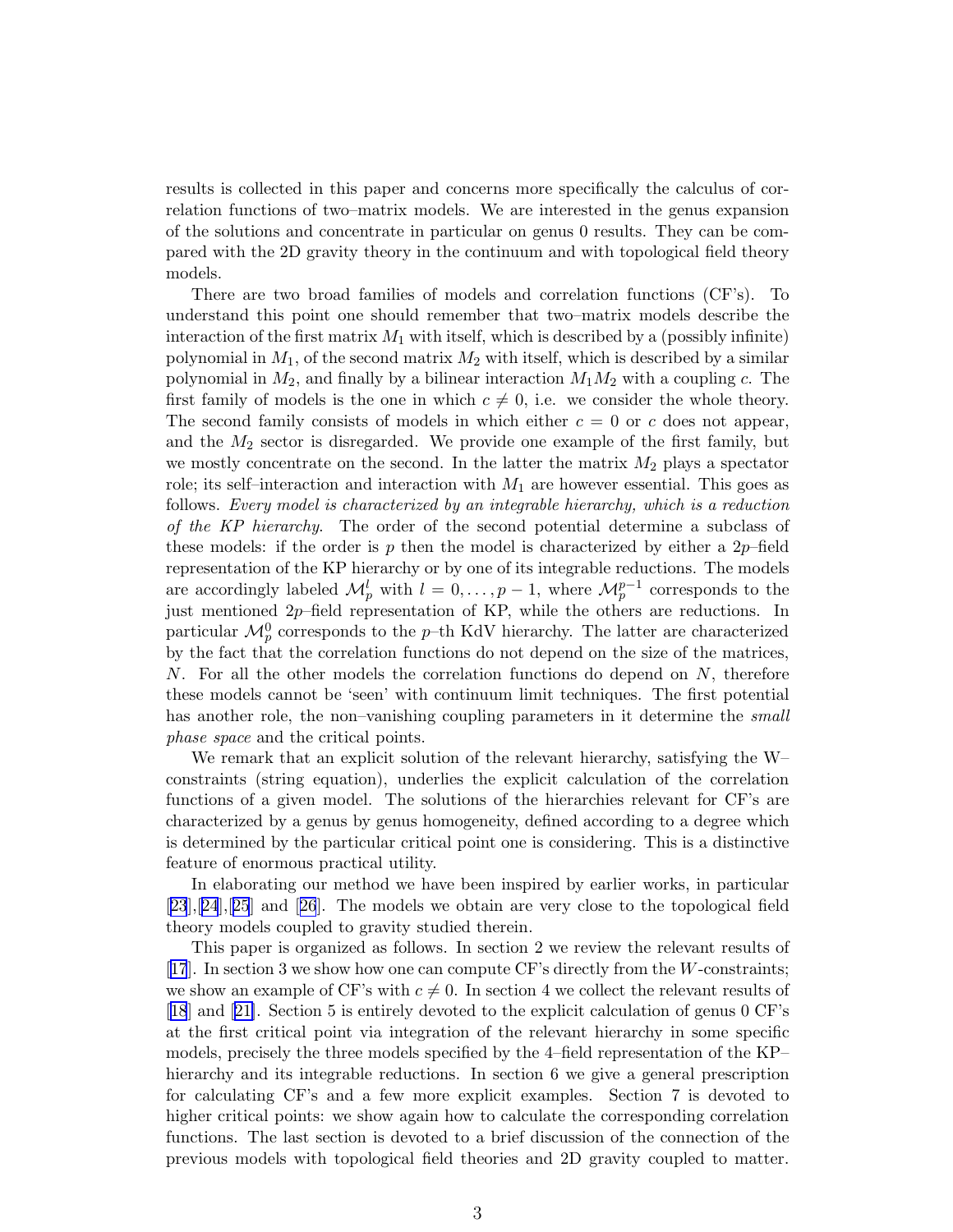<span id="page-3-0"></span>The Appendices contain explicit expressions for  $W$ –constraints, flow equations and CF's for the various models.

### 2 Review of previous results

For simplicity we limit ourselves to two–matrix models. They are initially defined by the partition function

$$
Z_N(t,c) = \int dM_1 dM_2 e^{TrU}
$$

where  $M_1$  and  $M_2$  are Hermitian  $N \times N$  matrices and

$$
U = V_1 + V_2 + cM_1M_2
$$

with potentials

$$
V_{\alpha} = \sum_{r=1}^{p_{\alpha}} t_{\alpha,r} M_{\alpha}^r \qquad \alpha = 1, 2.
$$
 (2.1)

The  $p_{\alpha}$ 's are finite positive integers.

A clarification is in order concerning the coupling constants  $t_{\alpha,r}$ . Later on we will let  $p_{\alpha} \to \infty$ , thereby introducing an infinite number of couplings. Therefore the coupling constants split into two sets, those appearing in eq.(2.1) (which define the model), and the remaining ones (which are introduced only for computational purposes). In terms of ordinary field theory the former are analogous to the interaction couplings, while the latter correspond to external currents (coupled to composite operators). In the case of matrix models we will not make any formal distinction between them. This will allow us to obtain very symmetrical and powerful formulas – the W–constraints for example. Of course the distinction is substantial and will appear when calculating the correlation functions. These will depend only on the interaction couplings, while the external ones will be set to zero once they have done their job.

Let us return to the models defined at the beginning. Our purpose is to study the their correlation functions (CF's), i.e. the correlation functions of the operators

 $\text{Tr} M_1^k$ ,  $\text{Tr} M_2^k$ ,  $\text{Tr}(M_1 M_2)$ 

See the beginning of section 3 for more precise definitions.

The ordinary procedure to calculate the partition function consists of three steps  $[27],[28],[29]$  $[27],[28],[29]$  $[27],[28],[29]$  $[27],[28],[29]$  $[27],[28],[29]$  $[27],[28],[29]$  $[27],[28],[29]$ : (i) one integrates out the angular parts so that only the integrations over the eigenvalues are left;  $(ii)$  one introduces the orthogonal polynomials

$$
\xi_n(\lambda_1) = \lambda_1^n
$$
 + lower powers,  $\eta_n(\lambda_2) = \lambda_2^n$  + lower powers

which satisfy the orthogonality relations

$$
\int d\lambda_1 d\lambda_2 \xi_n(\lambda_1) e^{V_1(\lambda_1) + V_2(\lambda_2) + c\lambda_1 \lambda_2} \eta_m(\lambda_2) = h_n(t, c) \delta_{nm}
$$
\n(2.2)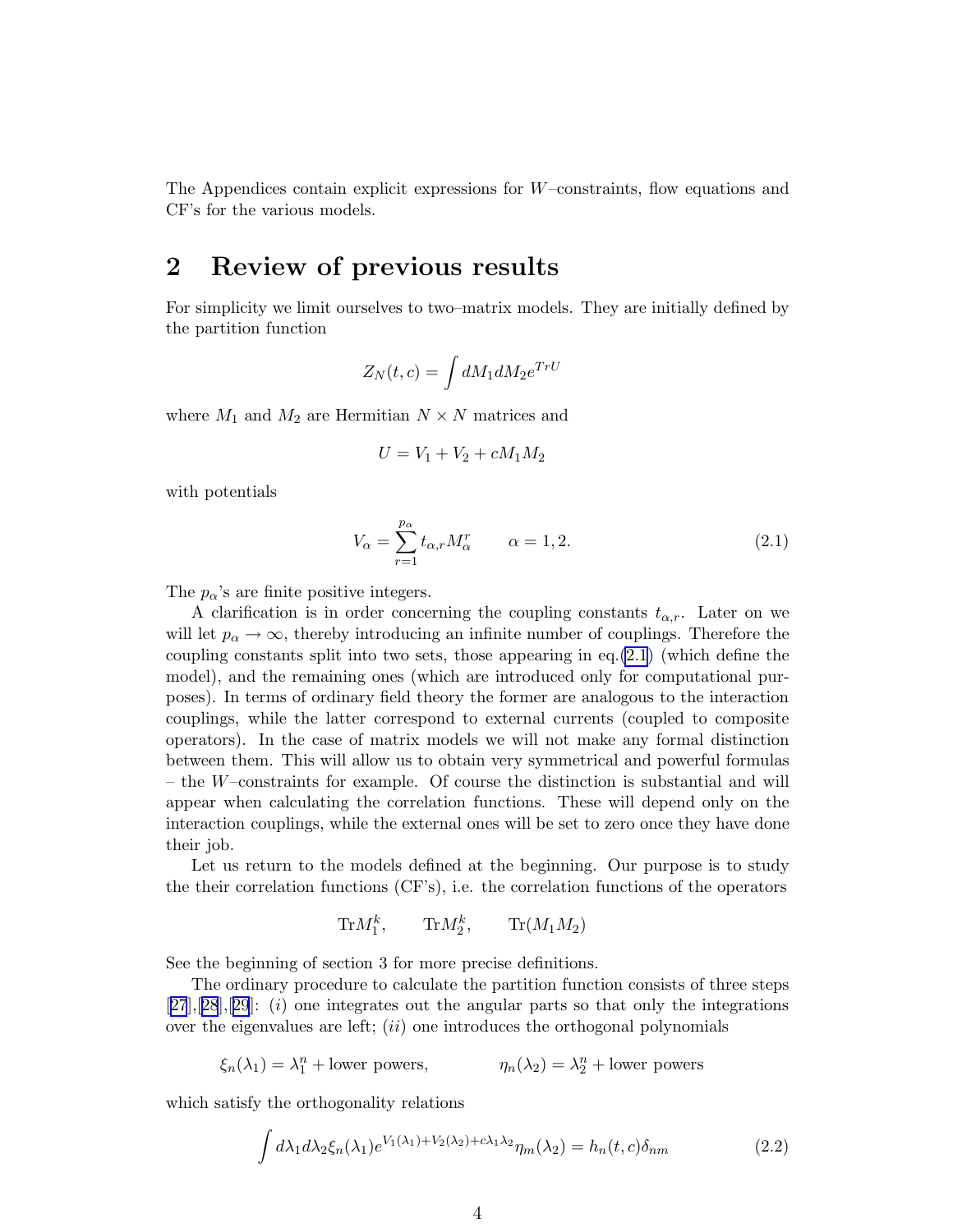<span id="page-4-0"></span> $(iii)$ , using the orthogonality relation  $(2.2)$  $(2.2)$  and the properties of the Vandermonde determinants, one can easily calculate the partition function

$$
Z_N(t, c) = \text{const } N! \prod_{i=0}^{N-1} h_i
$$
 (2.3)

.

Knowing the partition function means knowing the coefficients  $h_n(t, c)$ 's.

The information concerning the latter can be encoded in a suitable linear system plus some coupling conditions, together with a relation that allows us to identify  $Z_N$ . But before we pass to that we need some convenient notations. For any matrix  $M$ , we define

$$
(\mathcal{M})_{ij} = M_{ij} \frac{h_j}{h_i}, \qquad \bar{M}_{ij} = M_{ji}, \qquad M_l(j) \equiv M_{j,j-l}
$$

As usual we introduce the natural gradation

$$
deg[E_{ij}] = j - i
$$

and, for any given matrix  $M$ , if all its non–zero elements have degrees in the interval [a, b], then we will simply write:  $M \in [a, b]$ . Moreover  $M_+$  will denote the upper triangular part of M (including the main diagonal), while  $M = M - M_{+}$ . We will write

$$
\operatorname{Tr}(M) = \sum_{i=0}^{N-1} M_{ii}
$$

Analogously, if L is a pseudodifferential operator,  $L_{+}$  means the purely differential part of it, while  $L_-=L-L_+$ .

Let us come now to the step 1) mentioned in the introduction. First it is convenient to pass from the basis of orthogonal polynomials to the basis of orthogonal functions

$$
\Psi_n(\lambda_1) = e^{V_1(\lambda_1)} \xi_n(\lambda_1), \qquad \Phi_n(\lambda_2) = e^{V_2(\lambda_2)} \eta_n(\lambda_2).
$$

The orthogonality relation ([2.2](#page-3-0)) becomes

$$
\int d\lambda_1 d\lambda_2 \Psi_n(\lambda_1) e^{c\lambda_1 \lambda_2} \Phi_m(\lambda_2) = \delta_{nm} h_n(t, c).
$$
 (2.4)

As usual we will denote the semi-infinite column vectors with components  $\Psi_0, \Psi_1, \Psi_2, \ldots$ , and  $\Phi_0, \Phi_1, \Phi_2, \ldots$ , by  $\Psi$  and  $\Phi$ , respectively.

Next we introduce the following Q–type matrices

$$
\int d\lambda_1 d\lambda_2 \Psi_n(\lambda_1) \lambda_\alpha e^{c\lambda_1 \lambda_2} \Phi_m(\lambda_2) \equiv Q_{nm}(\alpha) h_m = \bar{Q}_{mn}(\alpha) h_n, \quad \alpha = 1, 2. \tag{2.5}
$$

Both  $Q(1)$  and  $\overline{Q}(2)$  are Jacobi matrices: their pure upper triangular part is  $I_+$  $\sum_i E_{i,i+1}.$ 

Beside the above  $Q$  matrices, we will need two  $P$ -type matrices, defined by

$$
\int d\lambda_1 d\lambda_2 \left(\frac{\partial}{\partial \lambda_1} \Psi_n(\lambda_1)\right) e^{c\lambda_1 \lambda_2} \Phi_m(\lambda_2) \equiv P_{nm}(1) h_m \tag{2.6}
$$

$$
\int d\lambda_1 d\lambda_2 \Psi_n(\lambda_1) e^{c\lambda_1 \lambda_2} \left(\frac{\partial}{\partial \lambda_2} \Phi_m(\lambda_2)\right) \equiv P_{mn}(2) h_n \tag{2.7}
$$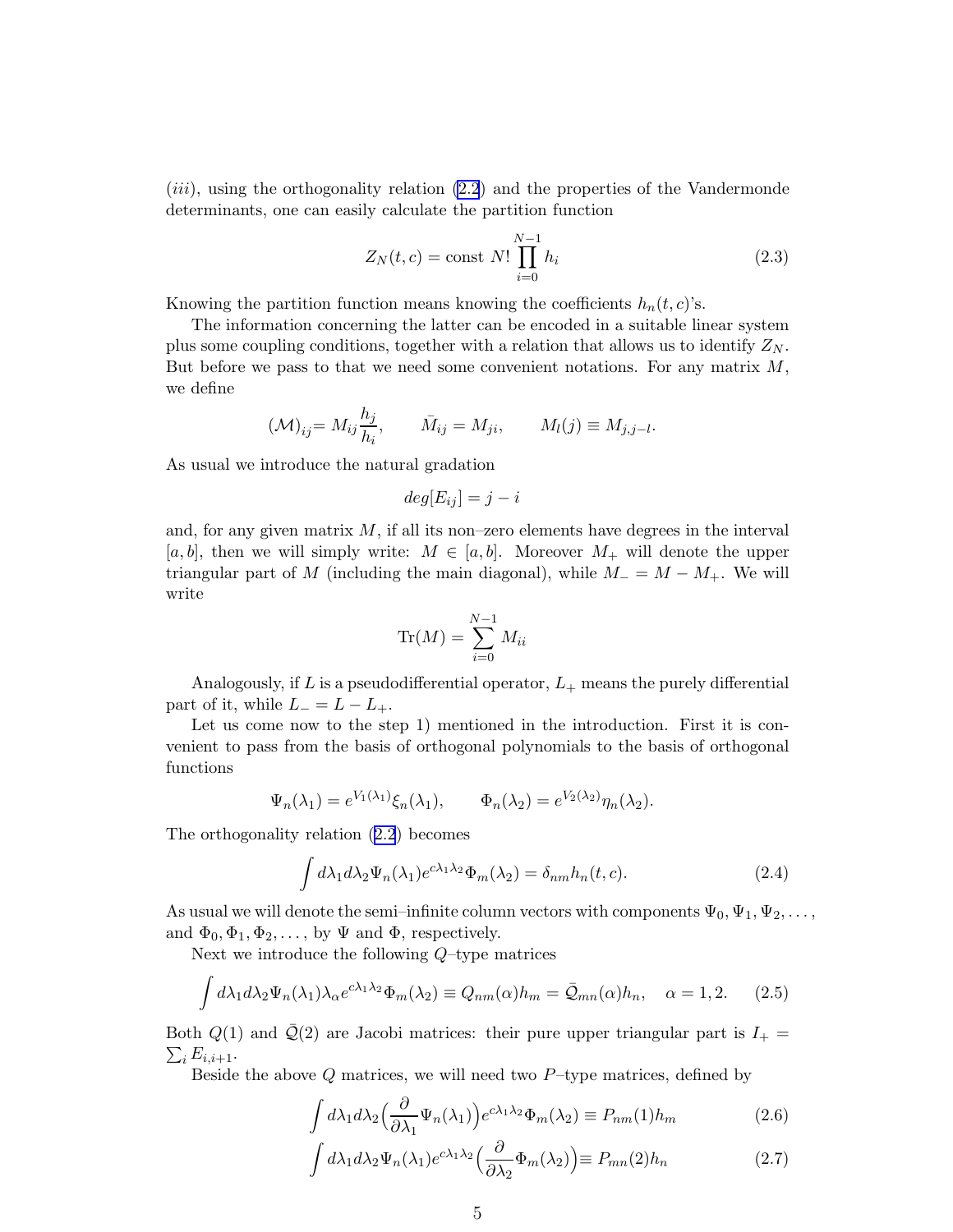The two matrices ([2.5\)](#page-4-0) we introduced above are not completely independent. More precisely both  $Q(\alpha)$ 's can be expressed in terms of only one of them and one matrix P. Expressing the trivial fact that the integral of the total derivative of the integrand in eq.([2.4\)](#page-4-0) with respect to  $\lambda_1$  and  $\lambda_2$  vanishes, we can easily derive the constraints or coupling conditions

$$
P(1) + c_{12}Q(2) = 0, \t c_{12}Q(1) + \overline{P}(2) = 0,
$$

It is just these coupling conditions that lead to the famous  $W_{1+\infty}$ –constraints on the partition function at the discrete level. We will also refer to them at times as string equations. From them it follows at once that

$$
Q(\alpha) \in [-m_{\alpha}, n_{\alpha}], \qquad \alpha = 1, 2
$$

where

$$
m_1 = p_2 - 1, \qquad m_2 = 1
$$

and

$$
n_1 = 1, \qquad n_2 = p_1 - 1
$$

These equations show that a finite band structure for the  $Q(\alpha)$  is only allowed if the number of perturbations is finite. Conversely, if we want, say,  $Q(1)$  to possess the full discrete KP structure – we should let  $p_2 \longrightarrow \infty$ .

The derivation of the linear systems associated to our matrix model is very simple. We take the derivatives of eqs.[\(2.4](#page-4-0)) with respect to the time parameters  $t_{\alpha,r}$ , and use eqs.([2.5](#page-4-0)). We get in this way the time evolution of  $\Psi$  and  $\Phi$ , which can be represented in two different ways:

(\*) Discrete Linear System I:

$$
\begin{cases}\nQ(1)\Psi(\lambda_1) = \lambda_1 \Psi(\lambda_1), \\
\frac{\partial}{\partial t_{1,k}} \Psi(\lambda_1) = Q_+^k(1)\Psi(\lambda_1), \quad 1 \le k \le p_1, \\
\frac{\partial}{\partial t_{2,k}} \Psi(\lambda_1) = -Q_-^k(2)\Psi(\lambda_1), \quad 1 \le k \le p_2, \\
\frac{\partial}{\partial \lambda} \Psi(\lambda_1) = P(1)\Psi(\lambda_1).\n\end{cases} (2.8)
$$

The corresponding consistency conditions are

$$
[Q(1), P(1)] = 1 \tag{2.9a}
$$

$$
\frac{\partial}{\partial t_{\alpha,k}}Q(1) = [Q(1), \quad Q_{-}^{k}(\alpha)]
$$
\n(2.9b)

$$
\frac{\partial}{\partial t_{\alpha,k}}P(1) = [P(1), \quad Q_{-}^{k}(\alpha)]
$$
\n(2.9c)

(2.9b) and (2.9c) are discrete KP hierarchies, whose integrability and meaning were discussed in[[17\]](#page-37-0).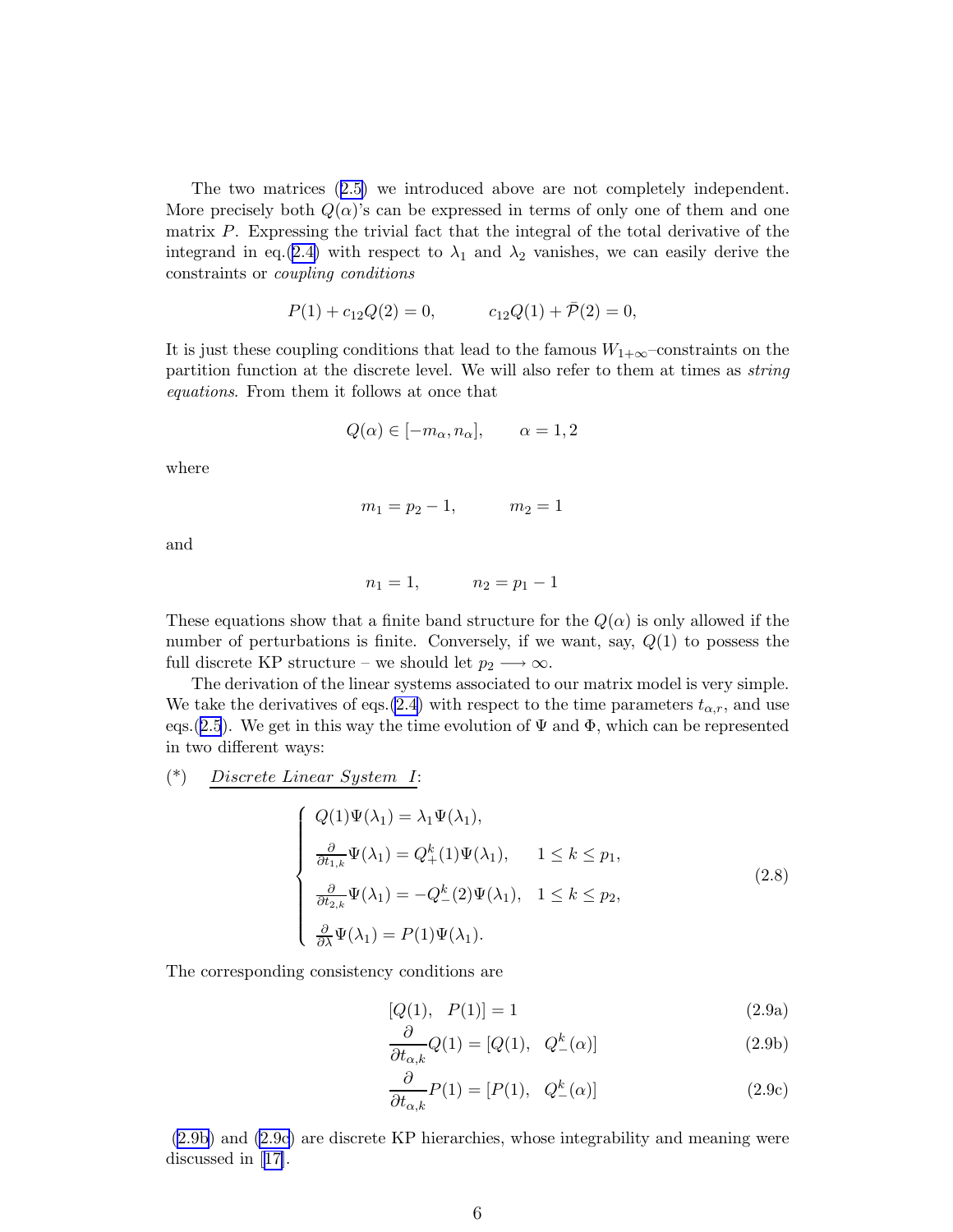<span id="page-6-0"></span>
$$
(**) \quad Discrete\ Linear\ System\ II:
$$

$$
\begin{cases}\n\bar{\mathcal{Q}}(2)\Phi(\lambda_2) = \lambda_2 \Phi(\lambda_2), \\
\frac{\partial}{\partial t_{2,k}} \Phi(\lambda_2) = \bar{\mathcal{Q}}_+^k(2)\Phi(\lambda_2), \\
\frac{\partial}{\partial t_{1,k}} \Phi(\lambda_1) = -\bar{\mathcal{Q}}_-^k(1)\Phi(\lambda_2), \quad 1 \le k \le p_1 \\
\frac{\partial}{\partial \lambda_2} \Phi(\lambda_2) = P(2)\Phi(\lambda_2).\n\end{cases}
$$
\n(2.10)

with consistency conditions

$$
[\bar{Q}(2), P(2)] = 1, \t(2.11a)
$$

$$
\frac{\partial}{\partial t_{\alpha,k}}\bar{\mathcal{Q}}(2) = [\bar{\mathcal{Q}}(2), \quad \bar{\mathcal{Q}}_{-}^{k}(\alpha)]
$$
\n(2.11b)

$$
\frac{\partial}{\partial t_{\alpha,k}}P(2) = [P(2), \quad \bar{\mathcal{Q}}_{-}^{k}(\alpha)] \tag{2.11c}
$$

The third element announced in the introduction is the link between the quantities that appear in the linear system and in the coupling conditions with the original partition function. We have

$$
\frac{\partial}{\partial_{\alpha,r}} \ln Z_N(t, c) = \text{Tr}\Big(Q^r(\alpha)), \qquad \alpha = 1, 2 \tag{2.12}
$$

It is evident that, by using the flow equations above we can express all the derivatives of  $Z_N$  in terms of the elements of the Q matrices. For example

$$
\frac{\partial^2}{\partial t_{1,1}\partial t_{\alpha,r}}\ln Z_N(t,c) = \left(Q^r(\alpha)\right)_{N,N-1},\tag{2.13}
$$
\n
$$
1 \le r \le p_\alpha; \qquad \alpha = 1,2
$$

We also recall the coupling dependence of the partition function

$$
\frac{\partial}{\partial c} \ln Z_N(t, c) = \text{Tr}\Big(Q(1)Q(2)\Big) \tag{2.14}
$$

Knowing all the derivatives with respect to the coupling parameters we can reconstruct the partition function up to an overall integration constant.

We also remark that, since the RHS of the above equations is always defined, they give us a definition of  $Z_N$  even in subsets of the parameter space where the path–integral is ill–defined.

We will be using the following coordinatization of the Jacobi matrices

$$
Q(1) = I_{+} + \sum_{i} \sum_{l=0}^{m_1} a_l(i) E_{i,i-l}, \qquad \qquad \bar{Q}(2) = I_{+} + \sum_{i} \sum_{l=0}^{m_2} b_l(i) E_{i,i-l} \tag{2.15}
$$

One can immediately see that

$$
(Q_{+}(1))_{ij} = \delta_{j,i+1} + a_0(i)\delta_{i,j}, \qquad (Q_{-}(2))_{ij} = R_i \delta_{j,i-1}
$$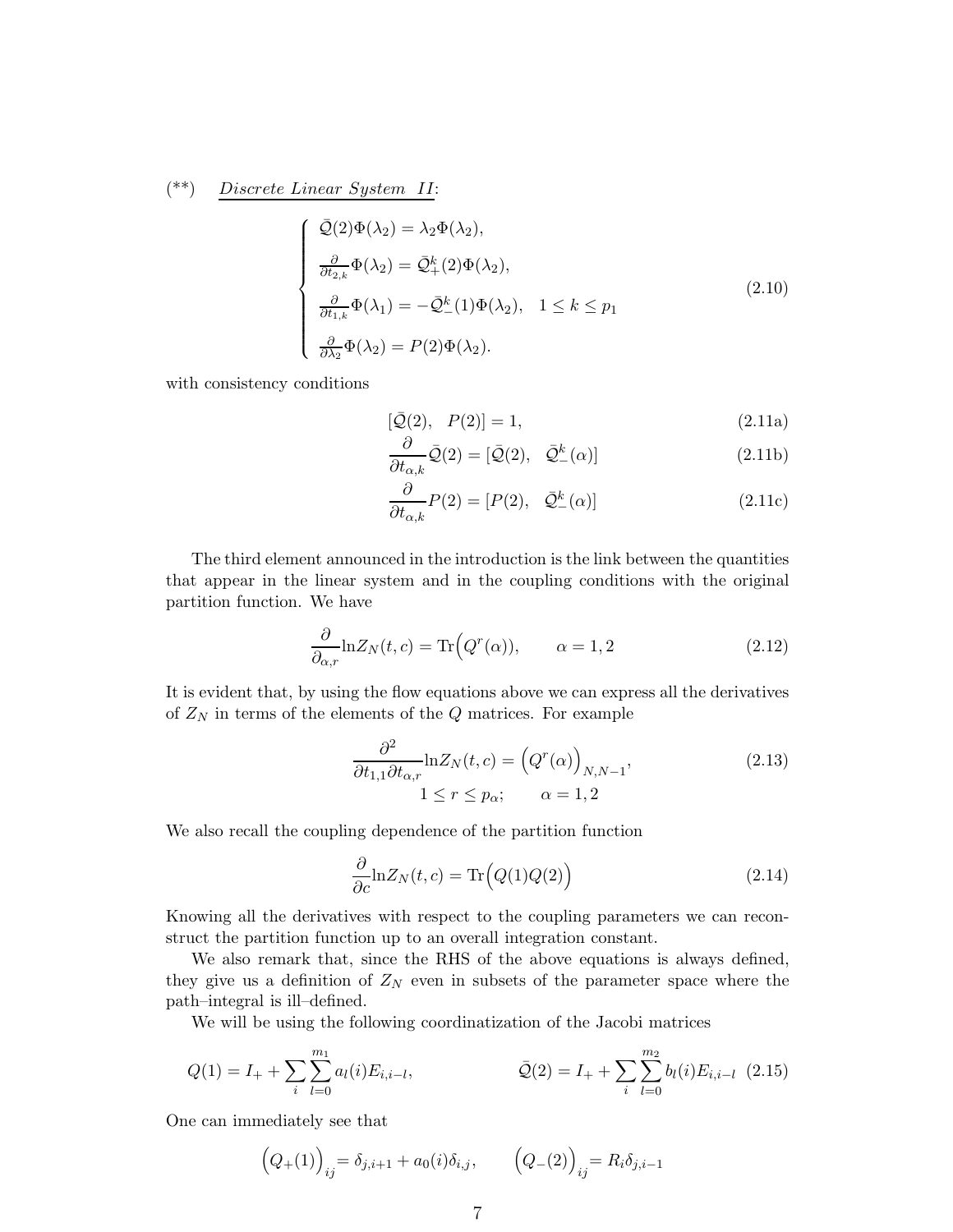<span id="page-7-0"></span>As a consequence of this coordinatization, eq.([2.13](#page-6-0)) gives in particular the important relation

$$
\frac{\partial^2}{\partial t_{1,1}^2} \ln Z_N(t, c) = a_1(N),\tag{2.16}
$$

To end this subsection we write down explicitly the  $t_{1,1}$ – and  $t_{2,1}$ –flows, which will play a very important role in what follows

$$
\frac{\partial}{\partial t_{1,1}} a_l(j) = a_{l+1}(j+1) - a_{l+1}(j) + a_l(j) \Big( a_0(j) - a_0(j-l) \Big) \tag{2.17a}
$$

$$
\frac{\partial}{\partial t_{q,1}} a_l(j) = R_{j-l+1} a_{l-1}(j) - R_j a_{l-1}(j-1)
$$
\n(2.17b)

$$
\frac{\partial}{\partial t_{1,1}}b_l(j) = R_{j-l+1}b_{l-1}(j) - R_jb_{l-1}(j-1)
$$
\n(2.17c)

$$
\frac{\partial}{\partial t_{q,1}}b_l(j) = b_{l+1}(j+1) - b_{l+1}(j) + b_l(j)\Big(b_0(j) - b_0(j-l)\Big) \tag{2.17d}
$$

#### 2.1  $W_{1+\infty}$  constraints

The  $W_{1+\infty}$  constraints (or simply W–constraints) on the partition function for our two–matrix model were obtained in [\[17](#page-37-0)] by putting together both coupling conditions and consistency conditions (see above). In other words the  $W_{1+\infty}$  constraints contain all the available information. They take the form

$$
W_n^{[r]}Z_N(t,c) = 0, \qquad \tilde{W}_n^{[r]}Z_N(t,c) = 0 \quad r \ge 0; \quad n \ge -r,
$$
\n(2.18)

where

$$
W_n^{[r]} \equiv (-c)^n \mathcal{L}_n^{[r]}(1) - \mathcal{L}_{-n}^{[r+n]}(2) \tag{2.19a}
$$

$$
\tilde{W}_n^{[r]} \equiv (-c)^n \mathcal{L}_n^{[r]}(2) - \mathcal{L}_{-n}^{[r+n]}(1) \tag{2.19b}
$$

The generators  $\mathcal{L}_n^{[r]}(1)$  are differential operators involving N and  $t_{1,k}$ , while  $\mathcal{L}_n^{[r]}(2)$ have the same form with  $t_{1,k}$  replaced by  $t_{2,k}$ . One of the remarkable aspects of (2.18) is that the dependence on the coupling c is nicely factorized. The  $\mathcal{L}_n^{[r]}(1)$  satisfy the following  $W_{1+\infty}$  algebra

$$
[\mathcal{L}_n^{[1]}(1), \mathcal{L}_m^{[1]}(1)] = (n - m)\mathcal{L}_{n+m}^{[1]}(1)
$$
\n(2.20a)

$$
[\mathcal{L}_n^{[2]}(1), \mathcal{L}_m^{[1]}(1)] = (n - 2m)\mathcal{L}_{n+m}^{[2]}(1) + m(m+1)\mathcal{L}_{n+m}^{[1]}(1)
$$
(2.20b)

$$
[\mathcal{L}_n^{[2]}(1), \mathcal{L}_m^{[2]}(1)] = 2(n-m)\mathcal{L}_{n+m}^{[3]}(1) - (n-m)(n+m+3)\mathcal{L}_{n+m}^{[2]}(1)(2.20c)
$$

and in general

$$
[\mathcal{L}_n^{[r]}(1), \mathcal{L}_m^{[s]}(1)] = (sn - rm)\mathcal{L}_{n+m}^{[r+s-1]}(1) + ...,
$$
\n(2.21)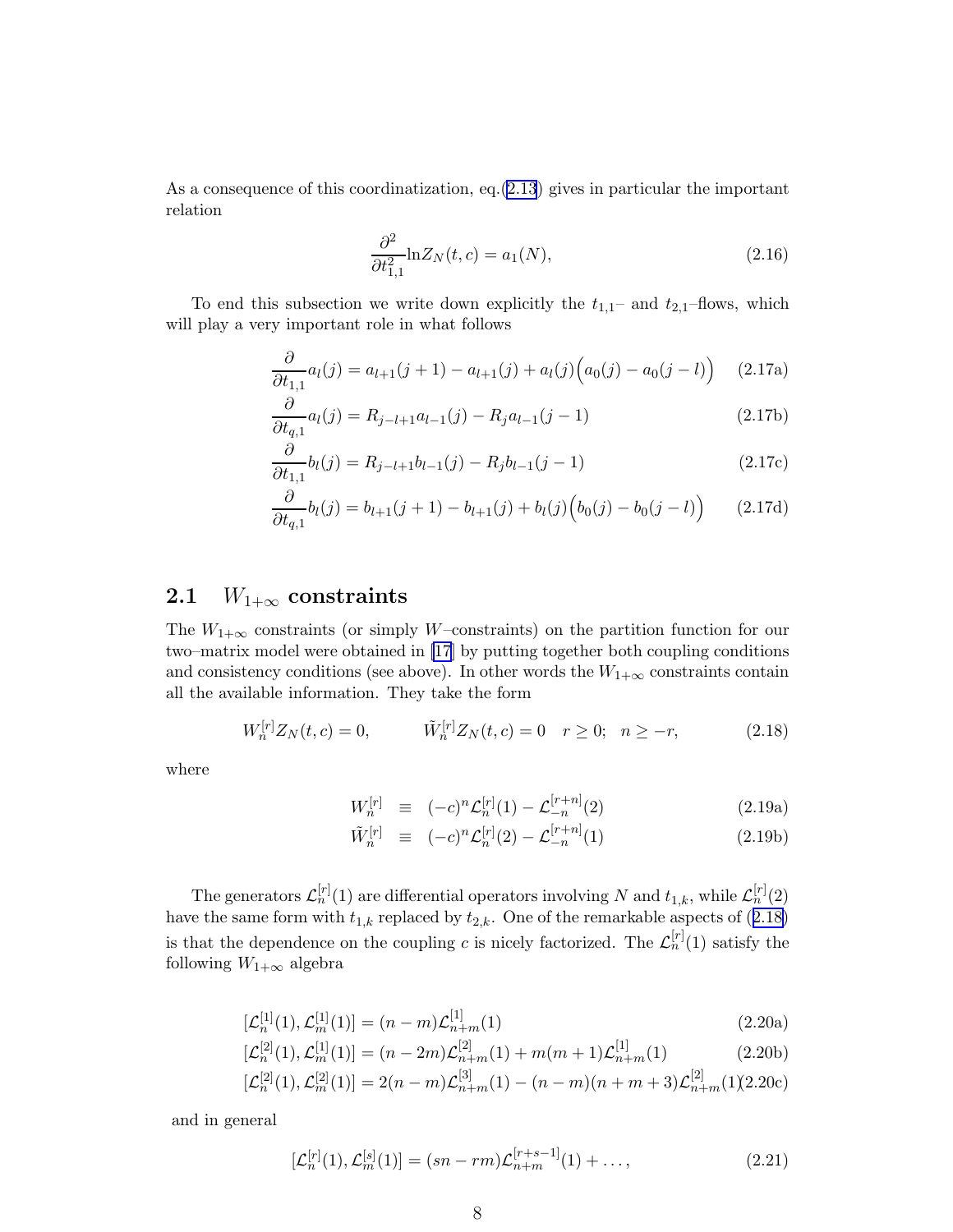<span id="page-8-0"></span>for  $r, s \geq 1$ ;  $n \geq -r, m \geq -s$ . Here dots denote lower than  $r + s - 1$  rank operators. We notice that this  $W_{1+\infty}$  algebra is not simple, as it contains a Virasoro subalgebra spanned by the  $\mathcal{L}_n^{[1]}(1)$ 's. We see that once we know these generators and  $\mathcal{L}_{-2}^{[2]}$  $\binom{[2]}{-2}(1),$ the remaining ones are produced by the algebra itself. The explicit expression of the basic generators is given in Appendix A1.

The algebra of the  $\mathcal{L}_n^{[r]}(2)$  is just a copy of the above one, and the algebra satisfied by the  $W_n^{[r]}$  and by  $\tilde{W}_n^{[r]}$  is isomorphic to both. We refer to this abstract algebra with the symbol W.

## 3 How to compute correlation functions from the W–constraints

This section is a sort of intermezzo. It does not represent our final solution of the problem. But still it will teach us a lot. We said above that the W–constraints contain all the available information of our two–matrix model. Therefore, starting from them only, we should be able to calculate all the correlation functions of the model. This is indeed true and we are going to give in the following a sample calculation of this fact. To simplify the notation we set

$$
t_{1,k} \equiv t_k, \qquad t_{2,k} \equiv s_k
$$
  
\n
$$
\text{Tr}M_1^k \equiv \tau_k, \qquad \text{Tr}M_2^k \equiv \sigma_k
$$

From the definition of the partition function we inherit the definition of the correlation functions

$$
\ll \tau_{k_1} \dots \tau_{k_n} \gg \quad = \quad \frac{\partial}{\partial t_{k_1}} \dots \frac{\partial}{\partial t_{k_n}} \ln Z_N(t, c)
$$
\n
$$
\ll \sigma_{k_1} \dots \sigma_{k_n} \gg \quad = \quad \frac{\partial}{\partial s_{k_1}} \dots \frac{\partial}{\partial s_{k_n}} \ln Z_N(t, c)
$$

These formulae do not make any distinction between internal and external couplings (see the specification at the beginning of section 2). Eventually the external couplings will be set to zero.

Now we write the  $W$ –constraints in this new language.  $W_{-1}^{[1]}Z_N = 0$  and  $\tilde{W}_{-1}^{[1]}Z_N = 0$ 0 become, respectively

$$
\sum_{k=2}^{\infty} kt_k \ll \tau_{k-1} \gg + Nt_1 + c \ll \tau_1 \gg = 0
$$
\n(3.1a)

$$
\sum_{k=2}^{\infty} ks_k \ll \sigma_{k-1} \gg +Ns_1 + c \ll \sigma_1 \gg = 0
$$
\n(3.1b)

Instead  $W_0^{[1]}Z_N = 0$  and  $\tilde{W}_0^{[1]}Z_N = 0$  give rise to the same equation

$$
\sum_{k=1}^{\infty} kt_k \ll \tau_k \gg = \sum_{k=1}^{\infty} ks_k \ll \sigma_k \gg
$$
\n(3.2)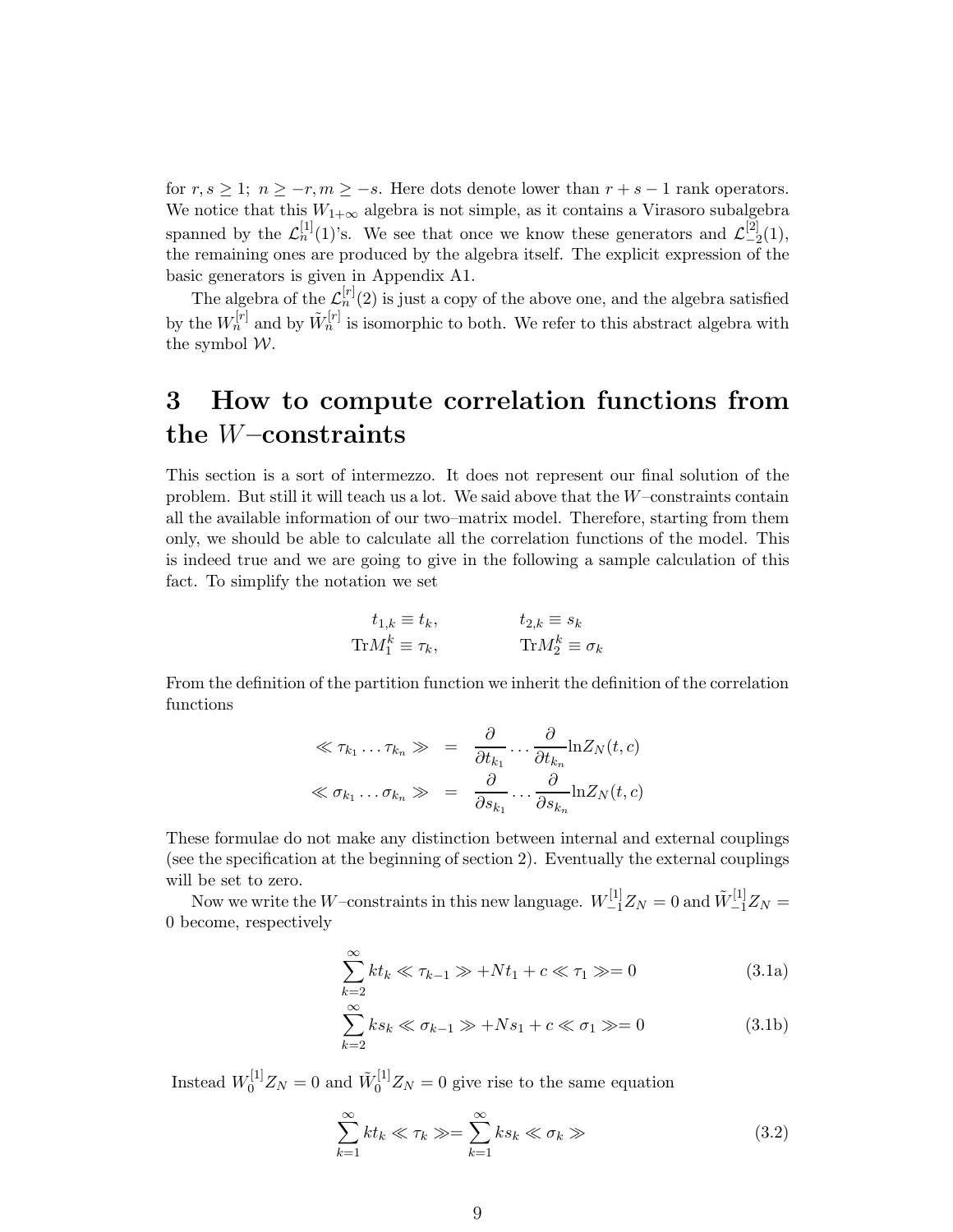<span id="page-9-0"></span>The constraint  $W_1^{[1]}Z_N = 0$  becomes

$$
c\left(\sum_{l=1}^{\infty} lt_l \ll \tau_{l+1} \gg + (N+1) \ll \tau_1 \gg \right) + \sum_{l_1, l_2=1}^{\infty} l_1 l_2 s_{l_1} s_{l_2} \ll \sigma_{l_1+l_2-1} \gg + \sum_{l=3}^{\infty} ls_l \sum_{k=1}^{l-2} \left( \ll \sigma_k \sigma_{l-k-1} \gg + \ll \sigma_k \gg \ll \sigma_{l-k-1} \gg \right) + (2N+1) \sum_{l=2}^{\infty} ls_l \ll \sigma_{l-1} \gg + (N^2+N)s_1 = 0
$$
 (3.3a)

It should be clear by now that  $\tilde{W}_1^{[1]}Z_N = 0$  gives an exactly symmetrical equation where  $t_k$  and  $\tau_k$  are interchanged with  $s_k$  and  $\sigma_k$ , respectively. In a similar way we can write all the other W–constraints.

Let us consider now the problem at issue in a simplified situation, i.e. in genus 0. This will be enough to shed light on the main features. In this case the  $W$ –constraints come out simplified, [\[27\]](#page-37-0). To see this assign a suitable degree to the couplings

$$
\deg \equiv [ \ ] , \qquad [t_k] = [s_k] = x - k , \quad [N] = x , \qquad [c] = x - 2 \tag{3.4}
$$

and the degree

$$
[\mathcal{F}^{(0)}] = 2x \tag{3.5}
$$

to the genus zero part of the "free energy" (let us set from now on  $\ln Z = \mathcal{F}$ ). Here  $x$  is, for the time being, an unspecified positive real number. These assignments follow directly from the W–constraints and the first flow equations. We have only arbitrarily (but without loss of generality) fixed the scale. We will be looking for CF's homogeneous (genus by genus) in the couplings in accordance with the above degree.

In the  $W$ -constraints the genus 0 contribution is the homogeneous part of highest degree. In any correlation function we should henceforth append a label  $\ll \gg_0$  to indicate this contribution. However we will avoid this cumbersome operation by understanding that the correlation functions in the remaining part of this section refer only to the genus 0 contribution. With this convention the genus 0 version of ([3.1a\)](#page-8-0), [\(3.1b](#page-8-0)) and ([3.2\)](#page-8-0) remain (formally) the same, while (3.3a) takes the form

$$
c\left(\sum_{l=1}^{\infty} lt_l \ll \tau_{l+1} \gg +N \ll \tau_1 \gg\right) + \sum_{l_1,l_2=1}^{\infty} l_1 l_2 s_{l_1} s_{l_2} \ll \sigma_{l_1+l_2-1} \gg
$$
  
+ 
$$
\sum_{l=3}^{\infty} l s_l \sum_{k=1}^{l-2} \ll \sigma_k \gg \ll \sigma_{l-k-1} \gg +2N \sum_{l=2}^{\infty} l s_l \ll \sigma_{l-1} \gg +N^2 s_1 = 0
$$
 (3.6)

and so on.

The next step consists in specifying the critical point (or the model) we want to consider. This subject will be explained in detail later. For the time being we consider the first critical point of the simplest possible model:

$$
2t_2 = -1 \qquad t_k = 0, \quad k > 2, \qquad 2s_2 = -1 \qquad s_k = 0, \quad k > 2, \tag{3.7}
$$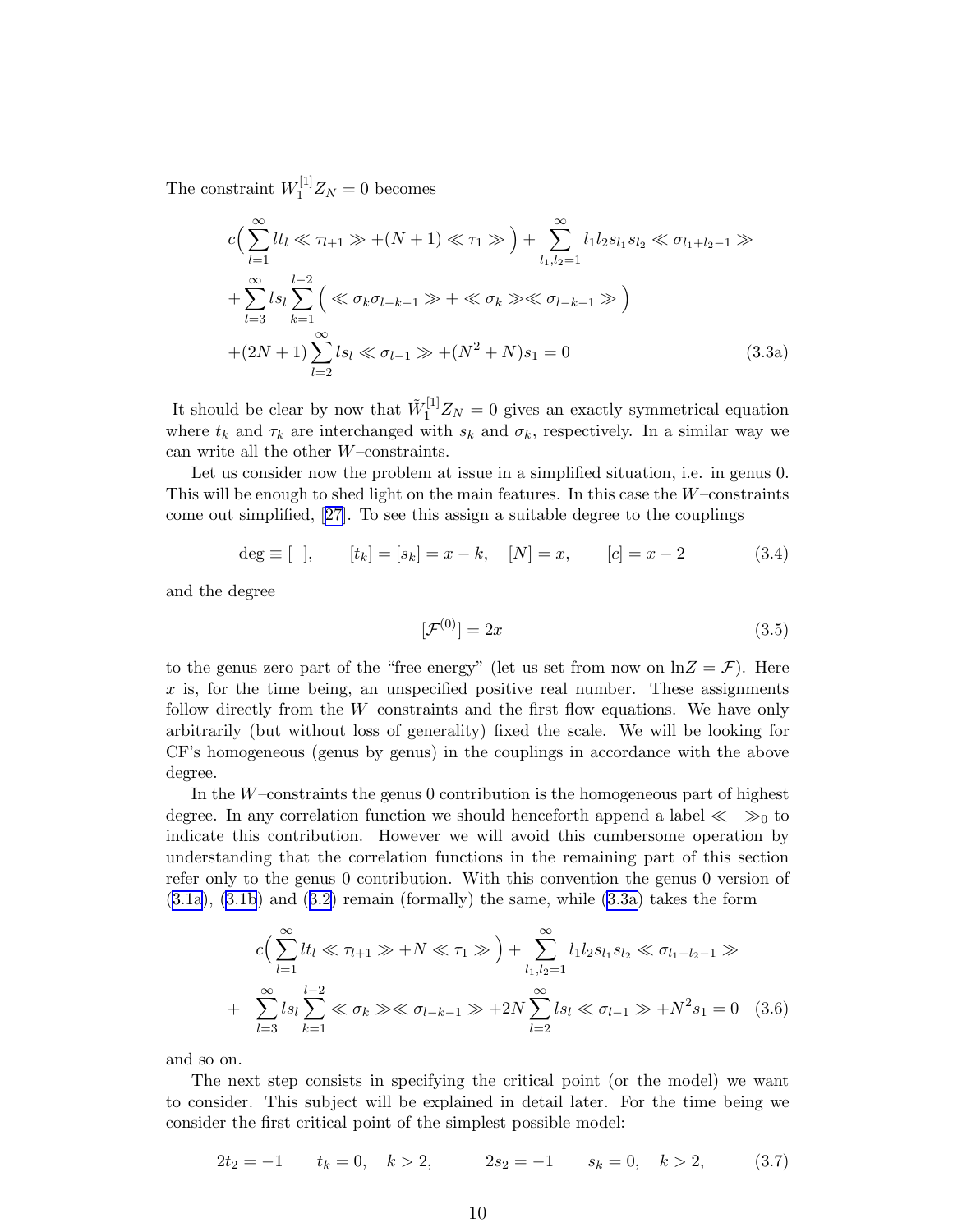<span id="page-10-0"></span>Therefore CF's will be functions of  $N, c, t_1 \equiv t$  and  $s_1 \equiv s$  only. To distinguish this from the general case we will denote the CF's with the symbol  $\langle \cdot \rangle$  instead of  $\ll \cdot \gg$ . In order to preserve homogeneity, we set

$$
x = 2
$$

in the above degree assignments. The genus 0  $W$ –constraints  $(3.1a)$  $(3.1a)$ ,  $(3.1b)$  $(3.1b)$ ,  $(3.2)$ and [\(3.6\)](#page-9-0) become respectively

$$
-\langle \tau_1 \rangle + Nt + c \langle \sigma_1 \rangle = 0,
$$
  
\n
$$
-\langle \sigma_1 \rangle + Ns + c \langle \tau_1 \rangle = 0,
$$
  
\n
$$
-\langle \tau_2 \rangle + t \langle \tau_1 \rangle = -\langle \sigma_2 \rangle + s \langle \sigma_1 \rangle,
$$
  
\n
$$
c(-\langle \tau_3 \rangle + t \langle \tau_2 \rangle + N \langle \tau_1 \rangle) + \langle \sigma_3 \rangle - 2s \langle \sigma_2 \rangle + (s^2 - 2N) \langle \sigma_1 \rangle + N^2s = 0
$$

Writing down the appropriate formulas for the other constraints one quickly realizes that these formulas form a recursive and overdetermined system of algebraic equations for the one–point correlation functions. A simple computer program allow us to explicitly calculate them. For example we obtain

$$
\langle \tau_1 \rangle = N \frac{t + cs}{1 - c^2}, \qquad \langle \sigma_1 \rangle = N \frac{s + ct}{1 - c^2} \tag{3.9}
$$

and so on (the first few are written down in Appendix C1). We immediately remark that, setting  $c = 0$  and  $s = 0$  in these formulas, we obtain the CF's of the NLS model already met in the context of one–matrix model, [\[16](#page-37-0)]. The NLS model correspond to  $\mathcal{M}_2^1$  in the classification of the present paper.

One can also derive the multi–point correlation functions by simply differentiating an appropriate number of times the  $W$ -constraints with respect to the couplings and repeating the same procedure. However this method of calculating correlation functions is not very economical since it relies on our being able to solve systems of algebraic equations which become more and more complicated the higher the critical point is. There is also another reason why this method is insufficient: since we do not have at our disposal a theory of the reduction of the  $W$  algebra and of the  $W$ –constraints, it is impossible to study the reductions of our system, i.e. to study consistent subsystems which, as we shall see, constitute a large part of the rich structure of two matrix models.

We need another method and this is what we are going to study in the following sections. However from the above example we have extracted some useful information:

1) integrability of the discrete hierarchy on which the W–constraints are based translates itself into a recursive set of equations for the CF's;

2) setting  $c = 0$  (at the end of the computation) and disregarding  $s_k$  and  $\sigma_k$ , reduces the CF's to those of a simpler model, the NLS model studied in [\[16](#page-37-0)] – as will be seen, this is a general fact.

3) it follows from [\[16\]](#page-37-0) that, in the same conditions as at the previous point, the constraints [\(2.18\)](#page-7-0) can be replaced by the much simpler ones

$$
L_n Z = 0 \tag{3.10}
$$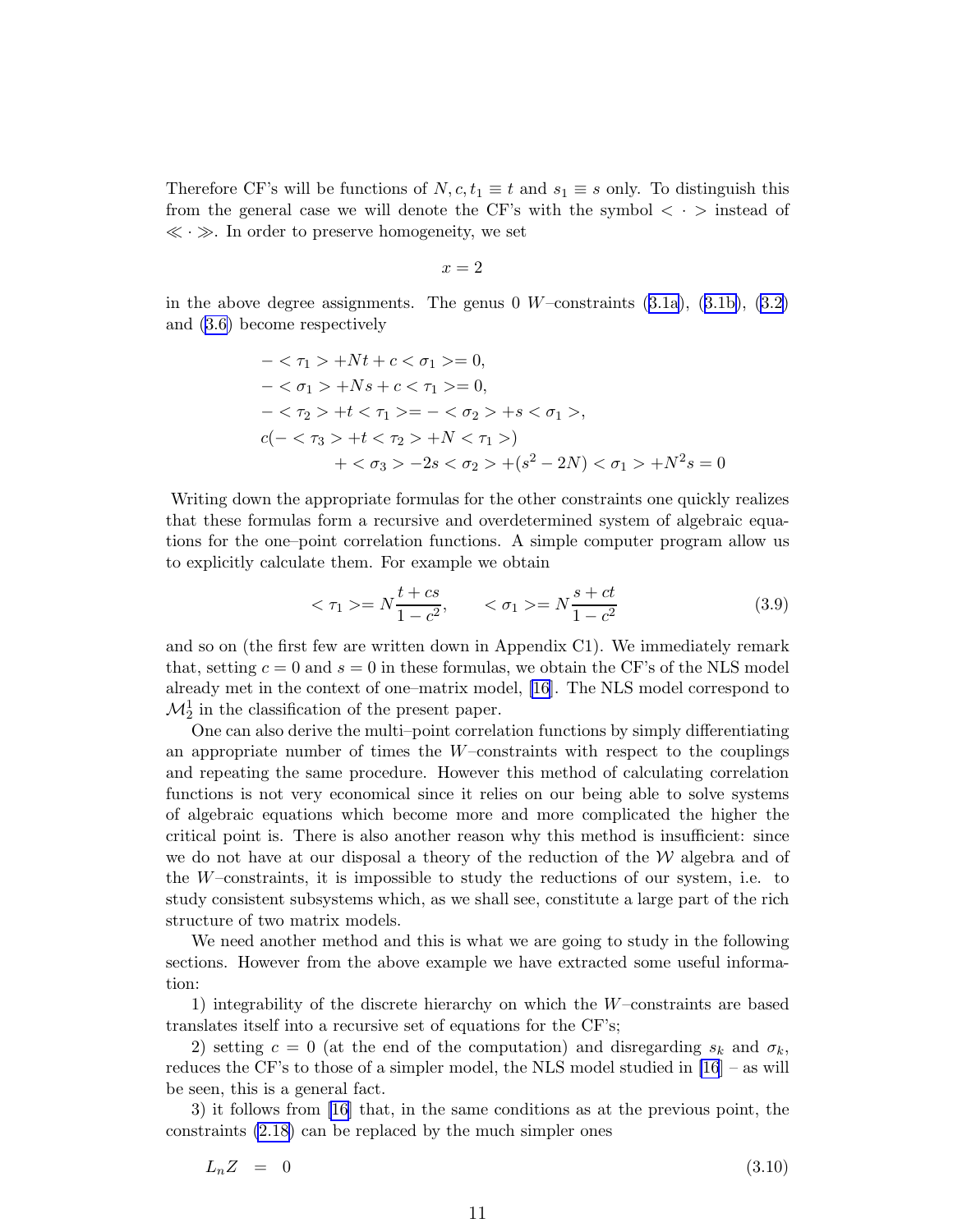$$
L_n = \sum_{k=1}^{\infty} kt_k \frac{\partial}{\partial t_{k+n}} + 2N \frac{\partial}{\partial t_n} + \sum_{k=1}^{n-1} \frac{\partial^2}{\partial t_k \partial t_{n-k}} + N^2 \delta_{n,0} + Nt_1 \delta_{n,-1}, \quad n \ge -1
$$
\n(3.11)

The  $L_n$ 's satisfies the Virasoro algebra and these Virasoro constraints are enough to completely determine the correlation functions. Effective  $W$  constraints of this type will appear also in other cases (other critical points, other models).

## 4 Differential Hierarchies of Two–Matrix Models.

The method alluded to at the end of the previous section is based on extracting differential hierarchies of flow equations from the discrete ones that characterize two– matrix models. Let us resume the summary of section 2. We recalled there that two–matrix models can be represented by means of coupled discrete linear systems, whose consistency conditions give rise to discrete KP hierarchies and string equations. Here we review the method introduced in[[15](#page-37-0)] and used in[[16](#page-37-0)] and[[17](#page-37-0)], to transform the discrete linear systems into equivalent differential systems whose consistency conditions are purely differential hierarchies. This is tantamount to separating the N dependence from the dependence on the couplings.

The clue to the construction are the first flows, i.e. the  $t_{1,1}$  and  $t_{2,1}$  flows. For the sake of simplicity let us consider the *system I* and the flow  $(2.17a)$  $(2.17a)$  $(2.17a)$ . Let us consider the generic situation in which  $Q(1)$  has  $m_1 = p_2 - 1$  lower diagonal lines (see the parametrization [\(2.15](#page-6-0))). To begin with let us notice that

$$
\frac{\partial}{\partial t_{1,1}} \Psi_j = \Psi_{n+1} + a_0(n) \Psi_n \tag{4.1}
$$

and let us adopt for any function  $f(t)$  the convention

$$
f' \equiv \frac{\partial f}{\partial t_{1,1}} \equiv \partial f,
$$

We can rewrite

$$
\Psi_n = \hat{B}_n \Psi_{n+1} \tag{4.2}
$$

where

$$
\hat{B}_n \equiv \frac{1}{\partial - a_0(n)} = \partial^{-1} \sum_{l=0}^{\infty} (a_0(n)\partial^{-1})^l
$$
\n(4.3)

Then it is an easy exercise to prove that the discrete spectral equation

$$
Q(1)\Psi(\lambda_1) = \lambda_1 \Psi(\lambda_1)
$$

is transformed into the pseudodifferential one

$$
L_n(1)\Psi_n = \lambda_1 \Psi_n \tag{4.4}
$$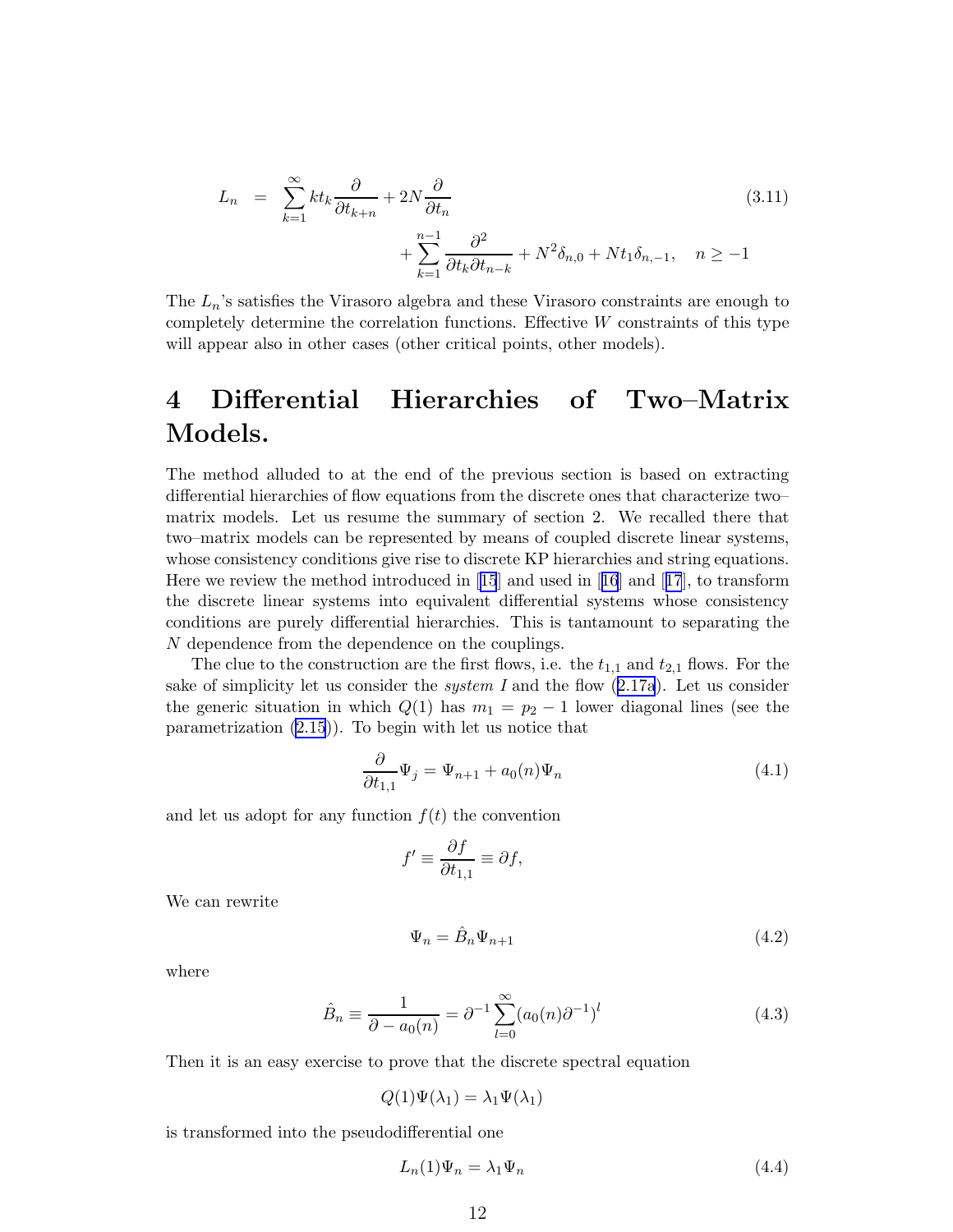<span id="page-12-0"></span>where

$$
L_n(1) = \partial + \sum_{l=1}^{m_1} a_l(n) \hat{B}_{n-l} \hat{B}_{n-l+1} \dots \hat{B}_{n-1}
$$
  
=  $\partial + \sum_{l=1}^{m_1} a_l(n) \frac{1}{\partial - a_0(n-l)} \cdot \frac{1}{\partial - a_0(n-l+1)} \dots \frac{1}{\partial - a_0(n-1)}$  (4.5)

 $L_n(1)$  is an operator of KP type  $*$ . Actually it is in general a reduction of the KP operator

$$
L_{KP} = \partial + \sum_{l=1}^{\infty} w_l \partial^{-l}
$$

where  $w_l$  are generic (i.e. unrestricted) coordinates.

Proceeding in the same way for the other equations of  $system I$  we obtain the new system in differential form

$$
\begin{cases}\nL_n(1)\Psi_n = \lambda_1 \Psi_n \\
\frac{\partial}{\partial t_{1,r}} \Psi_n = (L_n^r(1))_+ \Psi_n, \\
\frac{\partial}{\partial t_{2,r}} \Psi_n = -(L_n^r(2))_- \Psi_n, \\
M_n(1)\Psi_n = \frac{\partial}{\partial \lambda_1} \Psi_n\n\end{cases}
$$
\n(4.6)

In particular we have the following consistency conditions

$$
\frac{\partial}{\partial t_{1,r}} L_n(1) = [(L_n^r(1))_+, L_n(1)],\tag{4.7}
$$

$$
\frac{\partial}{\partial t_{2,r}} L_n(1) = [L_n(1), (L_n^r(2))_-\],\tag{4.8}
$$

They are purely differential equations.

Let us come now to the *n* dependence of the above equations. The operator  $L_n(1)$ introduced above (4.5) depends on the coordinates of many sectors. We showed in [[17](#page-37-0)] that, using the first flow equations, we can transform it into a pseudodifferential operator depending only on the  $n$ –th sector coordinates. This was implemented at the price of introducing a very complicated expression. For our purposes in this paper this is not very convenient and we had better proceed in another way. Precisely we introduce  $m_1$  "fields"  $S_1, ..., S_{m_1}$ , related to the "field"  $a_0$  in the following way

$$
S_i(n) \equiv a_0(n-i) \tag{4.9}
$$

Then we can rewrite  $L_n(1)$  in the following way

$$
L_n(1) = \partial + \sum_{l=1}^{m_1} a_l(n) \frac{1}{\partial S_l(n)} \cdot \frac{1}{\partial S_{l-1}(n)} \cdots \frac{1}{\partial S_{l-1}(n)}
$$

<sup>\*</sup>In[[17\]](#page-37-0) we imposed the conditions  $a_l(n) = 0, n < l$ , but actually there is no reason to impose these conditions on the basis of the matrix model, therefore we drop them here. Consequently the discussion about non–universality in section 6 of[[17](#page-37-0)] must be dropped too; in the language of that section, the only alternative present in multi–matrix model is the universal one.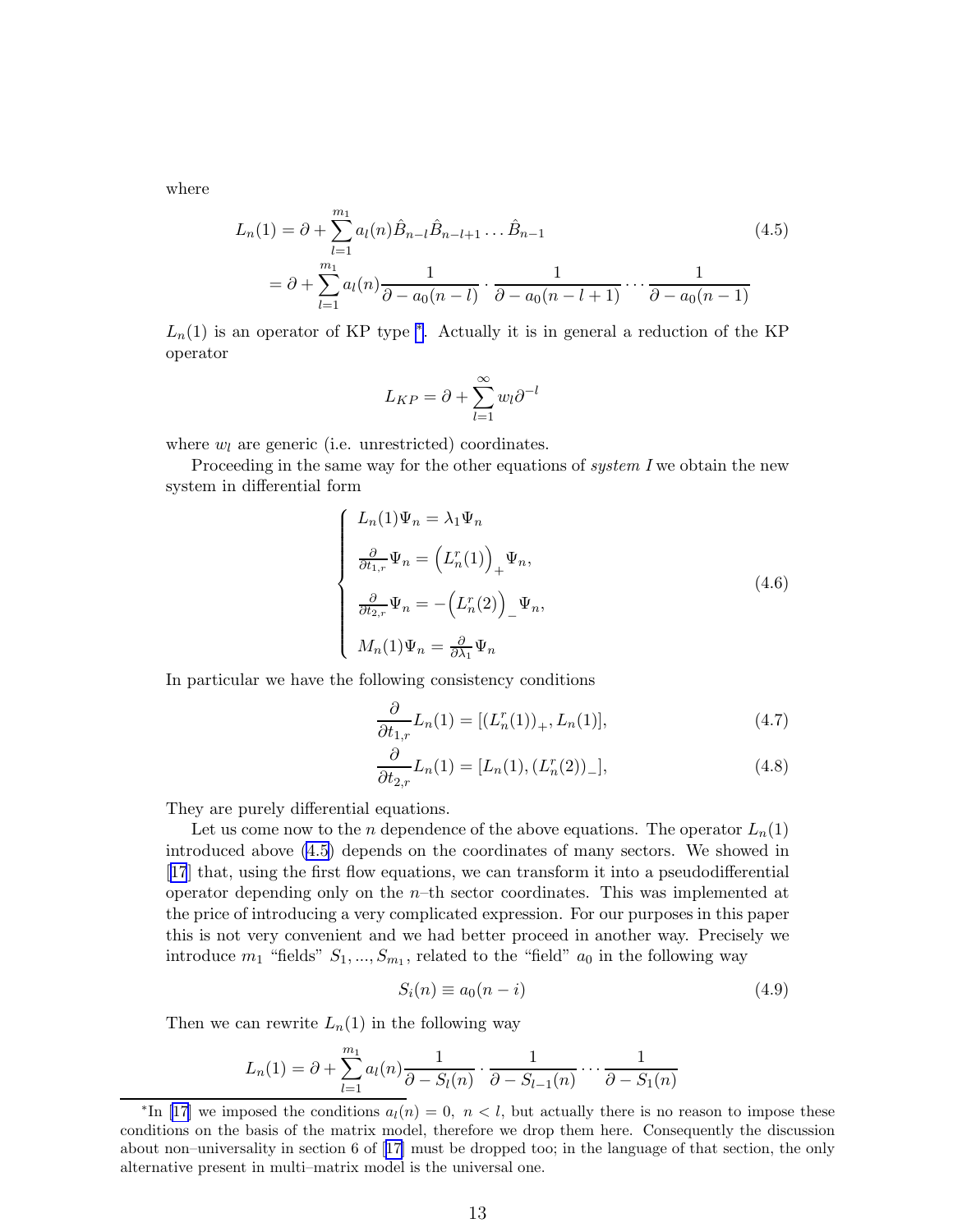Sowe have achieved the same result as in [[17](#page-37-0)], except that, of course, the fields  $S_i$ are not independent. But following a long tradition in field theory, we will consider these fields as completely independent from one another in all the intermediate steps of our calculations and only eventually impose the condition ([4.9\)](#page-12-0).

To further simplify the notation we will consider henceforth the lattice label  $n$  on the same footing as the couplings and write

$$
a_i(n,...) \equiv a_i(n)(...),
$$
  $S_i(n,...) \equiv S_i(n)(...)$ 

where dots denote the dependence on  $t_{1,k}$ ,  $t_{2,k}$  and c. So the expression of  $L_1(n)$  get further simplified to

$$
L = \partial + \sum_{l=1}^{m} a_l \frac{1}{\partial - S_l} \cdot \frac{1}{\partial - S_{l-1}} \cdots \frac{1}{\partial - S_1}
$$
(4.10)

where, for simplicity, we have dropped the label (1) too. A similar simplification has to be understood also for the other equations of the *system I* above. This simplified form is the one we constantly refer to throughout the remaining part of the paper. In particular we recall the integrable hierarchy

$$
\frac{\partial}{\partial t_r} L = [(L^r)_+, L],\tag{4.11}
$$

and  $t_r = t_{1,r}$ .

We can of course extract an analogous pseudo–differential operator for *system II*, by using the first flows ([2.17d](#page-7-0)). One can also reconstruct the discrete systems from the differential ones and the first flows, for an explicit example see[[30](#page-37-0)].

This hierarchy and the relevant integrable reductions have been studied in [\[18](#page-37-0)] and in the companion of this paper [\[21](#page-37-0)]. There we showed that to each operator such as  $(4.10)$  $(4.10)$  $(4.10)$  there correspond m distinct integrable reductions which are obtained via Dirac reduction procedure by successively suppressing the S fields one by one (the order being irrelevant). Of each of them we gave a Lax operator representation, which not only constitutes a very quick proof of integrability, but also provides a very efficient way to explicitly calculate all flows. To each such Lax operator, as we shall see, we can associate a full set of correlation functions, i.e. a model. Therefore we can say that for any  $p \equiv p_2 = m + 1$  ( $p_2$  is the order of the potential  $V_2$ ) there correspond p distinct integrable models  $\mathcal{M}_{p}^{l}$ , where l runs from p to 0 and counts the number of S fields. The original unreduced model  $\mathcal{M}_{p}^{p-1}$  is defined of course by the Lax operator ([4.10\)](#page-12-0) above. The most reduced model  $\mathcal{M}_{p}^{0}$  is characterized by the  $p$ –th KdV Lax operator and the  $p$ –th KdV hierarchy.

To end this section let us comment a bit on the naturalness of the reduction procedure. Our reduction procedure consists in restricting the second Hamiltonian according to the chosen constraints and calculating the second Poisson brackets according to the Dirac recipe. The rest is automatic. In the framework of the Hamiltonian systems this reduction procedure is completely natural and allows us to select consistent subsystems of a given integrable system, or, in other words, to find solutions of the initial systems in which a part of the degrees of freedom are disregarded. We stressed in section 2 that our unreduced systems are equivalent to the initial path integral and that they even provide an enlarged definition of the latter. However we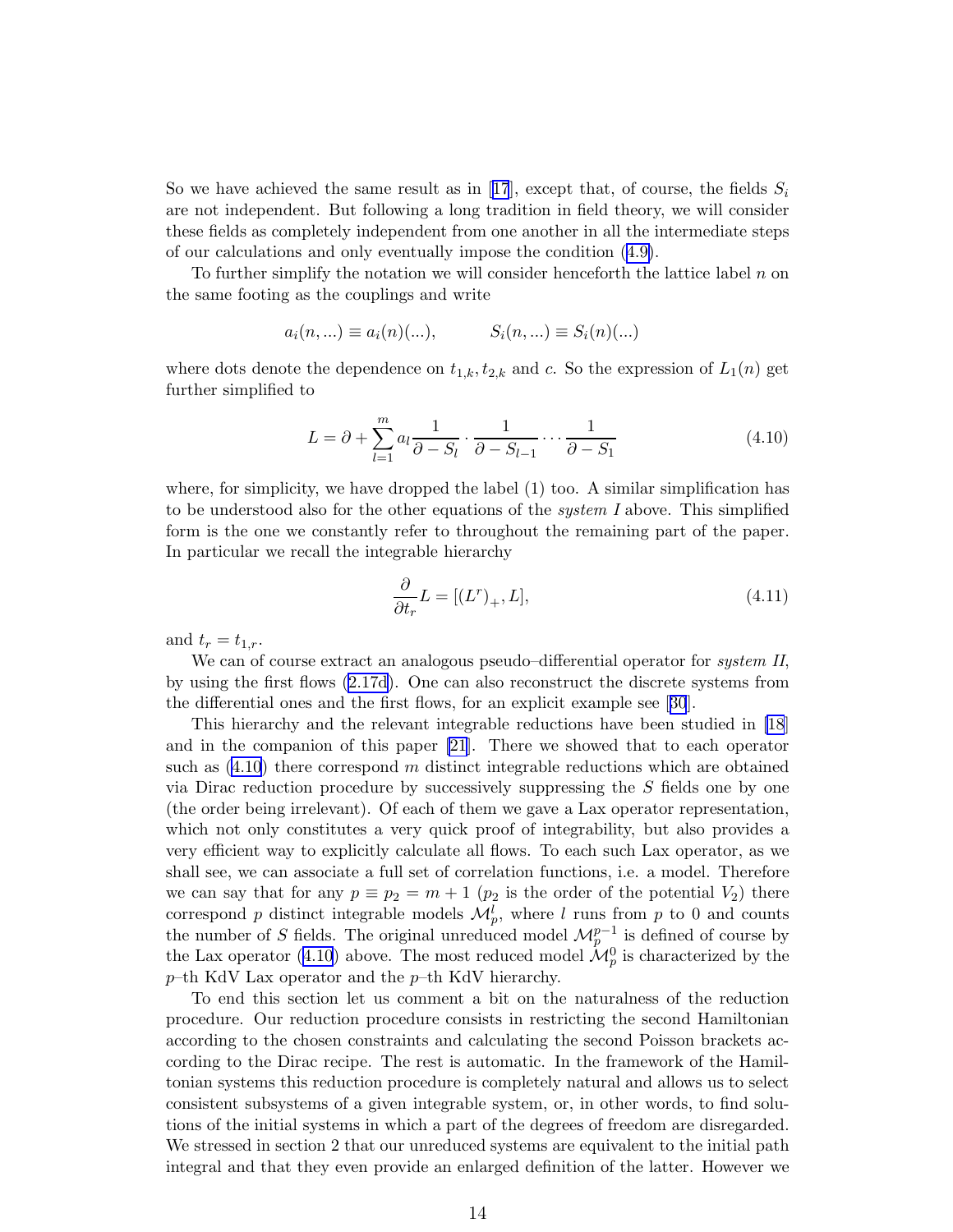<span id="page-14-0"></span>do not know in general how to go back from a reduced system to the path integral formulation. We know that in the simplest case (one–matrix model giving rise to the NLS hierarchy, see[[16\]](#page-37-0)) the reduction is the KdV hierarchy and that the KdV hierarchy corresponds to the even potential case via double scaling limit. Perhaps a generalization of this fact can be found also for two–matrix models (see in this sense [[13](#page-37-0)]). But we dare say this problem is still open.

### 5 The four–field KP hierarchy

In this section we show how to compute the CF's of a definite model, the  $\mathcal{M}_3^2$ , and of its reductions  $\mathcal{M}_3^1$  and  $\mathcal{M}_3^0$ , in genus 0 by explicit use of the integrable hierarchy. As we shall see, once one knows the hierarchy of flow equations the CF's are almost completely known. The role of the  $W$ –constraints is very limited. Let us start with  $\mathcal{M}^2_3.$ 

## $5.1$  The model  $\mathcal{M}^2_3$

The model  $\mathcal{M}_3^2$  is specified by the Lax operator

$$
L = \partial + a_1 \frac{1}{\partial - S_1} + a_2 \frac{1}{\partial - S_2} \frac{1}{\partial - S_1}
$$
\n
$$
(5.1)
$$

which arises in the context of the previous section when we consider a potential  $V_2$  of highest order 3. We have therefore altogether four fields  $a_1, a_2, S_1, S_2$ . The Poisson brackets, the hamiltonians and some of the flow equations have been given in[[18](#page-37-0)].

The calculus of CF's via the hierarchy can be subdivided in several steps.

Step 1. Meaning of the fields. We specify the connection of the fields characterizing the model with the correlation functions. Due to equation [\(2.16\)](#page-6-0) we have

$$
a_1 = \ll \tau_1 \tau_1 \gg \tag{5.2}
$$

In the following we will often denote  $\tau_1$  by P.

The interpretation for  $a_2$  can be inferred from the second flow equation for  $a_1$ , [[18](#page-37-0)]:

$$
\frac{\partial a_1}{\partial t_2} = (a'_1 + 2a_2 + 2a_1S_1)'
$$
\n(5.3)

Therefore we have

$$
a_2 = \frac{1}{2} \ll \tau_2 P \gg -\frac{1}{2} \ll PPP \gg -\ll PP \gg S_1 \tag{5.4}
$$

via formal integration of eq.(5.3). Formal integration is an operation we will often use in the following. It is the formal inverse of  $\partial$  (no integration constant involved) and is a proper operation in the context of integrable hierarchies whenever the pseudodifferential calculus applies. For example it is certainly correct when, as above, we apply it to expressions containing only the abstract symbols of the fields, it may be incorrect if applied to a particular solution. In the latter case one must be careful about the constants of integration.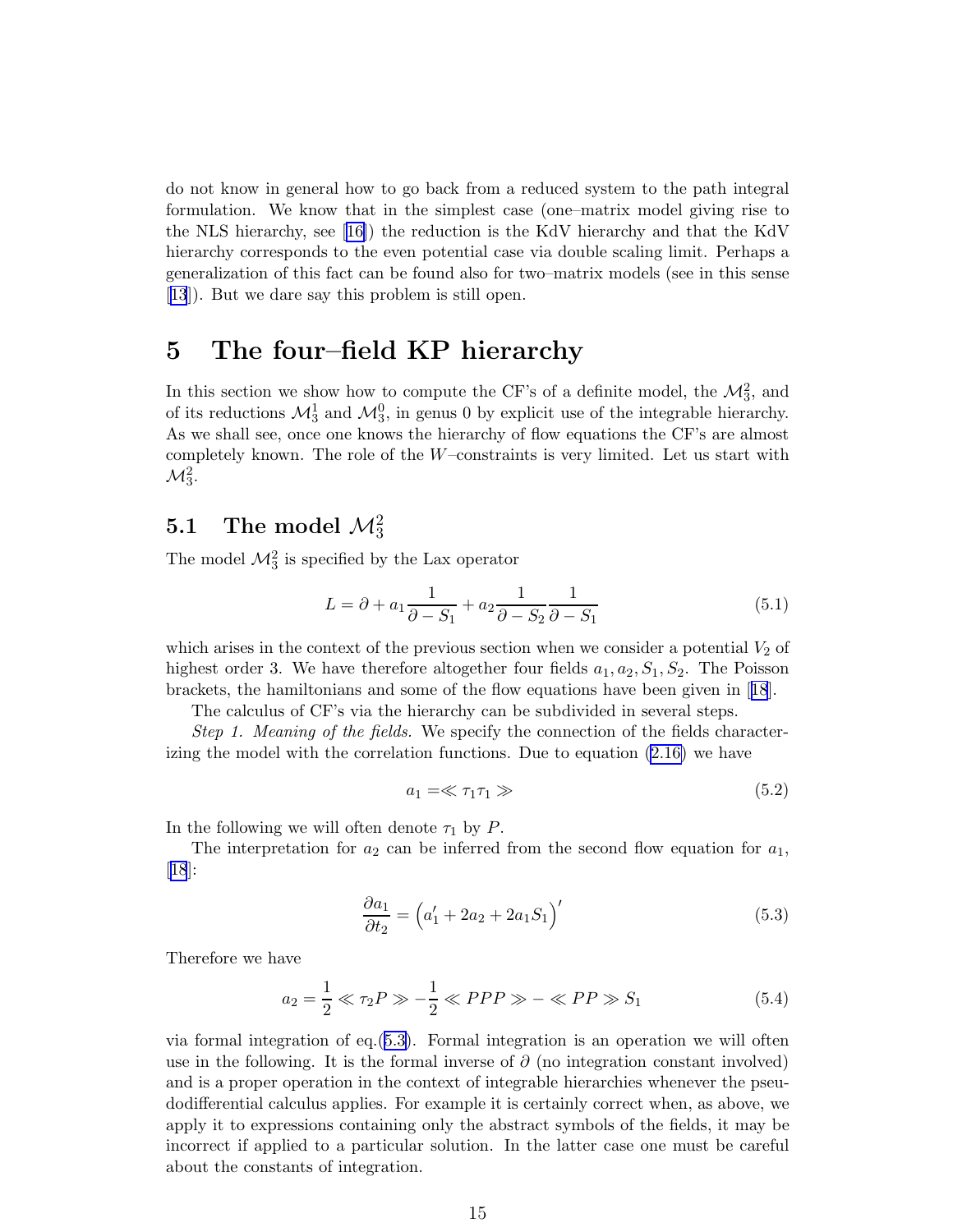<span id="page-15-0"></span>Going back to eq.  $(5.4)$  $(5.4)$ , we see that the meaning of  $a_2$  in terms of correlation functions is clear once the meaning of  $S_1$  is clear. An interpretation for the latter and for  $S_2$  can be derived from the first flows. In  $\mathcal{M}_3^2$  the first flows are

$$
a'_0(N) = a_1(N + 1) - a_1(N)
$$
  
\n
$$
a'_1(N) = a_2(N + 1) - a_2(N) + a_1(N) (a_0(N) - a_0(N - 1))
$$
  
\n
$$
a'_2(N) = a_2(N) (a_0(N) - a_0(N - 2))
$$

Let us introduce the operator  $D_0 = e^{\partial_0} - 1$  defined by

$$
D_0 f_N = f_{N+1} - f_N
$$

for any function f depending on the discrete index  $N$ . Using the definition of the  $S$ fields, the first flows can be rewritten as

$$
S_1' + D_0 S_1' = D_0 a_1 \tag{5.6a}
$$

$$
a_1' = D_0 a_2 + a_1 D_0 S_1 \tag{5.6b}
$$

$$
a_2' = a_2 \left( D_0 S_1 + D_0 S_2 \right) \tag{5.6c}
$$

It is very convenient at this point to consider  $t_0 \equiv N$  on the same footing as the couplings  $t_k$  and to associate to it an "operator"  $Q$ , in the same way as  $t_1$  is associated to P, etc.. The label <sub>0</sub> used above was motivated by the fact that  $\partial_0 = \frac{\partial}{\partial t_0}$  mimics the derivative with respect to  $N$ . Keeping track of the operator  $Q$  is tantamount to studying the  $N$  dependence in the CF's. Then  $(5.6a)$  implies

$$
S_1 = \ll (1 - e^{-Q})P \gg,
$$
  $S_2 = \ll e^{-Q}(1 - e^{-Q})P \gg$  (5.7)

Similarly, eqs.(5.6c) and (5.6b) become

$$
a_2 = \exp\left(\ll (e^Q - 1)(1 - e^{-2Q}) \gg \right) f \tag{5.8a}
$$

$$
D_0 a_2 = \ll PPP \gg - \ll PP \gg \ll (e^Q - 1)(1 - e^{-Q})P \gg \tag{5.8b}
$$

where  $f$  is an integration constant which in general might depend on all the couplings except  $t_1$ . These two are compatibility conditions which come from the request that  $\partial$  and  $\partial_0$  commute.

Eqs.([5.2, 5.4](#page-14-0)) and (5.7) provide the connection between fields and CF's we were looking for.

Step 2. The genus 0 contribution. In this section we will be interested in the genus 0 part of the CF's, which corresponds to considering the dispersionless limit of the hierarchy, i.e. the limit in which, according to the degree analysis in section 3, only the first derivative terms (in  $t_1$  and  $t_0$ ) are retained (see [\[35](#page-37-0)],[\[36](#page-37-0)]). This corresponds to assigning the following degrees

$$
[t_k] = x - k \qquad k \ge 0, \qquad [\mathcal{F}^{(0)}] = 2x
$$

as in section 3, and moreover

$$
[a_1^{(0)}] = 2,
$$
  $[a_2^{(0)}] = 3,$   $[S_1^{(0)}] = [S_2^{(0)}] = 1$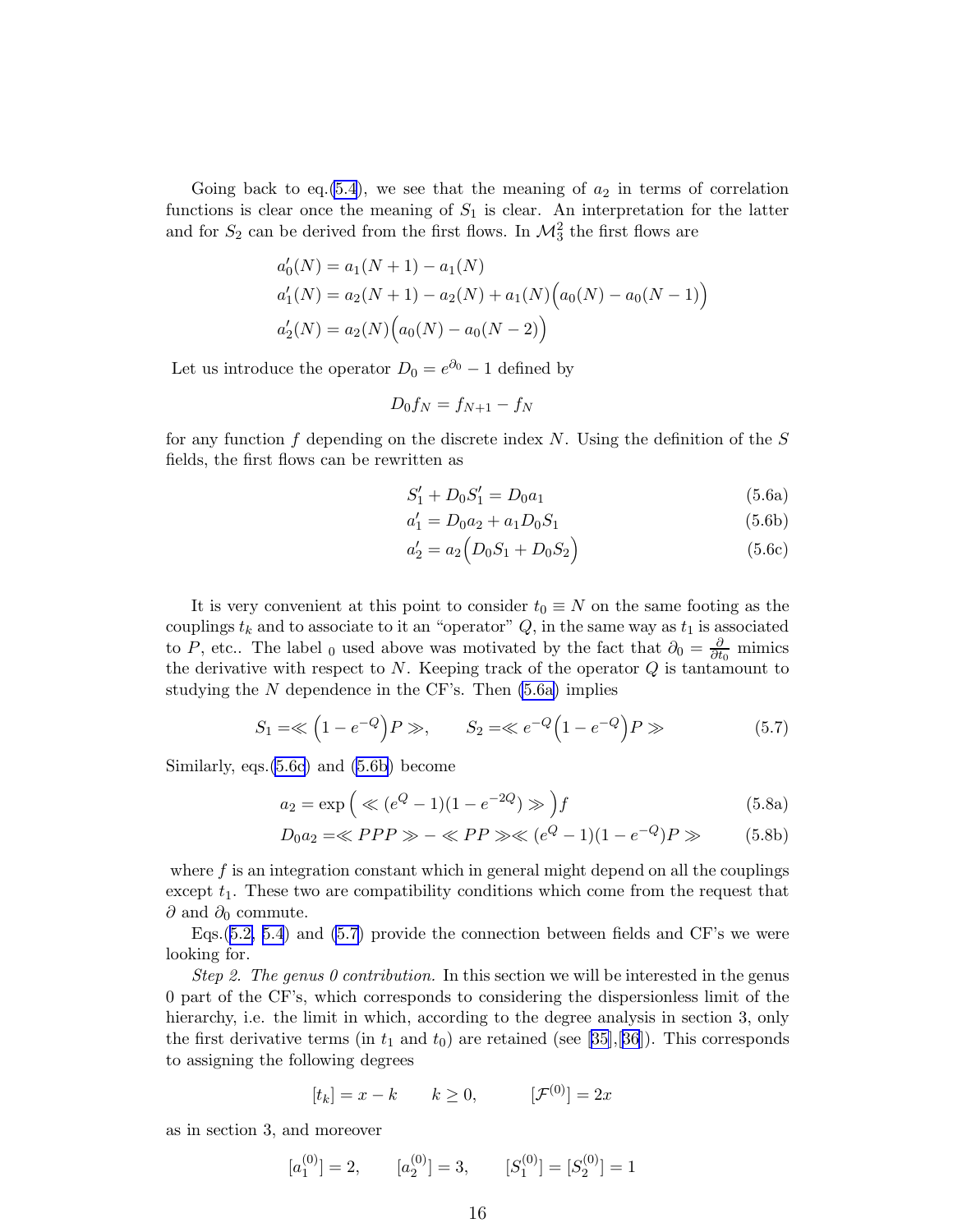<span id="page-16-0"></span>and keeping the leading order terms in every equation. In this limit the two fields  $S_1^{(0)}$  $_1^{(0)}$  and  $S_2^{(0)}$  $2^{(0)}$  collapse to a single field  $S^{(0)}$  for

$$
S_1^{(0)} = \ll PQ \gg = S_2^{(0)}
$$

From now on in this subsection we drop the label  $(0)$  which indicates the genus 0 contribution since only the latter will be considered. With this understanding the first few dispersionless flow equations are collected in Appendix B1. The compatibility equations ([5.8a\)](#page-15-0) and [\(5.8b](#page-15-0)) become

$$
a_2 = e^{2 \ll QQ \gg} f_0(t_0) \tag{5.9a}
$$

$$
\langle \langle PPP \rangle \rangle = \partial_0 a_2 + \langle \langle PP \rangle \rangle \langle PQQ \rangle \rangle \tag{5.9b}
$$

Moreover, from [\(5.4\)](#page-14-0),

$$
a_2 = \frac{1}{2} \ll \tau_2 P \gg - \ll PP \gg \ll PQ \gg \tag{5.10}
$$

Step 3. The first critical point. For the type of solutions we are looking for the first critical point is by definition the one for which the correlation functions contain only nonnegative integral powers of the couplings. In this model this circumstance is implemented if

$$
3t_3 = -1, \qquad t_k = 0 \quad k > 3 \tag{5.11}
$$

We want to preserve homogeneity, therefore in the above degree assignment we set  $x = 3$ , i.e.

$$
[t_k] = 3 - k \quad k \ge 0,
$$
  $[a_1] = 2,$   $[a_2] = 3,$   $[S] = 1,$   $[\mathcal{F}^{(0)}] = 6 \quad (5.12)$ 

The CF's will therefore be homogeneous functions of  $N, t_1, t_2$ . At times we will refer to this subset of the parameter space as the "small phase space".

This choice of the critical point corresponds, in the path integral language, to considering the potential

$$
V_1 = t_1 \tau_1 + t_2 \tau_2 - \frac{1}{3} \tau_3 \tag{5.13}
$$

as the interacting potential, while the other  $\tau_k$  are regarded as external fields.

Step 4. Integrating the flow equations. From the homogeneity ansatz we have

$$
S = at_2
$$
,  $a_1 = bt_1 + ct_2^2$ ,  $a_2 = dt_0 + et_1t_2 + ft_2^3$ 

where  $a, b, c, d, e, f$  are numerical constants to be determined. If we plug these expressions in the  $t_2$  dispersionless flow equations

$$
\frac{\partial a_1}{\partial t_2} = \left(2a_2 + 2a_1S\right)'
$$
\n(5.14)

$$
\frac{\partial a_2}{\partial t_2} = 2a'_2S + 4a_2S'
$$
\n
$$
(5.15)
$$

$$
\frac{\partial S}{\partial t_2} = \left(S^2 + 2a_1\right)'\tag{5.16}
$$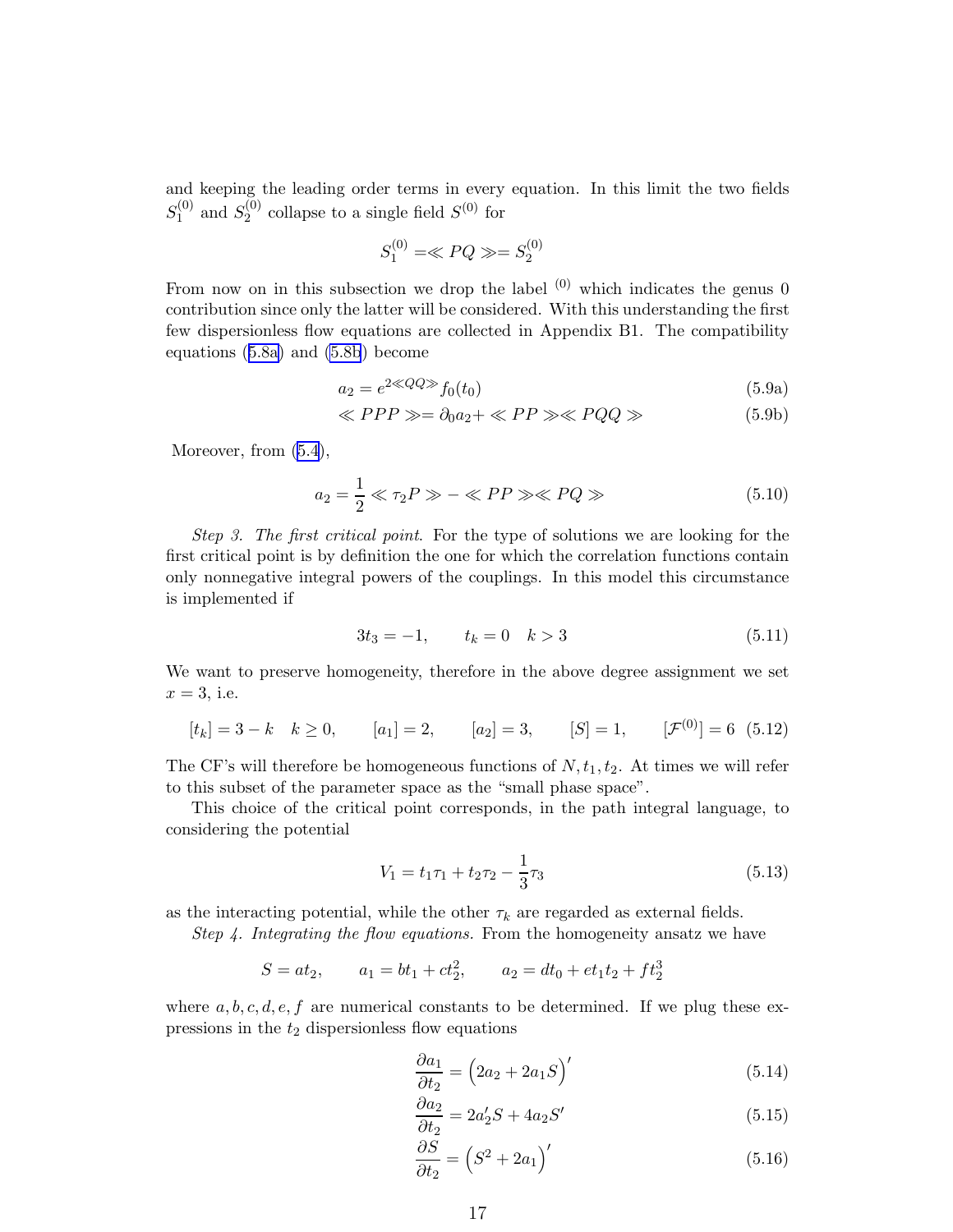<span id="page-17-0"></span>we find

$$
a = 2b
$$
,  $c = 2b^2$ ,  $e = 0$ ,  $f = 0$ 

Then we can write

$$
\langle PP \rangle = \frac{1}{2}(at_1 + a^2t_2^2)
$$
  

$$
\langle \tau_2 P \rangle = 2dt_0 + a^2t_1t_2 + a^3t_2^3
$$
  

$$
\langle PQ \rangle = at_2
$$

where, as in section 3, the symbol  $\langle \cdot \rangle$  denotes the correlation function evaluated in the small phase space. The second equation is obtained from ([5.14\)](#page-16-0) via formal integration. Integrating these equations with respect to  $t_1, t_2$  and  $t_0$  respectively, and comparing the results<sup>\*</sup>, we find  $2d = a$  and

$$
\langle P \rangle = \frac{1}{4}at_1^2 + at_0t_2 + \frac{1}{2}a^2t_1t_2^2 + \frac{1}{4}a^3t_2^4 \tag{5.17}
$$

After this example it should be clear how to proceed in order to calculate  $\langle \tau_2 \rangle$ . We need to know  $\langle \tau_2 P \rangle, \langle \tau_2 Q \rangle$  and  $\langle \tau_2 \tau_2 \rangle$ . The first two are obtained by formally integrating the  $t_2$  flows of  $a_1$  and S. The third is obtained in the following way. We differentiate eq.[\(5.10](#page-16-0)) with respect to  $t_2$  and get

$$
\frac{\partial a_2}{\partial t_2} = \frac{1}{2} \ll \tau_2 \tau_2 P \gg -a_1 \frac{\partial S}{\partial t_2} - \frac{\partial a_1}{\partial t_2} S
$$

Then we plug eqs. $(5.14)$  $(5.14)$  and  $(5.16)$  $(5.16)$  into this equation and obtain

$$
\frac{1}{2} \ll \tau_2 \tau_2 P \gg = \left(4a_2S + 2a_1S^2 + a_1^2\right)'
$$
\n(5.18)

This can be formally integrated. So altogether we obtain

$$
\ll \tau_2 \tau_2 \gg = 8a_2S + 4a_1S^2 + 2a_1^2
$$
  

$$
\ll \tau_2P \gg = 2a_2 + 2a_1S
$$
  

$$
\ll \tau_2Q \gg = S^2 + 2a_1
$$

Evaluating the RHS's in the small phase space, integrating and comparing as before, we find

$$
\langle \tau_2 \rangle = at_0 t_1 + 2a^2 t_0 t_2^2 + a^3 t_1 t_2^3 + \frac{1}{2} a^2 t_1^2 t_2 + \frac{1}{2} a^4 t_2^5 \tag{5.19}
$$

We can continue in this way and calculate the other one–point CF's, the pattern for the derivation does not change. They all depend on the constant a. This constant cannot be determined on the basis of the flow equations alone. Before passing to the

<sup>∗</sup>The reason why we have to compare the results of the different integrations, i.e. keep track of the integration constants, is that the correlation functions we find do not belong to the space in which  $\partial^{-1}$  is a formal integral (for example the space of rapidly decreasing functions). This remark applies to all the correlation functions calculated in this paper and means that integrability is effective in a far larger space than the one in which the formal rules of the pseudodifferential calculus strictly apply.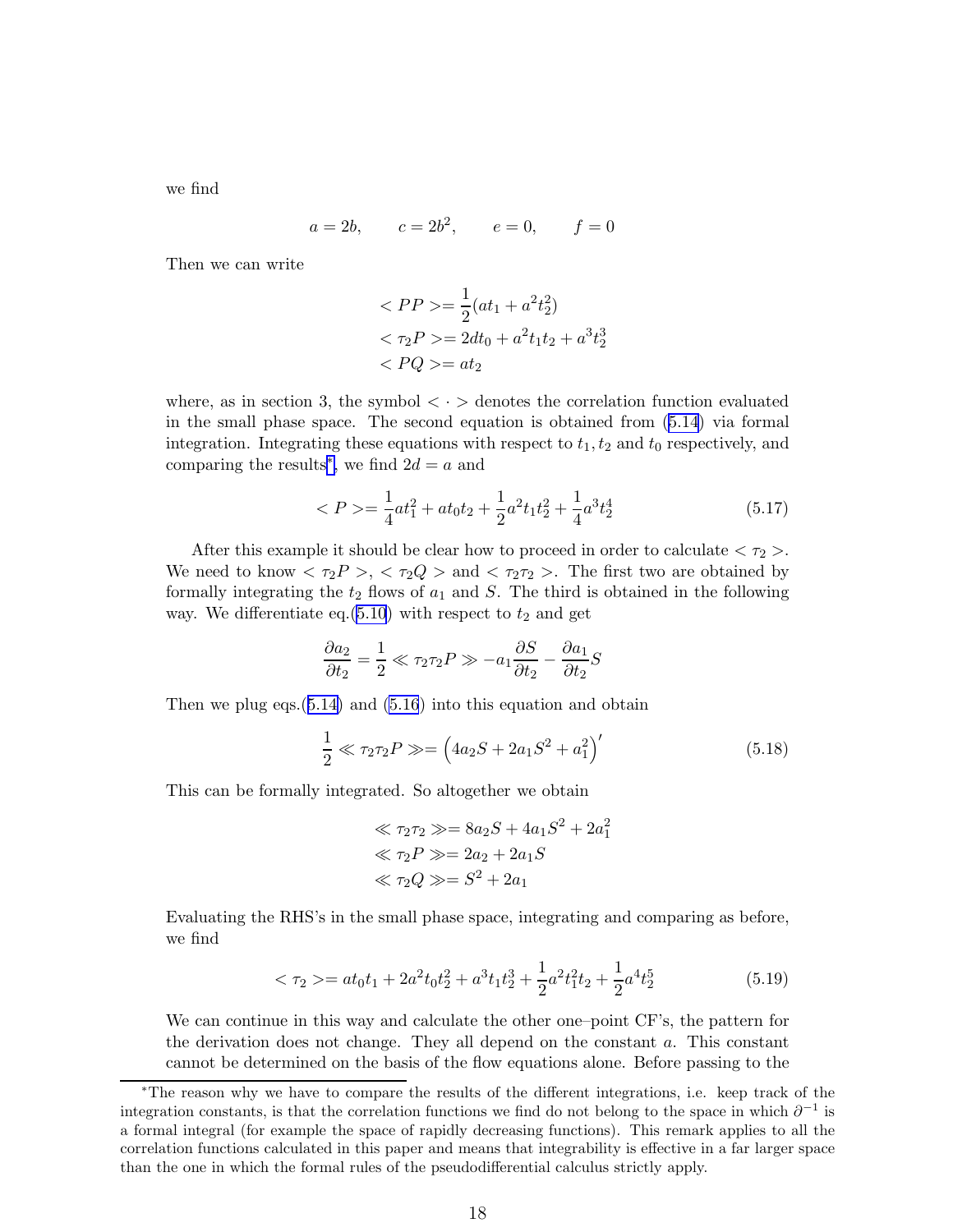determination of  $a$ , let us remark that while the RHS of eq.([5.15\)](#page-16-0) is not a derivative w.r.t.  $t_1$ , the RHS of  $(5.18)$  is. This circumstance, crucial for us to be able to calculate the CF (otherwise we would be left with an undetermined integration constant), is typical of all the flows and is rooted in the integrability of the hierarchy.

Step 5. The W-constraints. To determine a we need the W-constraints. Let us consider the  $W_{-1}^{[1]}Z_N = 0$  constraint at  $c = 0$ . It takes the form

$$
-<\tau_2>+2t_2<\tau_1>+t_0t_1=0
$$

Inserting the above expressions for  $\langle \tau_2 \rangle$  and  $\langle \tau_1 \rangle$  we find that the constant a must be equal to 1. This is a general fact: provided  $a = 1$ , the correlation functions calculated by integrating the flow equations satisfy all the W–constraints if  $c = 0$ (and the  $t_{2,k}$  couplings are forgotten). This confirms what we have already found in section 3 concerning the NLS correlation functions.

A sample of the one–point CF's is collected in Appendix C2. We recall that multi– point correlation functions involving only the operators  $Q, P, \tau_2$  can be obtained from these results by simply differentiating a suitable number of times  $\langle P \rangle$  and  $\langle \tau_2 \rangle$ w.r.t.  $t_0, t_1$  and  $t_2$ . For the multi–point CF's involving  $\tau_k$  with  $k \geq 3$ , we have to first differentiate suitably chosen flow equations w.r.t. suitably chosen flow parameters, insert the flow equations in the expressions so obtained and proceed as above.

A remark is in order concerning the constant a determined in this section. The value of this constant  $a = 1$  is directly connected with the chosen fixed point  $3t_3 = -1$ . The correlation function with generic a are appropriate to the choice  $3t_3 = -\frac{1}{a}$ . In other words  $a$  is a normalization constant  $^{\dagger}$ . Nevertheless the fact remains that once the critical point is fixed the hierarchy is not enough to completely determine the CF's. We need also the W–constraints.

Step 6. The  $CF < Q >$ . This is the only one-point function we have not calculated yet. From the above results we have

$$
\langle PQ \rangle = t_2, \qquad \langle \tau_2 Q \rangle = t_1 + 2t_2^2
$$

Integrating the first equation w.r.t  $t_1$  and the second w.r.t.  $t_2$  and comparing, we find

$$
\langle Q \rangle = t_1 t_2 + \frac{2}{3} t_2^3 + y t_0 \tag{5.20}
$$

where  $y$  is an undetermined numerical constant. This of course implies in particular that  $\langle QQ \rangle = y$ . Further information could a priori come from the compatibility eqs.([5.9a, 5.9b](#page-16-0)). However, inserting  $\langle PPP \rangle = 1/2$  and  $\langle PQQ \rangle = 0$ , they only give us

$$
f_0 = \frac{1}{2}e^{-2y}t_0
$$

Since we have used all the information at hand, the number y remains undetermined.

<sup>†</sup>A normalization problem is always present in this kind of models and, when comparing CF's obtained in different contexts or with different methods, one should be careful about the normalization of both the coupling constants and the critical point.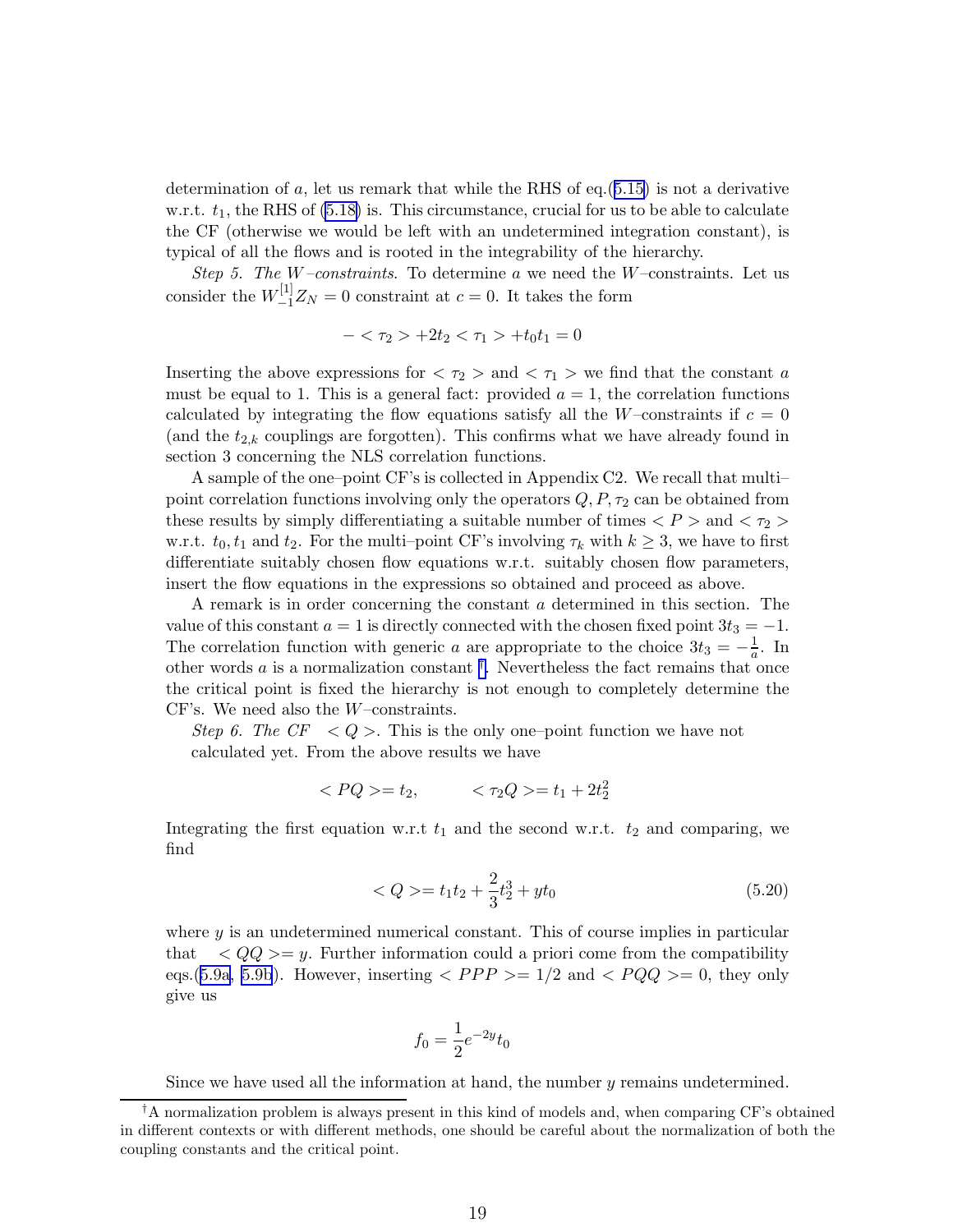<span id="page-19-0"></span>Finally, integrating  $\langle Q \rangle, \langle P \rangle$  and  $\langle \tau_2 \rangle$  w.r.t.  $t_0, t_1$  and  $t_2$  respectively, and comparing the results we find

$$
\mathcal{F}^{(0)}\equiv <1> = t_0t_1t_2+\frac{2}{3}t_0t_2^3+\frac{1}{4}t_1^2t_2^2+\frac{1}{2}t_1t_2^3+\frac{1}{12}t_1^3+\frac{1}{2}yt_0^2
$$

This completes our genus 0 analysis of the model  $\mathcal{M}_3^2$ .

## 5.2 The model  $\mathcal{M}_3^1$ .

The model  $\mathcal{M}_3^1$  is obtained from  $\mathcal{M}_3^2$  via hamiltonian reduction – the constraint is  $S_1 = 0$ , and it is specified by the Lax operator

$$
L = \partial^2 + a_1 + a_2 \frac{1}{\partial - S_2}
$$
 (5.21)

We have therefore three fields  $a_1, a_2$  and  $S_2 \equiv S$ . The Poisson brackets, the hamiltonians and some of the flow equations have been given in[[18](#page-37-0)].

The connection of the fields  $a_1$  and  $S_2$  with the correlation functions is the same as before. The interpretation for  $a_2$  is slightly different from the previous one. In fact from the second flow equation for  $a_1$ , [\[18\]](#page-37-0):

$$
\frac{\partial a_1}{\partial t_2} = 2a'_2
$$

we deduce via formal integration

$$
a_2 = \frac{1}{2} \ll \tau_2 P \gg \tag{5.22}
$$

The first critical point and the degree assignment are the same as in the previous model.

From now on we will be dealing with genus 0 and before we proceed let us summarize the basic relations. We have

$$
3t_3 = -1, \qquad t_k = 0 \quad k > 3
$$

and

$$
[t_k] = 3 - k \quad k \ge 0,
$$
  $[a_1] = 2,$   $[a_2] = 3,$   $[S] = 1,$   $[\mathcal{F}^{(0)}] = 6$ 

Moreover

$$
a_1 = \ll PP \gg, \qquad a_2 = \frac{1}{2} \ll \tau_2 P \gg, \qquad S = \ll PQ \gg \tag{5.23}
$$

and again Q is coupled to  $t_0 \equiv N$ . The CF's will therefore be homogeneous functions of  $N, t_1, t_2$ . We have remarked above that this choice of the critical point corresponds to considering [\(5.13](#page-16-0)) as the interacting potential.

As before we now integrate the dispersionless flow equations (the first few are collected in Appendix B2). From the homogeneity ansatz we have as before

$$
S = at_2, \qquad a_1 = bt_1 + ct_2^2, \qquad a_2 = dt_0 + et_1t_2 + ft_2^3
$$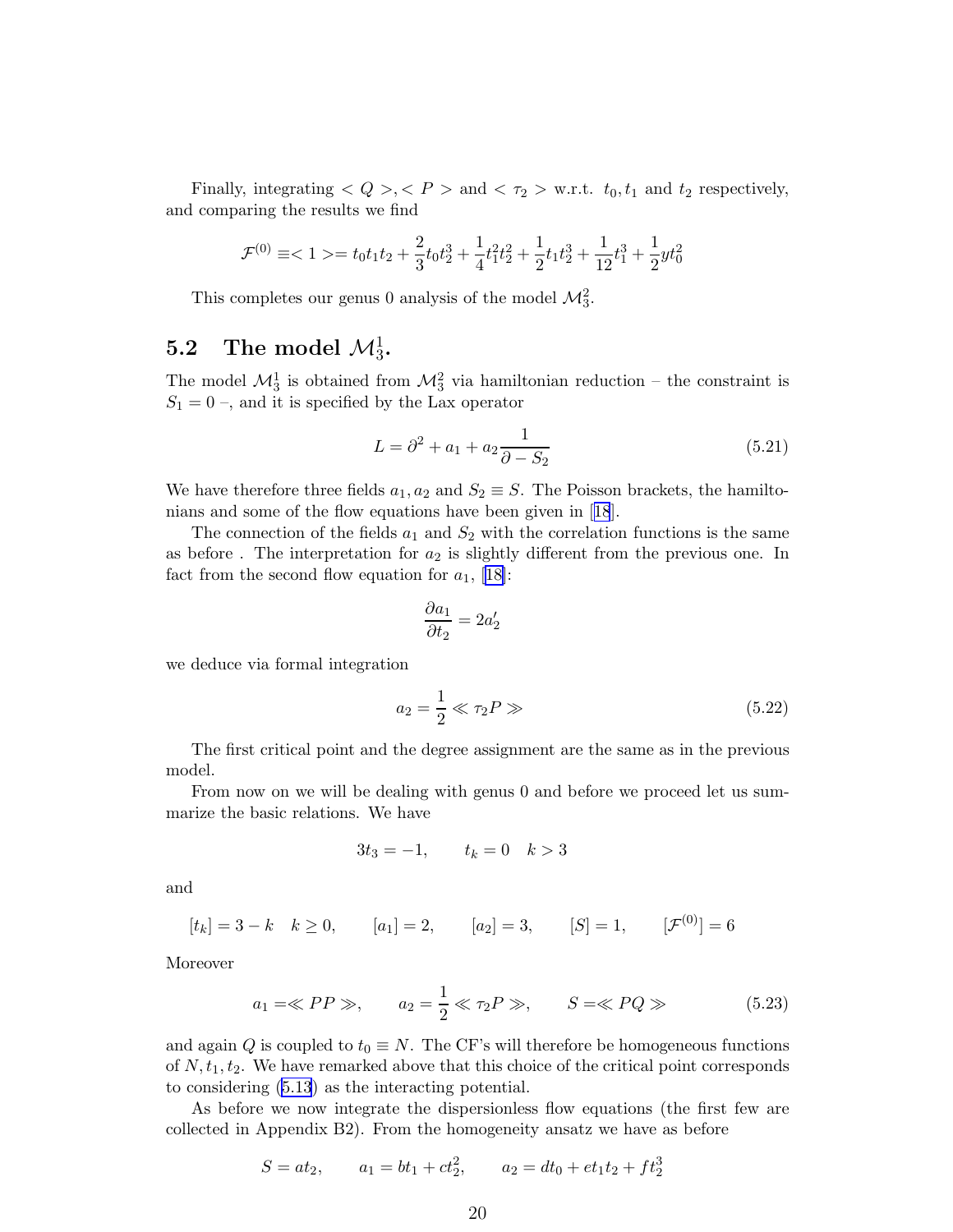where  $a, b, c, d, e, f$  are constants to be determined. If we plug these expressions in the  $t_2$  dispersionless flow equations

$$
\frac{\partial a_1}{\partial t_2} = 2a'_2, \qquad \frac{\partial a_2}{\partial t_2} = 2(a_2S)', \qquad \frac{\partial S}{\partial t_2} = (S^2 + a_1)'
$$

we find

$$
a = b, \qquad, c = 0 \qquad e = 0, \qquad f = 0
$$

Then we can write

$$
\langle PP \rangle = at_1
$$
  

$$
\langle \tau_2 P \rangle = 2dt_0
$$
  

$$
\langle PQ \rangle = at_2
$$

Integrating these equations with respect to  $t_1, t_2$  and  $t_0$  respectively, and comparing the results, we find  $2d = a$  and

$$
\langle P \rangle = \frac{1}{2}at_1^2 + at_0t_2 \tag{5.24}
$$

Proceeding now in the same way as before and, in particular, using the identification of  $a_2$  contained in  $(5.23)$  $(5.23)$ , we find

$$
\langle \tau_2 \rangle = at_0 t_1 + a^2 t_0 t_2^2
$$

as well as all the one–point functions we wish. All of them depend on the numerical constant a.

It would be natural at this point to plug the one–point functions we found into the W–constraints of subsection 2.2, as before. However one quickly realizes that this gives inconsistent results. Those W–constraints are incompatible with the reduced hierarchy. This is not surprising. One should remember the origin of the W–constraints. They come both from the string equations and the flow equations. Since we have reduced the hierarchy it is evident that we have to change accordingly also the W–constraints. Unfortunately we do not have a general theory for reducing the  $W$  algebra and consequently the  $W$ –constraints. However we can easily do without it. Remember that the only piece of information we need is the constant a. It is not difficult to guess the form of the constraints (at least in the case  $c = 0$ ) which are compatible with the one-point CF's we have calculated. Once this form is determined it will tell us what the constant a is. In fact, if we consider the case  $c = 0$ and disregard the  $t_{2,k}$  dependence, it is enough to calculate the Virasoro constraints,  $L_n Z = 0^{\ddagger}.$ 

The way to proceed is as follows. We try the following form for  $L_{-1}$ 

$$
L_{-1} = \frac{1}{2} \sum_{k=3}^{\infty} k t_k \frac{\partial}{\partial t_{k-2}} + C_{-1}
$$
 (5.25)

<sup>&</sup>lt;sup>‡</sup>The CF's of the model  $\mathcal{M}_3^2$  do not satisfy Virasoro constraints such as  $L_nZ = 0$ . Therefore some models satisfy Virasoro constraints, while others do not. This is a phenomenological observation we do not have an explanation for.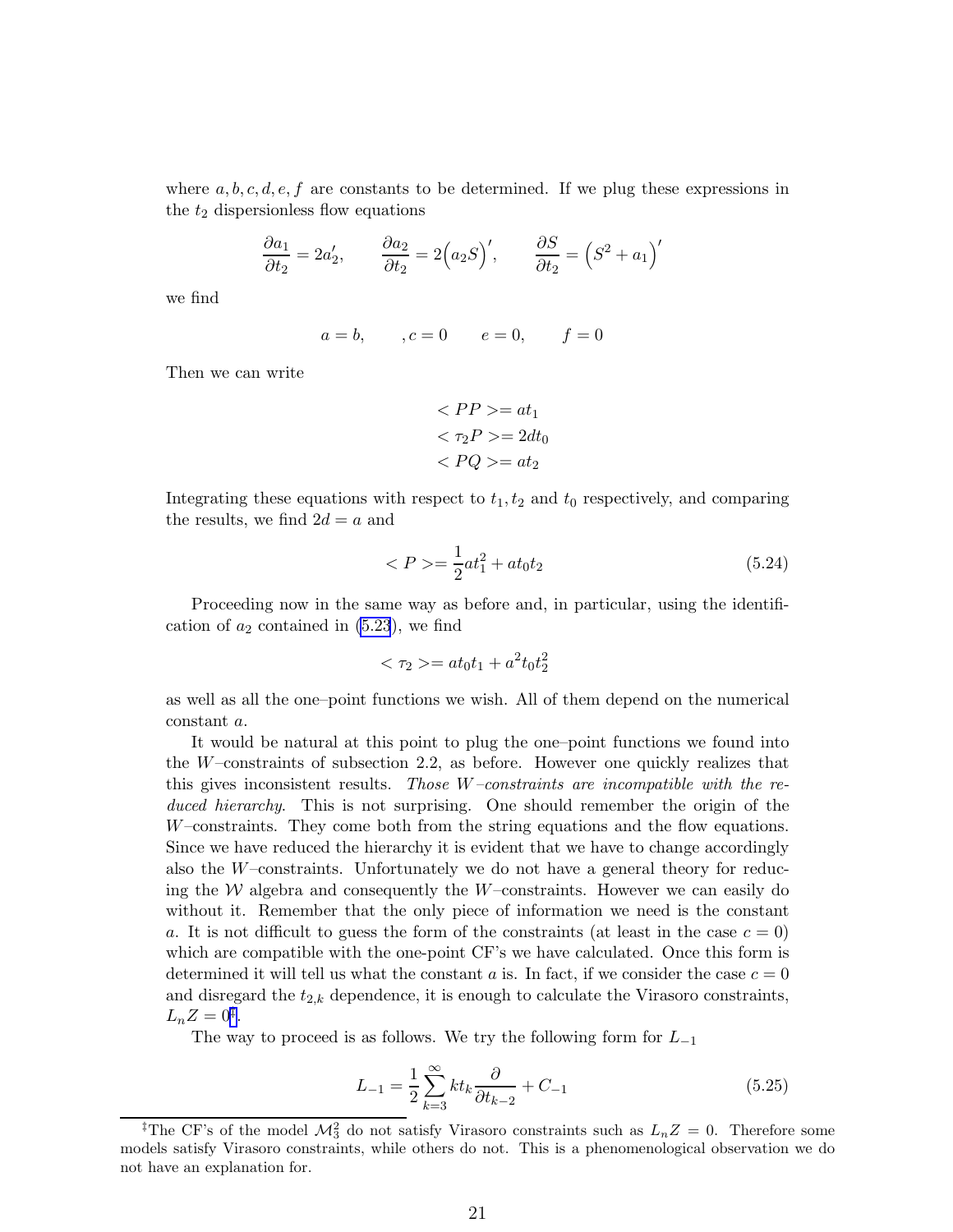<span id="page-21-0"></span>Here  $C_{-1}$  is a term not containing derivatives w.r.t. the parameters. Now we impose  $L_{-1}Z = 0$ , i.e.

$$
- < P > +2C_{-1} = 0
$$

i.e.

$$
C_{-1} = \frac{1}{4}at_1^2 + \frac{1}{2}at_0t_2
$$

In a similar way we proceed with

$$
L_0 = \frac{1}{2} \sum_{k=1}^{\infty} k t_k \frac{\partial}{\partial t_k} + C_0
$$

and with the other generators. We quickly realize that there exists a solution only if

 $a=2$ 

What we have done is legitimate if the new generators close over an algebra of the Virasoro type and if the constraints  $L_nZ = 0$  are satisfied by the CF's for  $a = 2$ . These new constraints are then compatible with the reduced hierarchy. These requirements are actually true, to the extent we have been able to verify them. The new generators are written down in Appendix A2 and the first few correlation functions are collected in Appendix C3.

## 5.3 The model  $\mathcal{M}_3^0$ .

The model  $\mathcal{M}^0_3$  is obtained from  $\mathcal{M}^1_3$  via hamiltonian reduction – the constraint being  $S_2 = 0$ , and it is specified by the Lax operator

$$
L = \partial^3 + a_1 \partial + a_2 \tag{5.26}
$$

This is the Lax operator which gives rise to the Boussinesq hierarchy. We have therefore two fields  $a_1, a_2$ . The Poisson brackets, the hamiltonians and some of the flow equations have been given in [\[18](#page-37-0)]. In the Boussinesq hierarchy the  $t_{3k}$  flows with  $k = 1, 2, 3...$  do not appear <sup>§</sup>. It is therefore natural to ignore  $t_0 \equiv N$ . This is of course consistent only if we find a solution which does not depend on  $t_k$  with  $k = 0$  mod3. This remarkable fact indeed comes true.

The connection of the fields  $a_1$  and  $a_2$  with the correlation functions is the same as in the model  $\mathcal{M}_3^0$ 

$$
a_1 = \ll PP \gg, \qquad a_2 = \frac{1}{2} \ll \tau_2 P \gg,
$$
\n
$$
(5.27)
$$

But the first critical point and the degree assignment are different. Precisely we find a solution with the desired properties if we set

$$
4t_4 = -1, \qquad t_k = 0 \quad k > 4
$$

<sup>&</sup>lt;sup>§</sup>From the reduction procedure from  $\mathcal{M}_3^1$  it is possible to define  $t_3, t_6, ...$  flows in the reduced model, but they are not integrable.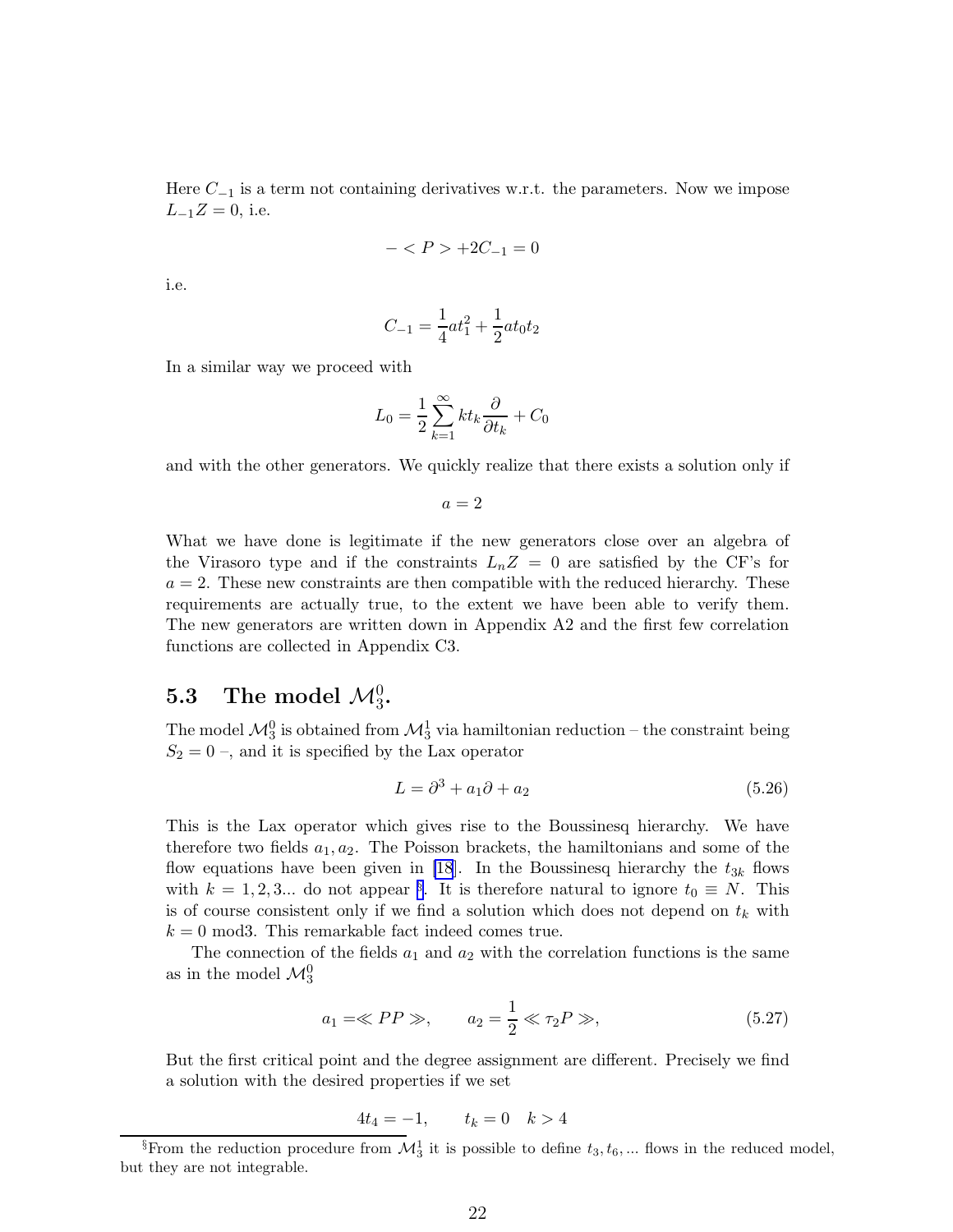and

$$
[t_k] = 4 - k \quad k \ge 0,
$$
  $[a_1] = 2,$   $[a_2] = 3,$   $[\mathcal{F}^{(0)}] = 8$ 

We concentrate now on genus 0, as before. The CF's will therefore be homogeneous functions of  $t_1$  and  $t_2$ . As before we now integrate the dispersionless flow equations (the first few can be derived from Appendix B3). From the homogeneity ansatz we have

$$
a_1 = at_2, \qquad a_2 = bt_1
$$

where a and b are numerical constants to be determined. Inserting this into the  $t_2$ flow we find  $a = 2b$ . Using  $(5.27)$  we find

$$
\langle P \rangle = at_1 t_2
$$

Similarly from

$$
<\tau_2 P> = at_1,
$$
  $<\tau_2 \tau_2> = -\frac{2}{3}a^2 t_2^2$ 

we obtain

$$
<\tau_2> = \frac{1}{2}at_1^2 - \frac{2}{9}a^2t_2^3
$$

Moreover

$$
<\tau_4> = \frac{1}{3}a^2t_1^2t_2 - \frac{2}{27}a^3t_2^4
$$

and so on. As before we are left with an undetermined numerical constant a which only the appropriate  $W$ –constraints can fix.

We proceed as in the previous example to determine the  $W$ -constraints appropriate for this model. For example we guess the following form for  $\mathcal{L}_{-1}^{[1]}$ −1

$$
\mathcal{L}_{-1}^{[1]} = \frac{1}{3} \sum_{k=4}^{\infty} 'kt_k \frac{\partial}{\partial t_{k-3}} + C_{-1}
$$
 (5.28a)

$$
\mathcal{L}_0^{[1]} = \frac{1}{3} \sum_{k=1}^{\infty} 'kt_k \frac{\partial}{\partial t_k} + C_0 \tag{5.28b}
$$

where the prime on the summation symbol means that the sum is over all  $k > 0$ excluding the multiples of 3. Next we impose

$$
\mathcal{L}_{-1}^{[1]}Z = 0
$$
 and  $\mathcal{L}_0^{[1]}Z = 0$ 

We find that these conditions imply

$$
a = 6,
$$
  $C_{-1} = 2t_1t_2,$   $C_0 = \frac{1}{9}$ 

A more thorough analysis confirms this and shows that the constraints compatible with the Boussinesq hierarchy are

$$
\mathcal{L}_n^{[r]}Z = 0, \qquad r = 1, 2, \qquad n \ge -r \tag{5.29}
$$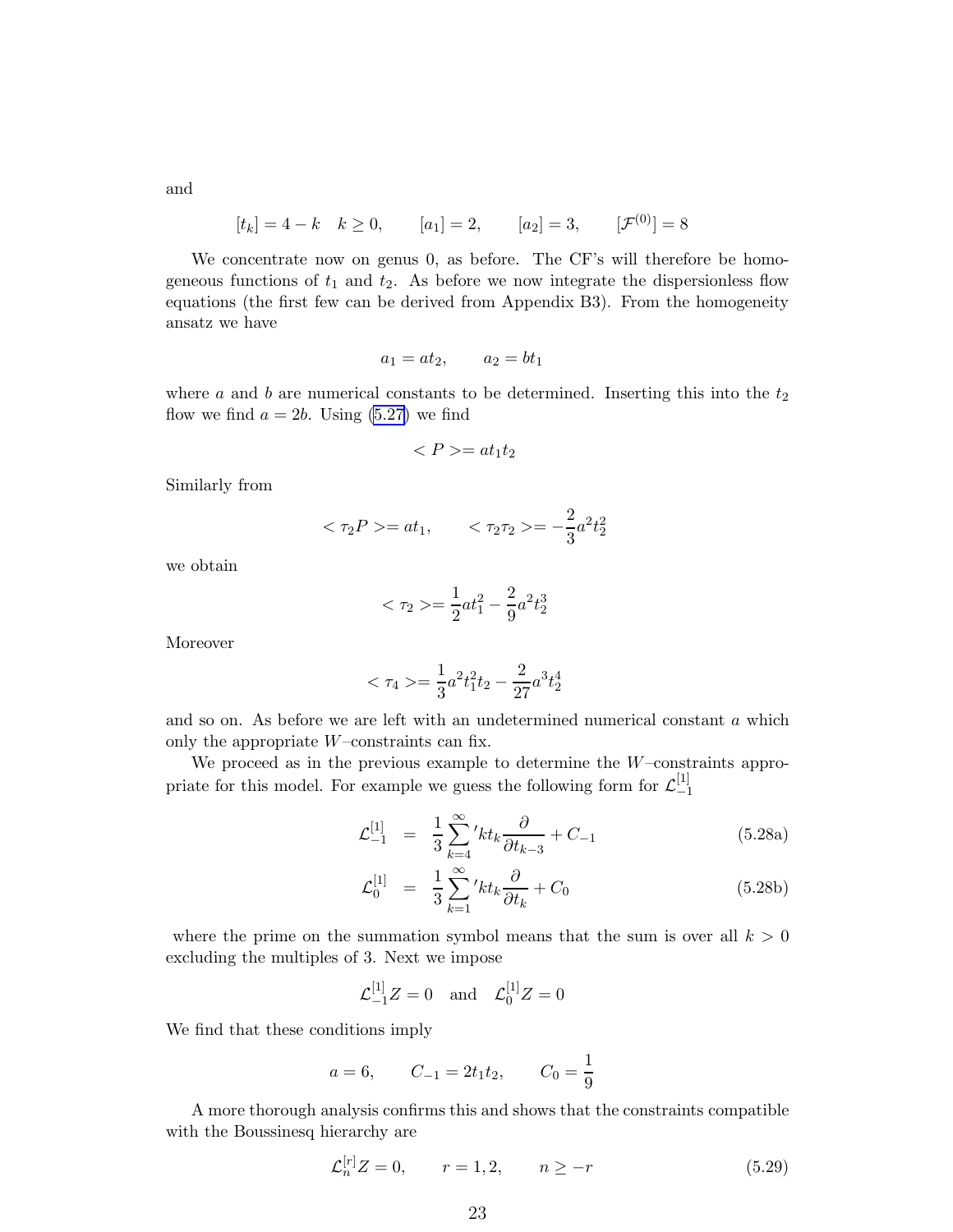The generators  $\mathcal{L}_n^{[r]}$  with  $r = 1, 2$  form a closed quadratic algebra, the  $W_3$  algebra, see Appendix A3. It corresponds to the version calculated in [\[33](#page-37-0)] with central charge equal to 2. The first few one–point correlation functions of this model are collected in Appendix C4.

Let us stress the distinctive features of the Boussinesq model:

- 1) the CF's do not depend on  $N$ ;
- 2) the appropriate W algebra closes over  $\mathcal{L}_n^{[1]}$  and  $\mathcal{L}_n^{[2]}$ ;
- 3) the coupling constant  $c$  does not come into play.

## 6 Other models

#### 6.1 General recipe

The three models discussed above describe essentially all the features of the  $\mathcal{M}_{p}^{l}$ . And, as far as the method is concerned, it remains the same for all the other models. For all the  $\mathcal{M}_{p}^{l}$  with  $1 \leq l \leq p-1$  the first critical point is fixed by the condition

$$
pt_p = -1, \qquad t_k = 0 \quad k > p \tag{6.1}
$$

and the degree assignment is

$$
[t_k] = p - k, \qquad [\mathcal{F}] = 2p
$$
  
[S] = 1, \qquad [a\_1] = 2, ..., [a\_{p-1}] = p \t\t(6.2)

where S denote the genus 0 part of the fields  $S_i$ , which is common to all of them. The CF's will be homogeneous functions of  $t_0, t_1, \ldots, t_{p-1}$ .

For the models  $\mathcal{M}_{p}^{0}$  (the p–th KdV models) instead, one must first of all disregard all the  $t_k$  with k a multiple of p; the first critical point is

$$
(p+1)t_{p+1} = -1, \t t_k = 0 \t k > p+1 \t (6.3)
$$

and the degree assignment is

$$
[t_k] = p + 1 - k, \qquad [\mathcal{F}] = 2p + 2
$$
  

$$
[S] = 1, \qquad [a_1] = 2, \dots, [a_{p-1}] = p
$$
 (6.4)

The CF's will be homogeneous functions of  $t_1, \ldots, t_{p-1}$ .

In all the cases the method consists in fixing the form of the fields on the basis of homogeneity; this leaves a few undetermined numerical constants; inserting the fields into the flow equations determines them up to an overall constant; in turn this can be fixed via the appropriate W–constraints. The latter take the universal form ([2.18\)](#page-7-0) in all the unreduced  $\mathcal{M}_{p}^{p-1}$  models. In the other cases they can be constructed on the basis of the compatibility with the hierarchy characteristic of the model.

#### 6.2 Other examples

For completeness we have explicitly worked out two more examples in genus 0,  $\mathcal{M}^3_4$ and  $\mathcal{M}_{4}^{0}$ . In the former the fields take the form

$$
S = t_3
$$
,  $a_1 = \frac{2}{3}t_2 + t_3^2$ ,  $a_2 = \frac{1}{3}t_1 + \frac{2}{3}t_2t_3 + \frac{2}{3}t_3^3$ ,  $a_3 = \frac{1}{3}t_0$  (6.5)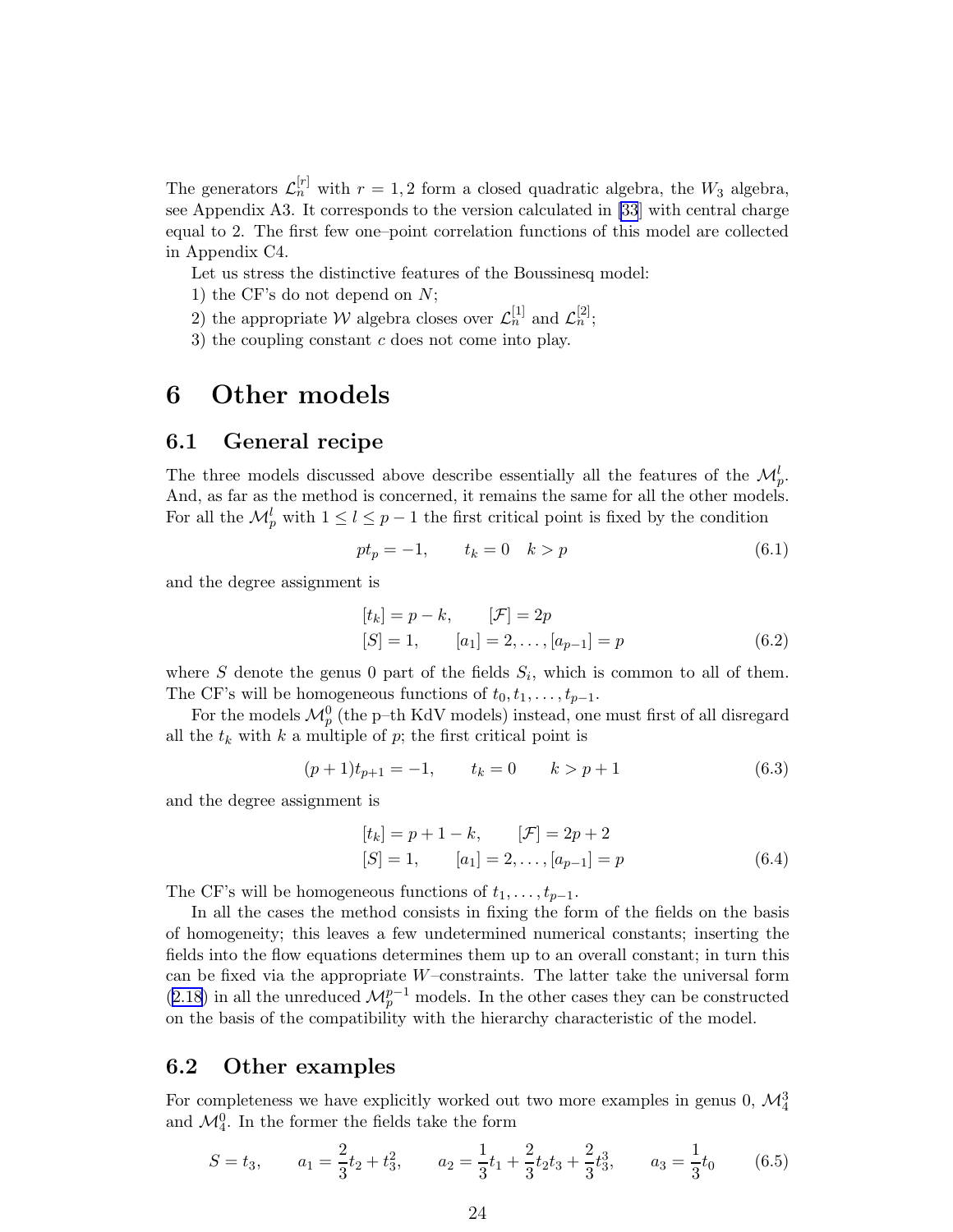The first few dispersionless flow equations are collected in Appendix B4 and the first few one–point CF's are in Appendix C5.

As for model  $\mathcal{M}^0_4$  we have

$$
a_1 = 12t_3, \qquad a_2 = 8t_2, \qquad a_3 = 4t_1 + 18t_3^2 \tag{6.6}
$$

The first few dispersionless flows and one–point CF's are in Appendix B5 and C6, respectively. The generators for the appropriate W–constraints are to be found in Appendix A4.

## 7 Higher genus contributions

Once the genus zero correlation functions of a given model are known, it is an easy task (at least in principle) to calculate the CF's in higher genus. There are several methods one can adopt. The most immediate one is to use the  $W$ –constraints. These are either the original constraints ([2.18\)](#page-7-0) or the effective constraints we calculated in the previous sections. The important point is that, although the latter have been determined from the dispersionless versions of the relevant hierarchies, they are valid in general and provide the contributions to any genus. An example will suffice to illustrate this point.

Let us consider the NLS model, which we met at the end of section 3 and was studied in detail in  $[16]$ . Eq. $(3.10)$  $(3.10)$  $(3.10)$  gives us the effective Virasoro constraints. We have seen that the genus zero contribution is represented by the highest order terms with respect to the degree assignment  $(3.4, 3.5)$  $(3.4, 3.5)$  $(3.4, 3.5)$ . An inspection of eqs. $(3.10, 3.11)$ tells us that the second nontrivial contribution will have degree  $2x$  less than the leading order, the third 4x less, etc. Therefore the free energy has a genus expansion

$$
\mathcal{F} = \sum_{h=0}^{\infty} \mathcal{F}^{(h)}, \qquad [\mathcal{F}^{(h)}] = 2x(1-h) \tag{7.1}
$$

Inserting this into [\(3.10](#page-10-0)) we find

$$
\sum_{k=2}^{\infty} kt_k \ll \tau_{k+n} \gg_h + 2N \ll \tau_n \gg_h + \sum_{k=1}^{n-1} \left( \ll \tau_k \tau_{n-k} \gg_{h-1} + \sum_{h'=0}^h \ll \tau_k \gg_{h'} \ll \tau_{n-k} \gg_{h-h'} \right) + (N^2 \delta_{n,0} + Nt_1 \delta_{n,-1}) \delta_{h,0} = 0 \quad (7.2)
$$

where  $\ll \cdot \gg_h$  represents the genus h contribution to the  $\ll \cdot \gg \text{CF. Eqs.}(7.2)$ are recursive, therefore it is easy to turn the crank and calculate the higher genus contributions

to the order we wish from those of genus 0. A few examples at the critical point  $2t_2 = -1$  are given in Appendix D.

From the structure of the  $W$ -constraints appearing in two-matrix models it is easy to see that genus recursiveness is a general characteristic. Therefore computability of higher genus contributions is guaranteed. We recall that genus recursiveness is typical of topological field theories.

Clearly it is possible to calculate higher genus correlation functions starting from the relevant hierarchies and computing the genus expansion of them. This is the best method if one wishes compact formulas for the CF's.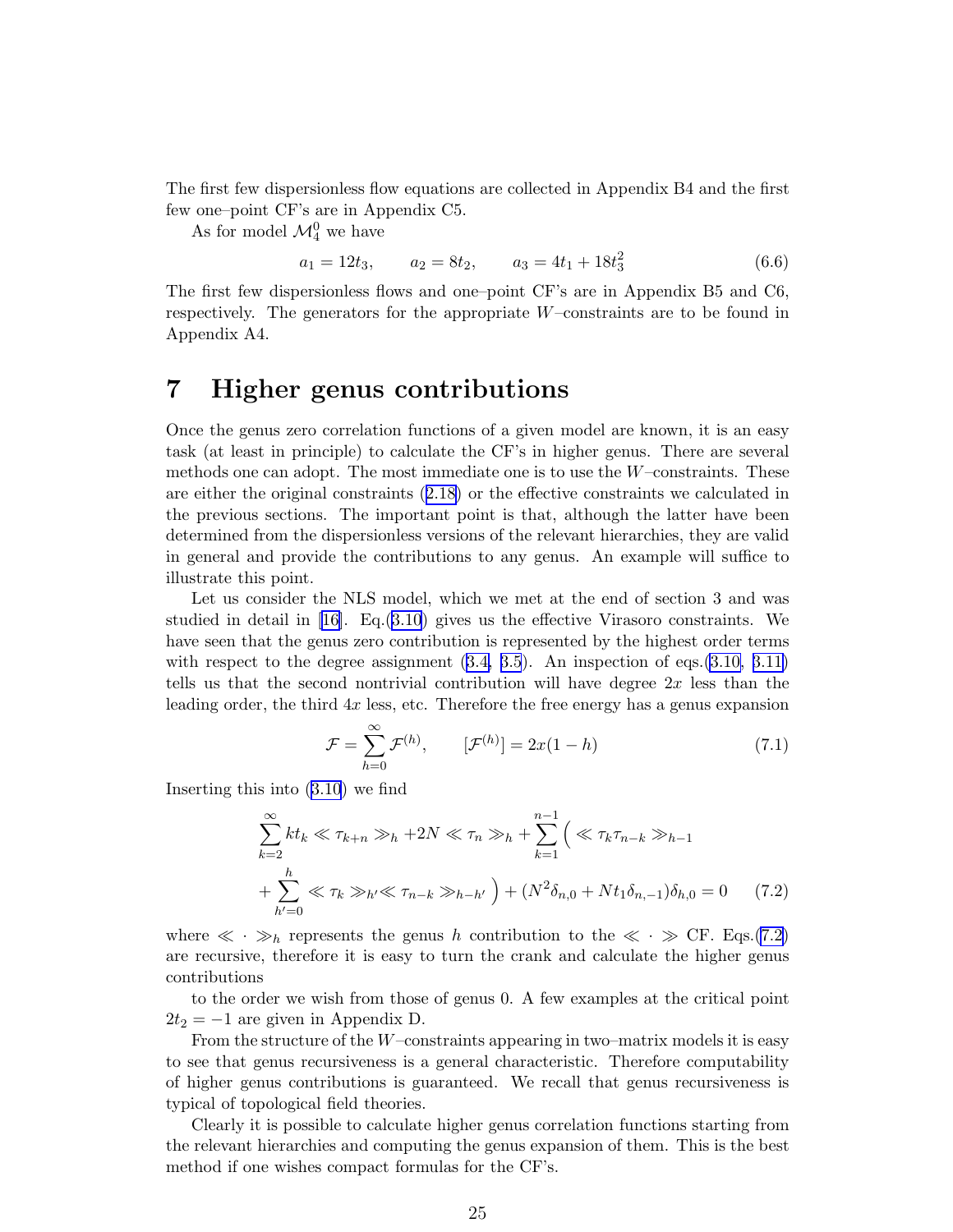### 8 Higher critical points

The first critical point by definition implies a dependence of the basic fields on the couplings specified by homogeneous polynomials (i.e. with non–negative integer powers). Higher critical points are characterized still by a homogenous dependence, but with rational and/or negative powers of the couplings. For the models of type  $\mathcal{M}_{p}^{l}$  with  $l = 1, \ldots, p-1$ , characterized by a small phase space with parameters  $t_0, t_1, \ldots, t_{p-1}$ , higher critical points are specified by

$$
kt_k = \pm 1, \qquad k > p, \qquad t_l = 0 \quad \text{for} \quad l > k \tag{8.1}
$$

and the degree assignment is <sup>∗</sup>

$$
[tl] = k - l, \t, [\mathcal{F}] = 2k
$$
  
[S] = 1,  $[a_1] = 2, ..., [a_{p-1}] = p$  (8.2)

For the models of type  $\mathcal{M}_{p}^{0}$  (p-th KdV hierarchy) characterized by a small phase space with parameters  $t_1, ..., t_{p-1}$ , higher critical points are specified by

$$
kt_k = \pm 1, \qquad k > p+1, \qquad t_l = 0 \quad \text{for} \quad l > k, \qquad k \neq np \tag{8.3}
$$

and the degree assignment is †

$$
[tl] = k - l, \t, [\mathcal{F}] = 2k
$$
  

$$
[a1] = 2, ..., [ap-1] = p
$$
 (8.4)

The  $\pm$  sign in eqs.(8.1, 8.3) has to be chosen in such a way as to avoid complex coefficients in the small phase space expressions of the basic fields.

A few examples will suffice. For the model  $\mathcal{M}_3^0$  the second critical point is fixed by

$$
5t_5 = 1, \qquad t_l = 0 \quad l > 5
$$

and, for simplicity, we set  $t_4 = 0$ . Consequently the degree assignment is

$$
[t_l] = 5 - k,
$$
  $[\mathcal{F}] = 10,$   $[a_1] = 2,$   $[a_2] = 3$ 

It is convenient at this point to take immediately into account the constraint  $\mathcal{L}_{-1}^{[1]}Z =$ 0. It reads

$$
\langle \tau_2 \rangle = -6t_1t_2 \tag{8.5}
$$

Now eq.[\(5.27\)](#page-21-0) implies  $a_2 = -3t_2$ . Using again the second flow equations (Appendix B3) we also find

$$
a_1 = 3t_1^{\frac{1}{2}} \tag{8.6}
$$

<sup>\*</sup>The parameters  $t_0, t_1, \ldots, t_{p-1}$  are the self–coupling parameters of the model, while  $t_p, \ldots, t_{k-1}$  are to be regarded as external couplings. If one wants models in which all  $t_1, t_2, \ldots, t_{k-1}$  are self–interacting parameters one should look at models of the type  $\mathcal{M}_k^l$ .

<sup>&</sup>lt;sup>†</sup>The  $t_{p+1}, \ldots, t_{k-1}$  are to be regarded as external couplings, see previous footnote.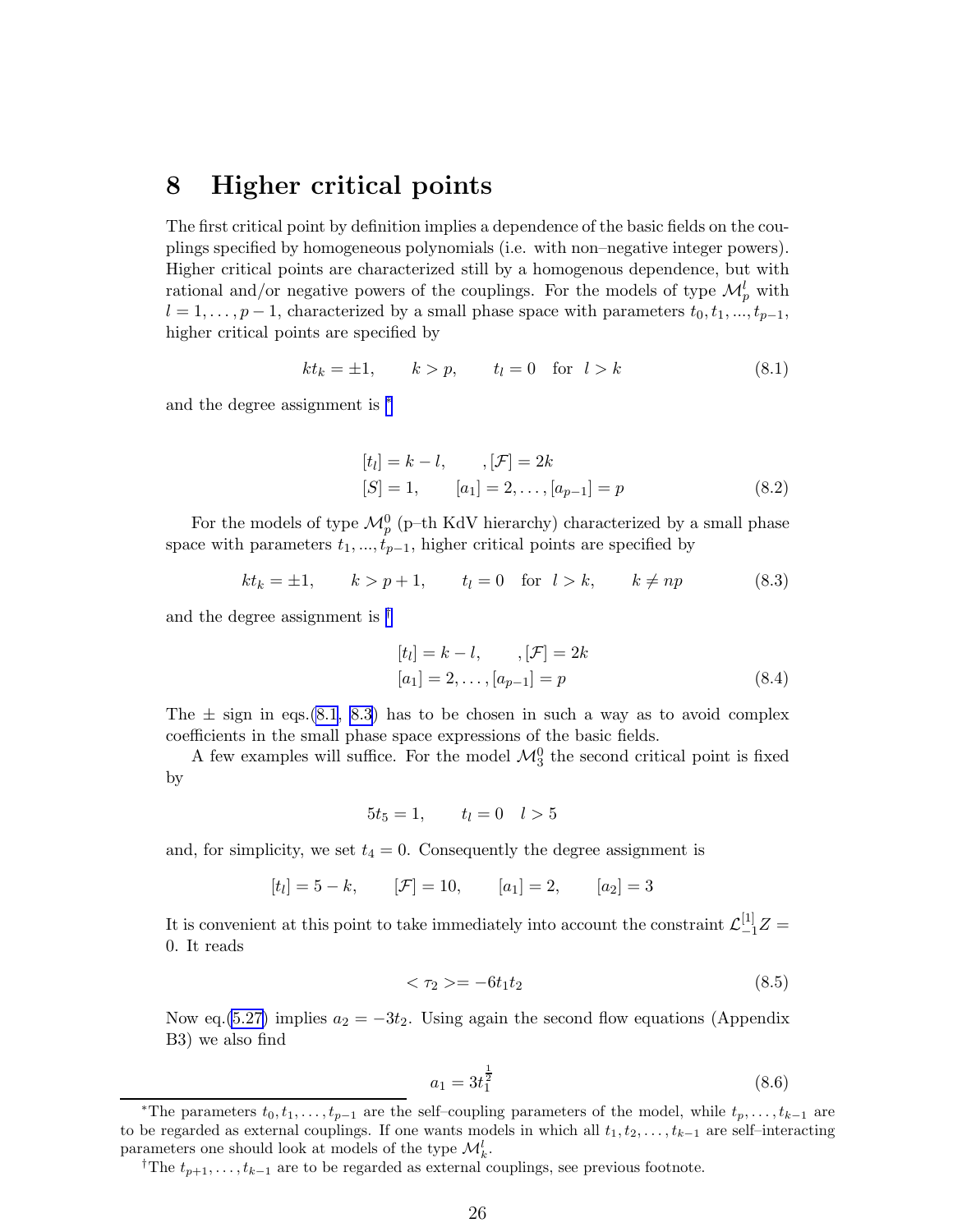<span id="page-26-0"></span>At this point it is easy to calculate the correlation functions following the method of section 5. A few of them are collected in Appendix C4.

Another example is the second critical point of the model  $\mathcal{M}_4^0$ :

$$
6t_6 = -1, \qquad t_5 = 0, \qquad t_l = 0 \quad l > 6
$$

Consequently the degree assignment is

$$
[t_l] = 6 - k,
$$
  $[\mathcal{F}] = 12,$   $[a_1] = 2,$   $[a_2] = 3,$   $[a_3] = 4$ 

The constraint  $\mathcal{L}_{-1}^{[1]}Z=0$  tells us that

$$
\langle \tau_2 \rangle = 8t_2^2 + 12t_1t_3 \tag{8.7}
$$

From this and the second flow equations we can derive

$$
a_1 = -\frac{4}{3}t_1t_3^{-1}, \qquad a_2 = 6t_3, \qquad a_3 = \frac{4}{9}t_1^2t_3^{-2} + 4t_2 \tag{8.8}
$$

from which we can easily derive the CF's (see Appendix C6).

We conclude that we can at least in principle (i.e. modulo technical difficulties) solve the  $\mathcal{M}_{p}^{l}$  models at higher critical points as well.

#### 8.1 Non–perturbative equations

This paper privileges genus expanded solutions. We do not want to get involved here into the problems of non–perturbative solutions. However it is useful to spend a few words at least on the way we can extract non–perturbative equations. We show a few examples. The first is the NLS model  $(\mathcal{M}_2^1 \text{ model})$  at the second critical point  $3t_3 = -1, t_2 = 0$ . Differentiating the  $W_{-1}^{[1]}Z = 0$  at  $c = 0$  w.r.t.  $t_0$  and  $t_1$  and using the second flow equations one finds

$$
R' + 2RS = t_0, \qquad -S' + 2R + S^2 = t_1 \tag{8.9}
$$

where, as usual, we set  $a_1 = R$ . These two equations must be supplemented with the  $t_0$  flows:

$$
(e^{\partial_0} - 1)R = e^{\partial_0}S', \qquad (e^{\partial_0} - 1)S = (\ln R)'
$$
 (8.10)

The above equations specify the  $t_0, t_1$  dependence of R and S.

The second example is the second critical point of the  $\mathcal{M}_3^0$  model, which has been specified above. Differentiating w.r.t.  $t_1$  and  $t_2$  the constraint  $\mathcal{L}_{-1}^{[1]}$  $_{-1}^{11}$  and using the second flow equations we obtain

$$
2a_2 - a_1' + 6t_2 = 0, \qquad 4a_2' - \frac{7}{3}a_1'' - \frac{2}{3}a_1^2 + 6t_1 = 0 \tag{8.11}
$$

These should be supplemented with the (complete) second flow equations

$$
\frac{\partial a_1}{\partial t_2} = 2a'_2 - a''_1, \qquad \frac{\partial a_2}{\partial t_2} = a''_2 - \frac{2}{3}a''_1 - \frac{2}{3}a_1a'_1 \tag{8.12}
$$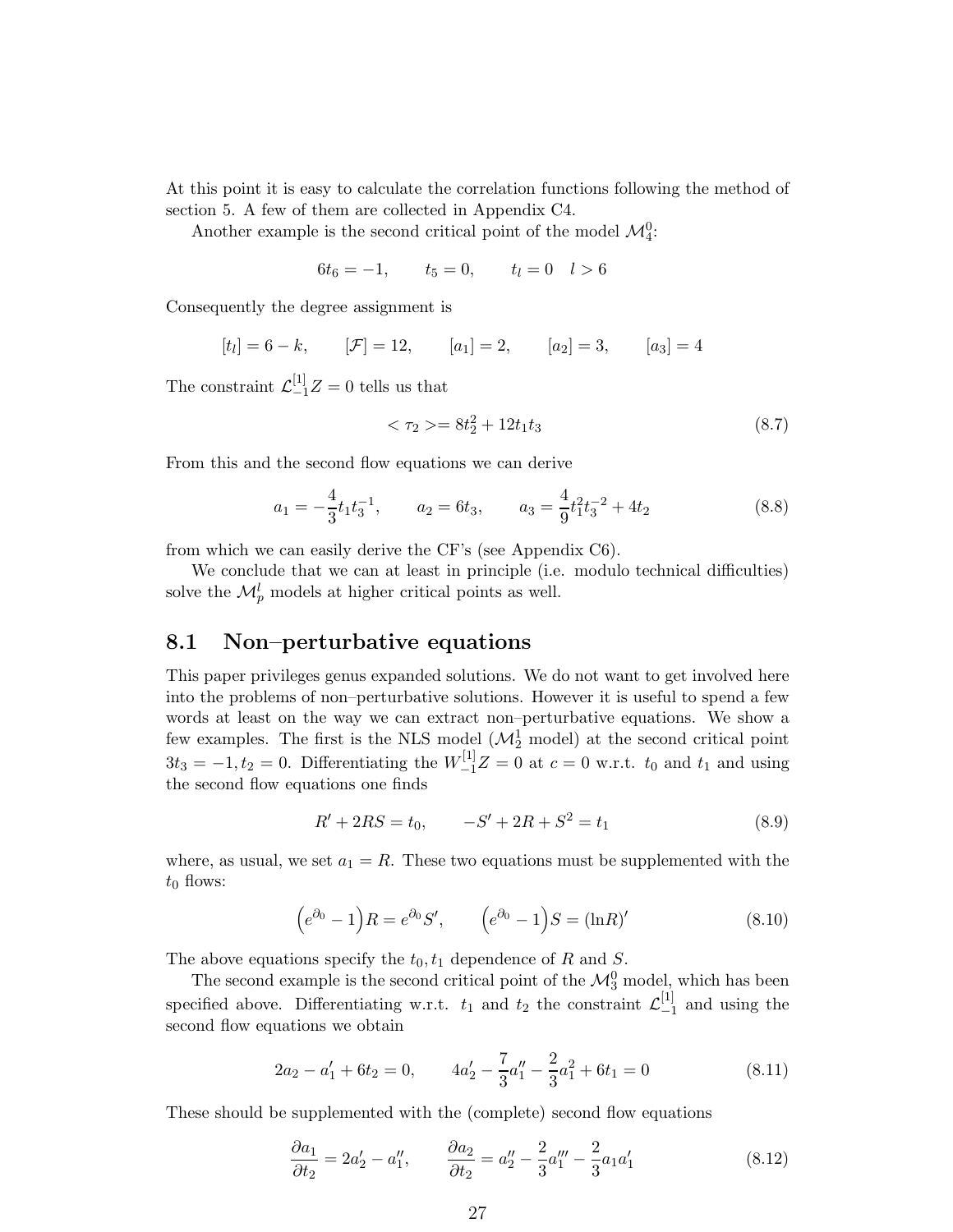The four equations above specify the non–perturbative dependence of  $a_1, a_2$  on  $t_1$ and  $t_2$ .

An interesting example is the next critical point in the same model,  $\mathcal{M}_3^0$ , i.e.

$$
7t_7 = -1, \t t_4 = 0, \t t_l = 0, \t l > 7 \t (8.13)
$$

and  $t_5$  is an external coupling. Differentiating the constraint  $\mathcal{L}_{-1}^{[1]}Z=0$  with respect to  $t_1$  and  $t_2$  we obtain

$$
-\ll \tau_4 P \gg +5t_5 \ll \tau_2 P \gg +6t_2 = 0
$$
  

$$
-\ll \tau_4 \tau_2 \gg +5t_5 \ll \tau_2 \tau_2 \gg +6t_1 = 0
$$

respectively. Now, using the  $t_2$  and  $t_4$  flows (see Appendix B3), we find

$$
a_1''' - 2a_2'' + 2a_1a_1' - 4a_1a_2 + 15t_5(2a_2 - a_1') + 18t_2 = 0
$$
\n
$$
\frac{1}{3}a_1''' - 4a_2^2 + 2a_1a_1'' + a_1'a_1' + 4a_1'a_2 + \frac{8}{3}a_1^3 + 15t_5(-\frac{1}{2}a_1'' - \frac{2}{3}a_1^2) + 18t_1 = 0
$$
\n
$$
(8.14)
$$

With the redefinition

$$
a_1 \rightarrow a_1 - \frac{15}{2}t_5
$$
,  $a_2 \rightarrow a_2 - \frac{1}{2}a'_1$ 

anda shift of  $t_1$ , we obtain the same equations derived in ref. [\[3\]](#page-36-0) (see also [[24](#page-37-0)]) for the Ising model on discretized Riemann surfaces (up to normalization of the quantities involved):  $t_1, t_2$  and  $t_5$  are related to the cosmological constant, the magnetic field andthe parameter T of [[3](#page-36-0)], respectively. Eqs.  $(8.14)$  together with  $(8.12)$  determine the  $t_1, t_2$  dependence of  $a_1, a_2$ .

### 9 Interpretation and comments

Let us briefly introduce in this last section two points that require a longer and more careful elaboration: a possible connection of the previous models with 2D gravity and topological field theories. We will then comment on some leftover problems.

On the basis of the continuum theory one would expect the chemical potential (to be assimilated to  $a_1$ ) of 2D gravity coupled to conformal matter in genus 0, to behave like

$$
a_1 \sim t^{\frac{2}{p_0 + q_0 - 1}} \tag{9.1}
$$

where t is proportional to the cosmological constant, and  $p_0, q_0$  are relatively prime integers. From the above examples and general statements one can see that the behaviour of the models  $\mathcal{M}_{p}^{l}$  at the various critical points can abundantly account for  $(9.1)$ , provided we interpret either  $t_1$  or  $t_0$  as t.

Let us come now to the interpretation of the models we have presented in this paper in terms of topological field theories coupled to topological gravity. The latter models are completely specified once one gives the primaries  $\mathcal{O}_{\alpha}$ , the metric  $\eta_{\alpha\beta}$  and the fusion coefficients  $C_{\alpha\beta}^{\gamma}$ . As primaries of our models we can take the fields coupled to the parameters of the small phase space,  $\eta$  and C can be derived from the CF's of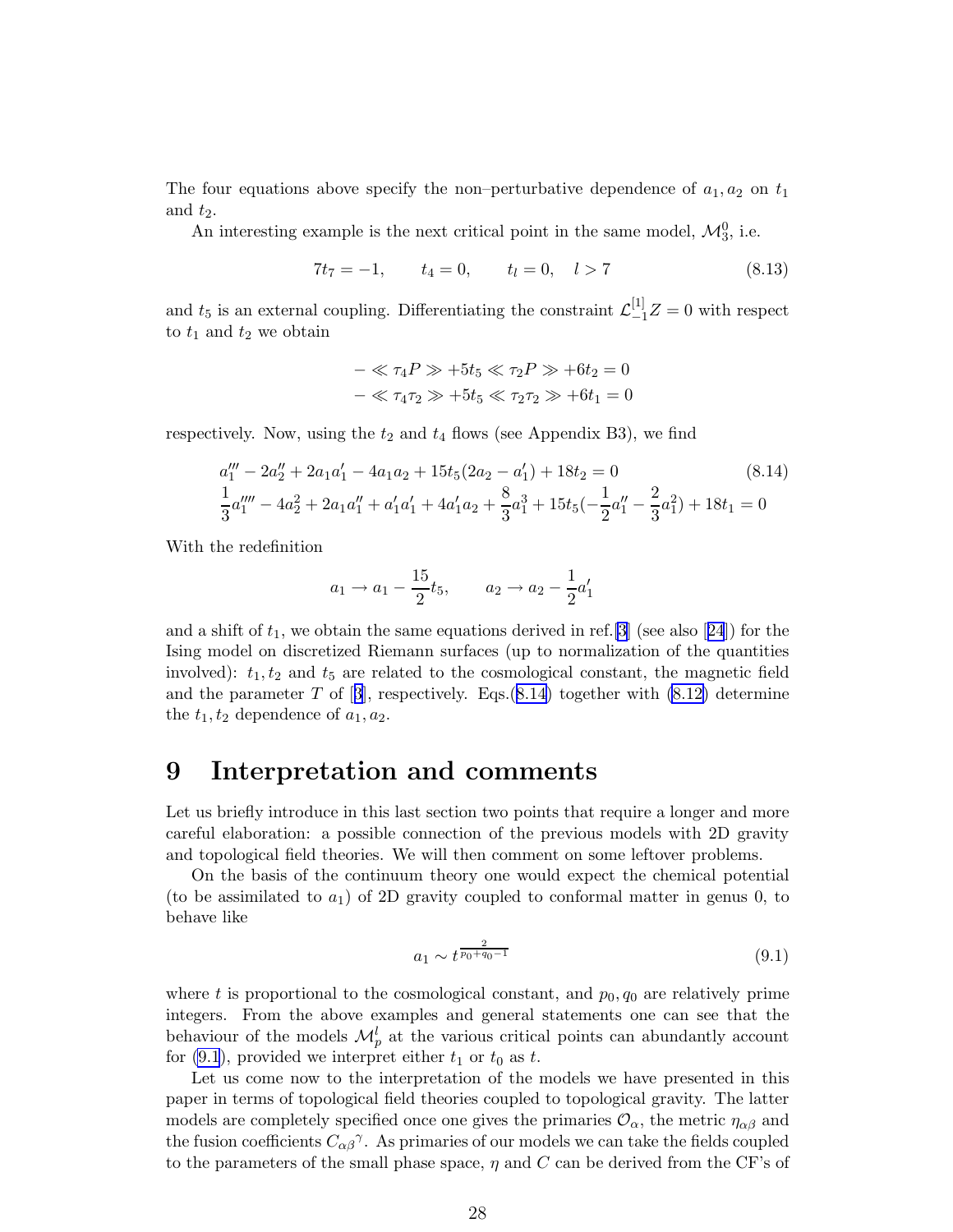the primaries at the first critical point. For example, for the model  $\mathcal{M}_3^1$  the primaries can be chosen to be:  $\tau_0 \equiv Q$ ,  $\tau_1 \equiv P$  and  $\tau_2$  and by inspection of Appendix C3 we find

$$
\eta_{02} = \eta_{11} = \eta_{20} = 2
$$

while the remaining  $\eta_{\alpha\beta}$  vanish. For some models, like the  $\mathcal{M}_{p}^{0}$  ones, a similar identification can be very easily carried out (see also [\[24](#page-37-0)]). There is therefore room for an interpretation in terms of topological field theories. However further elaboration is required. We defer a complete discussion on this point as well as a study of the connection with Landau–Ginsburg theories to a forthcoming paper.

It remains for us to point out a few problems concerning the completeness of the proofs and arguments presented in this paper. The first remark concerns the statements, made in section 5 and 6, about the agreement between the calculated correlation functions and the  $W$ –constraints. The agreement has been checked up to a remarkable order (seventh, eighth or even higher order CF) with a computer. In order to produce a rigorous proof one should be able to find compact formulae for the CF's, analogous to those we exhibited in [\[16](#page-37-0)]. These formulae are perhaps not beyond reach.

A second question is: did we study in this paper all the models contained in the two–matrix theory? We recall that for any small phase space of the type  $t_1, t_2, \ldots, t_{p-1}$  or  $t_0, t_1, \ldots, t_{p-1}$ , for any p, we presented one or more models. Does two–matrix theory describe other integrable models with a more peculiar small phase space (such as, for example,  $t_1, t_2, t_4, t_7$ )? To answer this question one has to ascertain whether there exist other reductions beside those considered in [\[18](#page-37-0)],[\[21](#page-37-0)].

An entirely new problem is posed by the calculation of the correlation functions with  $c \neq 0$ , as we did in section 3, but via the integrable hierarchies. In this case we have to consider two integrable hierarchies, the first (system I) and the second (system II). The novelty consists in the fact that we want to know the dependence of the solutions of the first on the parameters of the second and vice versa, plus the dependenceon  $c$ . In [[17](#page-37-0)] we showed that the corresponding flows commute.

Finally a few words on general multi–matrix models (with bilinear couplings). The results of[[17](#page-37-0)] compared with those of [\[21](#page-37-0)] tell us that very little has to be expected in terms of new integrable hierarchies and new models. Of course if one wishes to study CF's dependent on all the couplings (see the previous paragraph) the problem presents new and perhaps interesting aspects.

## Appendices

#### Appendix A1

The basic  $\mathcal{L}_n^{[r]}(1)$  generators that appear in [\(2.18](#page-7-0)) are

$$
\mathcal{L}_n^{[1]}(1) \equiv \sum_{k=1}^{\infty} k t_{1,k} \frac{\partial}{\partial t_{1,k+n}} + (N + \frac{n+1}{2}) \frac{\partial}{\partial t_{1,n}} + \frac{1}{2} \sum_{k=1}^{n-1} \frac{\partial^2}{\partial t_{1,k} \partial t_{1,n-k}}
$$

$$
+ N t_{1,1} \delta_{n,-1} + \frac{1}{2} N (N+1) \delta_{n,0}, \quad n \ge -1.
$$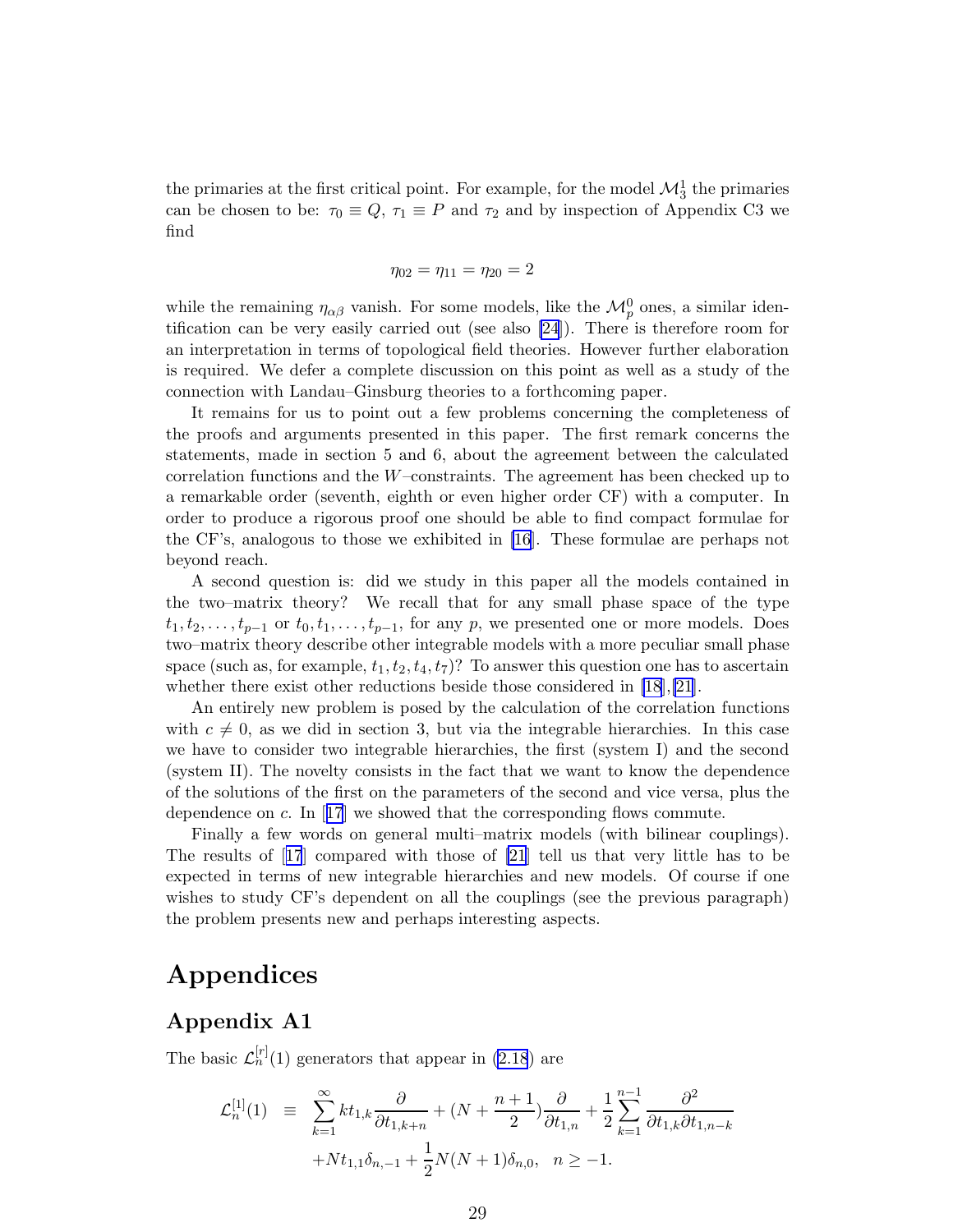and

$$
\mathcal{L}_{n}^{[2]}(1) \equiv \sum_{l_{1},l_{2}=1}^{\infty} l_{1}l_{2}t_{1,l_{1}}t_{1,l_{2}} \frac{\partial}{\partial t_{1,l_{1}+l_{2}+n}} + \sum_{l=1}^{\infty} lt_{1,l} \sum_{k=1}^{l+n-1} \frac{\partial^{2}}{\partial t_{1,k} \partial t_{1,l+n-k}} \n+ \frac{1}{3} \sum_{l=1}^{n-2} \sum_{k=1}^{n-l-1} \frac{\partial^{3}}{\partial t_{1,l} \partial t_{1,k} \partial t_{1,n-l-k}} \n+ (N + \frac{n}{2} + 1) \sum_{k=1}^{n-1} \frac{\partial^{2}}{\partial t_{k} \partial t_{n-k}} + (2N + n + 2) \sum_{l=1}^{\infty} lt_{l} \frac{\partial}{\partial t_{n+l}} \n+ (N^{2} + (n + 2)N + \frac{1}{3}(n + 1)(n + 2)) \frac{\partial}{\partial t_{1,n}} \n+ (2N^{2}t_{1,2} + Nt_{1,1}^{2})\delta_{n,-2} + N(N + 1)t_{1,1}\delta_{n,-1} \n+ \frac{1}{3}N(N + 1)(N + 2)\delta_{n,0}, \qquad n \ge -2.
$$

In the above formulas it is understood that when  $t_{1,k}$  appear with  $k \leq 0$ , the corresponding term is absent. As already noted the higher rank generators can be derived from the algebra  ${\mathcal W}$  itself.

Actually it remains for us to specify what the  $\mathcal{L}_n^{[0]}(1)$ 's are. These are given by

$$
\mathcal{L}_n^{[0]} \equiv \frac{\partial}{\partial t_{1,n}} + N \delta_{n,0}, \qquad n \ge 0
$$

These generators represent an abelian extension of the  $W$  algebra, of which they form an abelian subalgebra. The other generators behave tensorially with respect to  $\mathcal{L}_n^{[0]}$ . However since the latter play a minor role in this paper, we do not insist on this point.

### Appendix A2

Here are the generators of the Virasoro algebra for the reduced model  $\mathcal{M}_3^1$ :

$$
L_{-1} = \frac{1}{2} \sum_{k=3}^{\infty} k t_k \frac{\partial}{\partial t_{k-2}} + \frac{1}{2} t_1^2 + N t_2,
$$
  

$$
L_0 = \frac{1}{2} \sum_{k=1}^{\infty} k t_k \frac{\partial}{\partial t_k} + \frac{3}{8} N^2 + \frac{1}{16},
$$
  

$$
\frac{1}{2} \sum_{k=1}^{\infty} k t_k \frac{\partial}{\partial t_{k+2n}} + \frac{1}{4} N(n+2) \frac{\partial}{\partial t_{2n}} + \frac{1}{8} \sum_{k=1}^{2n-1} \frac{\partial}{\partial t_k \partial t_{2n-k}}, \qquad n \ge 1
$$

#### Appendix A3

 $L_n =$ 

The generators of the  $\mathcal{W}$  algebra appropriate for the  $\mathcal{M}_3^0$  (Boussinesq) model are

$$
\mathcal{L}_{n}^{[1]} = \frac{1}{3} \sum_{k=1}^{\infty} k t_k \frac{\partial}{\partial t_{k+3n}} + \frac{1}{18} \sum_{\substack{k,l \\ k+l=3n}} \frac{\partial^2}{\partial t_k \partial t_l} + \frac{1}{2} \sum_{\substack{k,l \\ k+l=-3n}} k l t_k t_l + \frac{1}{9} \delta_{n,0}, \quad \forall n
$$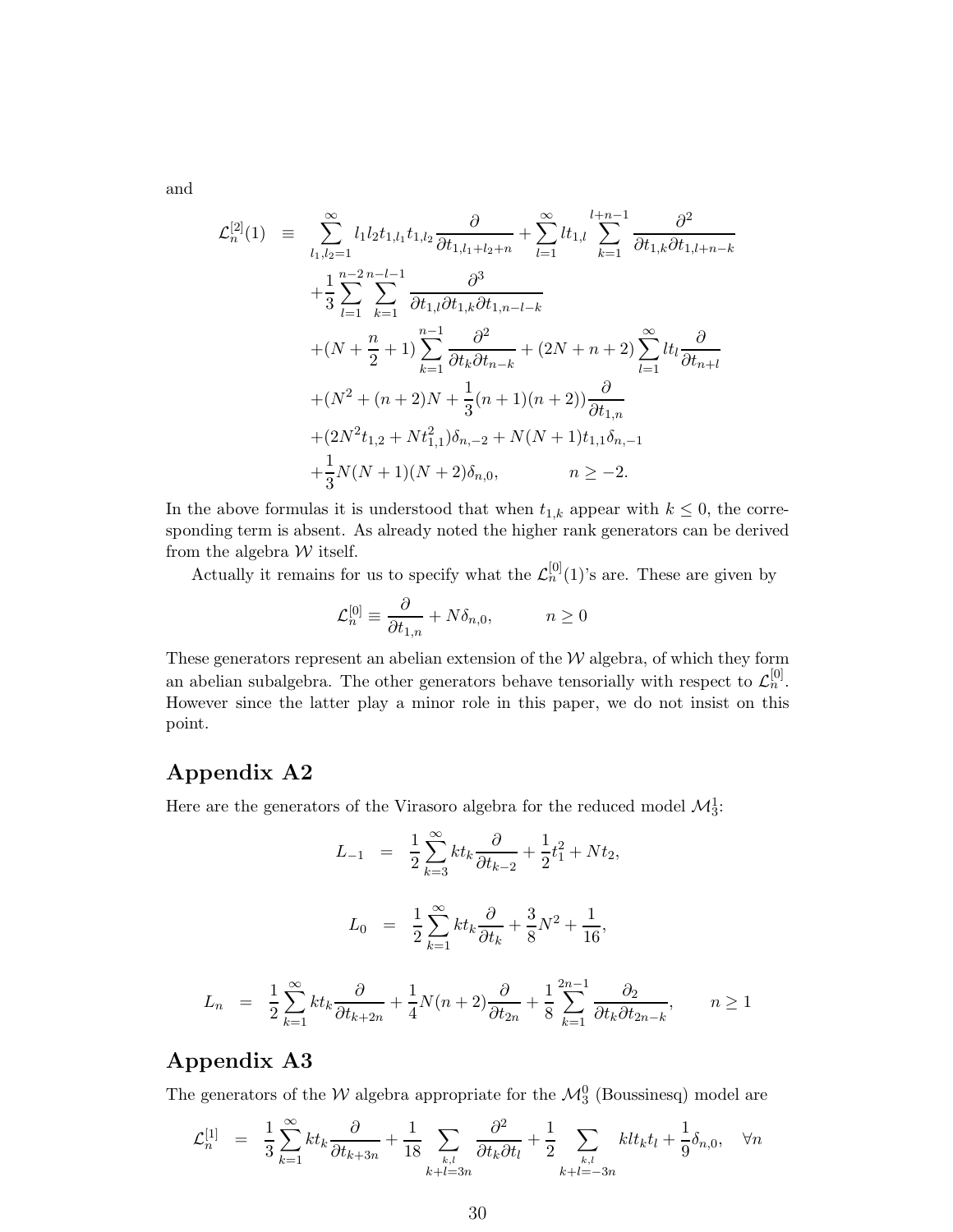$$
\mathcal{L}_{n}^{[2]} = \frac{1}{9} \sum_{l_1,l_2=1}^{\infty} l_1 l_2 t_{l_1} t_{l_2} \frac{\partial}{\partial t_{l_1+l_2+3n}} + \frac{1}{27} \sum_{\substack{l,k,j \ l-k-j=-3n}} l t_l \frac{\partial^2}{\partial t_k \partial t_j} \n+ \frac{1}{243} \sum_{\substack{l,k,j \ l+k+j=3n}} \frac{\partial^3}{\partial t_l \partial t_k \partial t_j} + \frac{1}{9} \sum_{\substack{l,k,j \ l+k+j=-3n}} l k j t_l t_k t_j, \quad \forall n
$$

In these expressions summations are limited to the terms such that no index involved is either negative or multiple of 3. Contrary to the previous cases we have introduced the generators for all  $n$ . In this way the above two sets of generators form a closed algebra,the  $W_3$  algebra,  $\left[ 31],[32],[12]\right]$  $\left[ 31],[32],[12]\right]$  $\left[ 31],[32],[12]\right]$  $\left[ 31],[32],[12]\right]$  $\left[ 31],[32],[12]\right]$  $\left[ 31],[32],[12]\right]$  $\left[ 31],[32],[12]\right]$ 

$$
\begin{array}{rcl}\n[\mathcal{L}_n^{[1]}, \mathcal{L}_m^{[1]}] & = & (n-m)\mathcal{L}_{n+m}^{[1]} + \frac{1}{6}(n^3 - n)\delta_{n+m,0} \\
[\mathcal{L}_n^{[1]}, \mathcal{L}_m^{[2]}] & = & (2n-m)\mathcal{L}_{n+m}^{[2]} \\
[\mathcal{L}_n^{[2]}, \mathcal{L}_m^{[2]}] & = & -\frac{1}{54}(n-m)\left((n^2 + m^2 + 4nm) + 3(n+m) + 2\right)\mathcal{L}_{n+m}^{[1]} \\
& & + \frac{1}{9}(n-m)\Lambda_{n+m} + \frac{1}{810}n(n^2 - 1)(n^2 - 4)\delta_{n+m,0}\n\end{array}
$$

where

$$
\Lambda_n = \sum_{k \leq -1} \mathcal{L}_k^{[1]} \mathcal{L}_{n-k}^{[1]} + \sum_{k \geq 0} \mathcal{L}_{n-k}^{[1]} \mathcal{L}_k^{[1]}
$$

Thiscorresponds to the quantum  $W_3$  algebra calculated in [[33\]](#page-37-0) when the central charge is 2.

#### Appendix A4

The generators of the  $\mathcal{W}$  algebra appropriate for the  $\mathcal{M}^0_4$  model are

$$
\mathcal{L}_{n}^{[1]} = \frac{1}{4} \sum_{k=1}^{\infty} k t_{k} \frac{\partial}{\partial t_{k+4n}} + \frac{1}{32} \sum_{k=1}^{4n+1} \frac{\partial^{2}}{\partial t_{k} \partial t_{4n-k}} + \frac{1}{2} \sum_{k+l=-4n} k l t_{k} t_{l} + \frac{5}{32} \delta_{n,0}, \quad \forall n
$$

$$
\mathcal{L}_{2}^{[2]} = \frac{1}{16} \sum_{l_{1},l_{2}=1}^{\infty} l_{1} l_{2} t_{l_{1}} t_{l_{2}} \frac{\partial}{\partial t_{l_{1}+l_{2}-8}} + \frac{1}{64} \sum_{l_{1},l_{2},k \atop l_{-j}-k=8} l t_{l} \sum \frac{\partial^{2}}{\partial t_{k} \partial t_{j}}
$$

$$
+ \frac{1}{12} \sum_{l_{1},l_{2}=1} k t_{l} t_{l} t_{k} t_{j},
$$

In these expressions summations are limited to the terms such that no index involved is either negative or multiple of 4.

From the above generators we can generate the  $W_4$  algebra.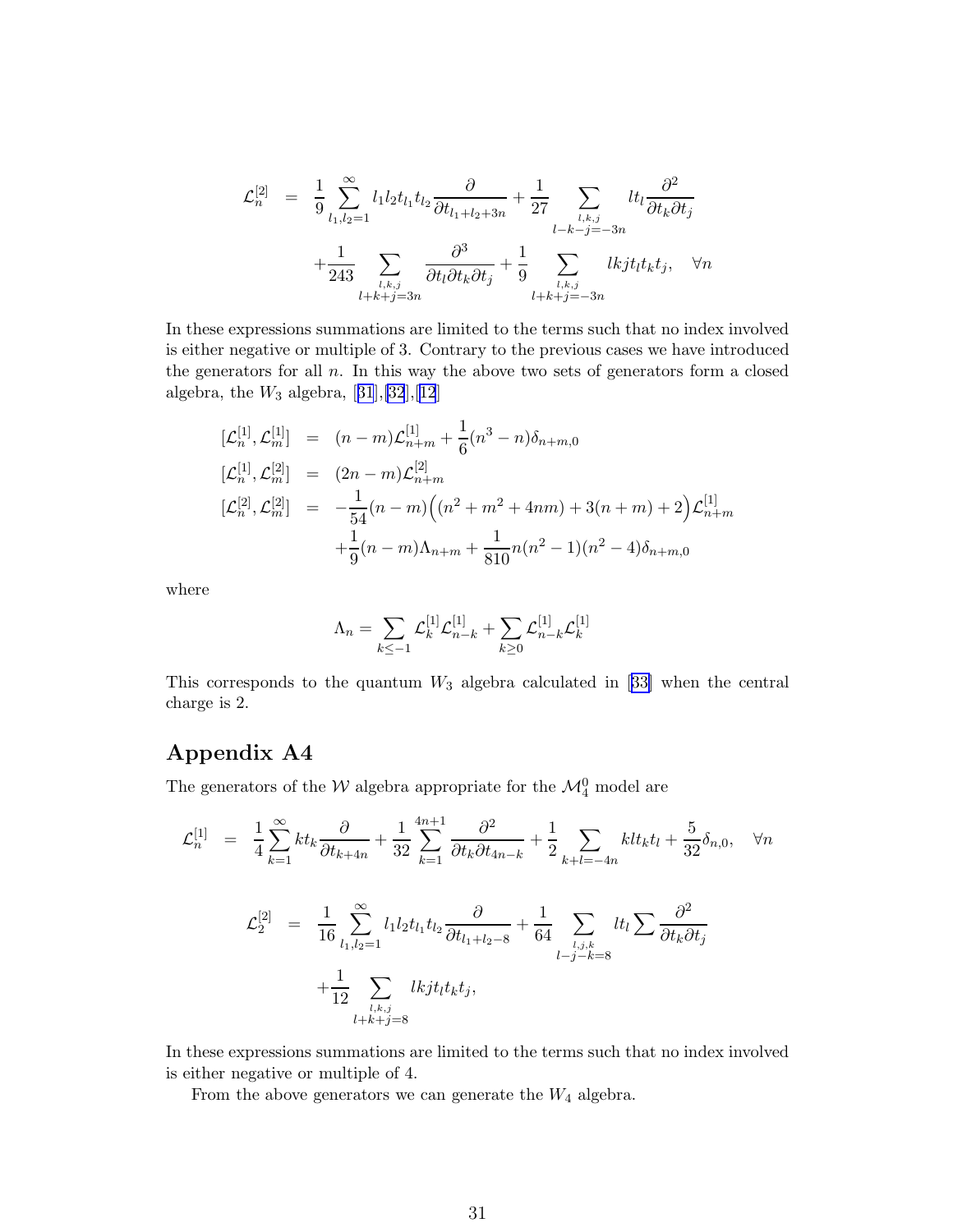## Appendix B1

Here are the first few equations of motion of the model  $\mathcal{M}_3^2$  in the dispersionless limit  $(t_k = t_{1,k})$ :

$$
\frac{\partial a_1}{\partial t_2} = (2a_2 + 2a_1S)', \qquad \frac{\partial a_2}{\partial t_2} = 2a'_2S + 4a_2S', \qquad \frac{\partial S}{\partial t_2} = (S^2 + 2a_1)'
$$

$$
\frac{\partial a_1}{\partial t_3} = (3a_1S^2 + 6a_2S + 3a_1^2)'
$$

$$
\frac{\partial a_2}{\partial t_3} = 3a'_2S^2 + 6a_2(S^2)' + 3a_1a'_2 + 6a'_1a_2
$$

$$
\frac{\partial S}{\partial t_3} = (S^3 + 6a_1S + 3a_2)'
$$

$$
\frac{\partial a_1}{\partial t_4} = (4a_1S^3 + 12a_2S^2 + 12a_1S^2 + 12a_1a_2)'
$$
  
\n
$$
\frac{\partial a_2}{\partial t_4} = 4a'_2S^3 + 8a_2(S^3)' + 12a_1a'_2S + 24a_2(a_1S)'
$$
  
\n
$$
\frac{\partial S}{\partial t_4} = (S^4 + 12a_1S^2 + 12a_2S + 6a_1^2)'
$$

## Appendix B2

Here are the first few equations of motion of the model  $\mathcal{M}_3^1$  in the dispersionless limit and with the convention  $t_k = t_{1,k}$ :

$$
\frac{\partial a_1}{\partial t_2} = 2a'_2, \qquad \frac{\partial a_2}{\partial t_2} = 2\left(a_2S\right)', \qquad \frac{\partial S}{\partial t_2} = \left(S^2 + a_1\right)'
$$

$$
\frac{\partial a_1}{\partial t_3} = \left(\frac{3}{4}a_1^2 + 3a_2S\right)'
$$

$$
\frac{\partial a_2}{\partial t_3} = \left(\frac{3}{2}a_1a_2 + 3a_2S^2\right)'
$$

$$
\frac{\partial S}{\partial t_3} = \left(S^3 + \frac{3}{2}a_1S + \frac{3}{2}a_2\right)'
$$

$$
\frac{\partial a_1}{\partial t_4} = \left(4a_2S^2 + 4a_1a_2\right)'
$$

$$
\frac{\partial a_2}{\partial t_4} = \left(4a_2S^3 + 2a_2^2 + 4a_1a_2S\right)'
$$

$$
\frac{\partial a_2}{\partial t_4} = (4a_2S^3 + 2a_2^2 + 4a_1a_2S)'
$$

$$
\frac{\partial S}{\partial t_4} = (S^4 + 2a_1S^2 + 4a_2S + a_1^2)'
$$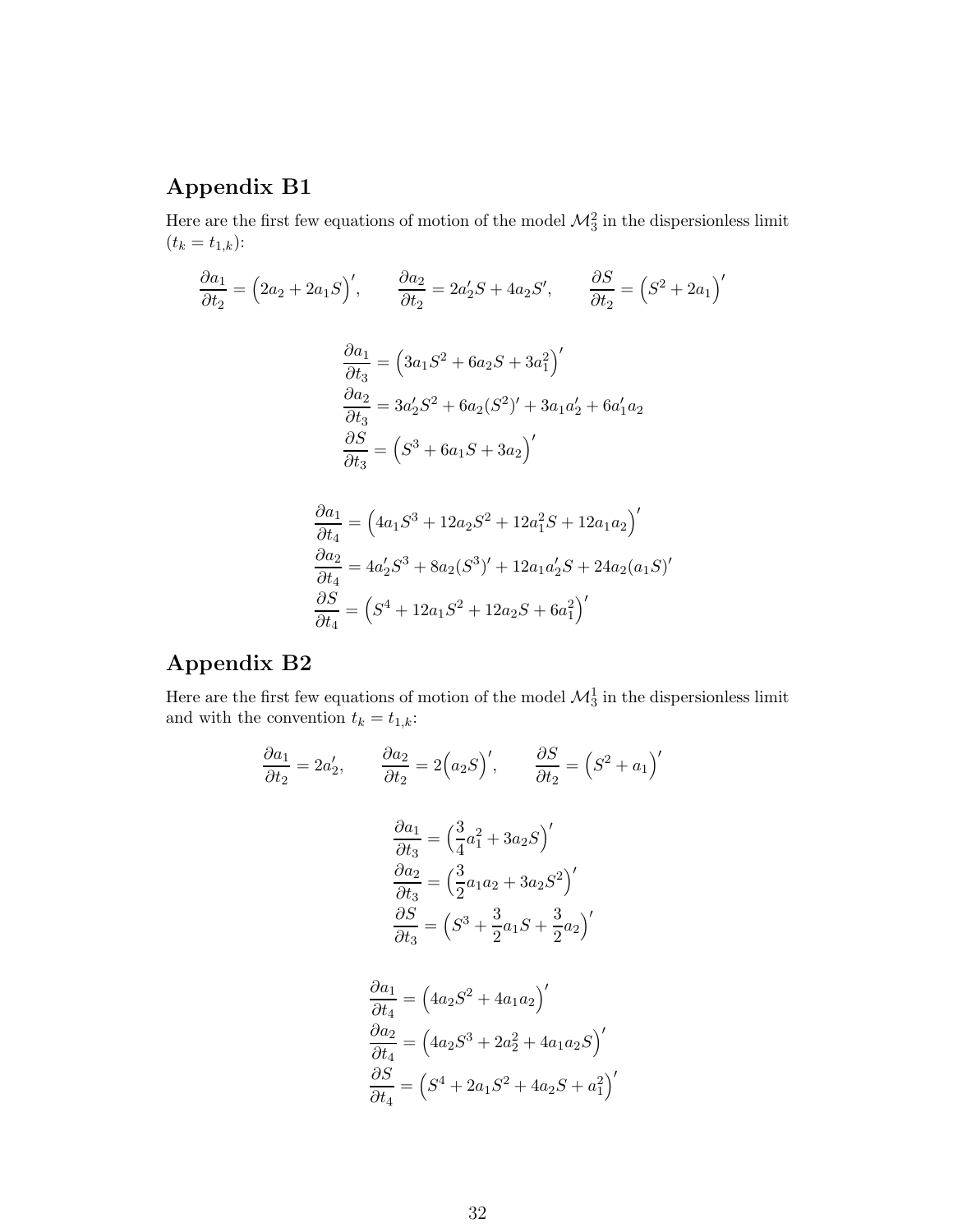#### Appendix B3

Here are the first few (complete) equations of motion of the model  $\mathcal{M}_3^0$  with the convention  $t_k = t_{1,k}$ . We disregard the  $t_k$  flows with  $k = 0 \text{ mod } 3$ :

$$
\frac{\partial a_1}{\partial t_2} = 2a'_2 - a''_1, \qquad \frac{\partial a_2}{\partial t_2} = a''_2 - \frac{2}{3}a'''_1 - \frac{2}{3}a_1a'_1
$$

$$
\frac{\partial a_1}{\partial t_4} = \left(-\frac{1}{3}a'''_1 + \frac{2}{3}a''_2 - \frac{2}{3}a_1a'_1 + \frac{4}{3}a_1a_2\right)'
$$

$$
\frac{\partial a_2}{\partial t_4} = \left(\frac{1}{3}a'''_2 - \frac{2}{9}a'''_1 + \frac{2}{3}a_1a'_2 + \frac{2}{3}a_2^2 - \frac{2}{3}a_1a''_1 - \frac{1}{2}a'_1a'_1 - \frac{4}{27}a_1^3\right)'
$$

#### Appendix B4

Here are the first few equations of motion of the model  $\mathcal{M}^3_4$  in the dispersionless limit  $(t_k = t_{1,k})$ :

$$
\frac{\partial a_1}{\partial t_2} = (2a_2 + 2a_1S)', \qquad \frac{\partial a_2}{\partial t_2} = 2a'_3 + 2a'_2S + 4a_2S', \n\frac{\partial a_3}{\partial t_2} = 2a'_3S + 6a_3S', \qquad \frac{\partial S}{\partial t_2} = (S^2 + 2a_1)'
$$
\n
$$
\frac{\partial a_1}{\partial t_3} = (3a_1^2 + 3a_3 + 3a_1S^2 + 6a_2S)'
$$
\n
$$
\frac{\partial a_2}{\partial t_3} = 3a_2S^2 + 6a_2(S^2)' + 6a'_3S + 9a_3S' + 3a_1a'_2 + 6a'_1a_2
$$
\n
$$
\frac{\partial a_3}{\partial t_3} = 3a_1a'_3 + 9a'_1a_3 + 3a'_3S^2 + 9a_3(S^2)'
$$
\n
$$
\frac{\partial S}{\partial t_3} = (S^3 + 6a_1S + 3a_2)'
$$
\n(9.2)

#### Appendix B5

Here are the first few equations of motion of the model  $\mathcal{M}^0_4$  in the dispersionless limit and with the convention  $t_k = t_{1,k}$ . We disregard the  $t_k$  flows with  $k = 0 \mod 4$ :

$$
\frac{\partial a_1}{\partial t_2} = 2a'_2, \qquad \frac{\partial a_2}{\partial t_2} = \left(2a_3 - \frac{1}{2}a_1^2\right)', \qquad \frac{\partial a_3}{\partial t_2} = -\frac{1}{2}a'_1a_2
$$
\n
$$
\frac{\partial a_1}{\partial t_3} = \left(-\frac{3}{8}a_1^2 + 3a_3\right)', \qquad \frac{\partial a_2}{\partial t_3} = -\frac{3}{4}(a_1a_2)', \qquad \frac{\partial a_3}{\partial t_3} = -\frac{3}{8}(a_2^2)' + \frac{3}{4}a_1a'_3
$$
\n
$$
\frac{\partial a_1}{\partial t_5} = \left(\frac{5}{8}a_2^2 + \frac{5}{4}a_1a_3 - \frac{5}{32}a_1^3\right)'
$$
\n
$$
\frac{\partial a_2}{\partial t_5} = \left(\frac{5}{4}a_2a_3 - \frac{15}{32}a_1^2a_2\right)'
$$
\n
$$
\frac{\partial a_3}{\partial t_5} = \frac{5}{8}(a_3^2)' + \frac{5}{32}a_1^2a'_3 - \frac{5}{16}(a_1a_2)'a_2
$$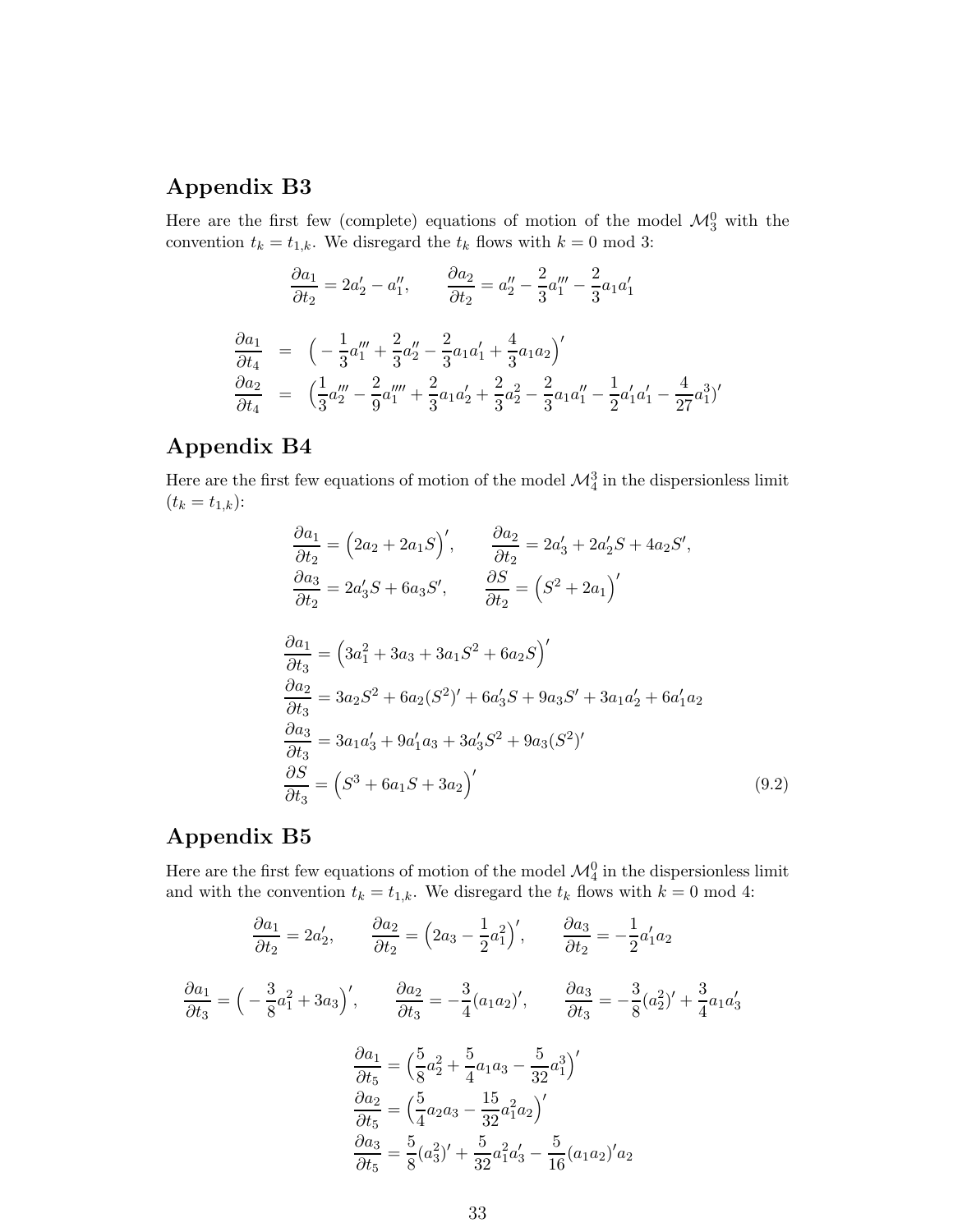#### Appendix C1

In this Appendix we collect the first few genus 0 one–point CF's calculated in section 3. Small phase space:  $N, t_1$ . Critical point:  $2t_2 = -1$ .

$$
\langle \tau_1 \rangle = N \frac{t + cs}{1 - c^2}, \quad \langle \sigma_1 \rangle = N \frac{s + ct}{1 - c^2}
$$
\n
$$
\langle \tau_2 \rangle = N \frac{s^2 + t^2 + 2cst}{(1 - c^2)^2} + \frac{N^2 - Ns^2}{1 - c^2}
$$
\n
$$
\langle \tau_3 \rangle = N \frac{t + cs}{(1 - c^2)^3} \left( c^2 s^2 + 2cst + t^2 + 3N - 3Nc^2 \right)
$$
\n
$$
\langle \tau_4 \rangle = \frac{N}{(1 - c^2)^4} \left( c^4 s^4 + 4c^3 s^3 t + 6c^2 s^2 t^2 + 4cst^3 + t^4 + 6Nc^2 s^2 - 6Nc^4 s^2 + 12Ncst - 12Nc^3 st + 6Nt^2 - 6Nc^2 t^2 + 2N^2 - 4N^2c^2 + 2N^2c^4 \right)
$$

and in general

$$
\langle \sigma_k \rangle (t, s) = \langle \tau_k \rangle (s, t)
$$

## Appendix C2

One-point correlation functions of the model  $\mathcal{M}_3^2$  in genus 0. Small phase space:  $t_0 \equiv N, t_1, t_2$ . Critical point:  $3t_3 = -1$ .

$$
\langle Q \rangle = t_1 t_2 + \frac{2}{3} t_2^3 + y t_0,
$$
\n
$$
\langle P \rangle = \frac{1}{4} t_1^2 + t_0 t_2 + \frac{1}{2} t_1 t_2^2 + \frac{1}{4} t_2^4,
$$
\n
$$
\langle \tau_2 \rangle = t_0 t_1 + 2 t_0 t_2^2 + t_1 t_2^3 + \frac{1}{2} t_1^2 t_2 + \frac{1}{2} t_2^5,
$$
\n
$$
\langle \tau_3 \rangle = \frac{1}{4} t_1^3 + 3 t_0 t_1 t_2 + \frac{3}{2} t_1^2 t_2^2 + \frac{9}{4} t_1 t_2^4 + \frac{3}{4} t_0^2 + 4 t_0 t_2^3 + t_2^6,
$$
\n
$$
\langle \tau_4 \rangle = \frac{3}{2} t_0 t_1^2 t_1^3 t_2 + 9 t_0 t_1 t_2^2 + 4 t_1^2 t_2^3 + 5 t_1 t_2^5 + 3 t_0^2 t_2 + \frac{17}{2} t_0 t_2^4 + 2 t_2^7,
$$
\n
$$
\langle \tau_5 \rangle = \frac{5}{2} t_0^2 t_1 + \frac{15}{2} t_0 t_1^2 t_2 + 25 t_0 t_1 t_2^3 + \frac{15}{4} t_1^3 t_2^2 + \frac{85}{8} t_1^2 t_2^4 + \frac{5}{16} t_1^4 + \frac{45}{4} t_1 t_2^6 + 10 t_0^2 t_2^2 + \frac{37}{2} t_0 t_2^5 + \frac{65}{16} t_2^8
$$

In the first equation y represents an undetermined numerical constant.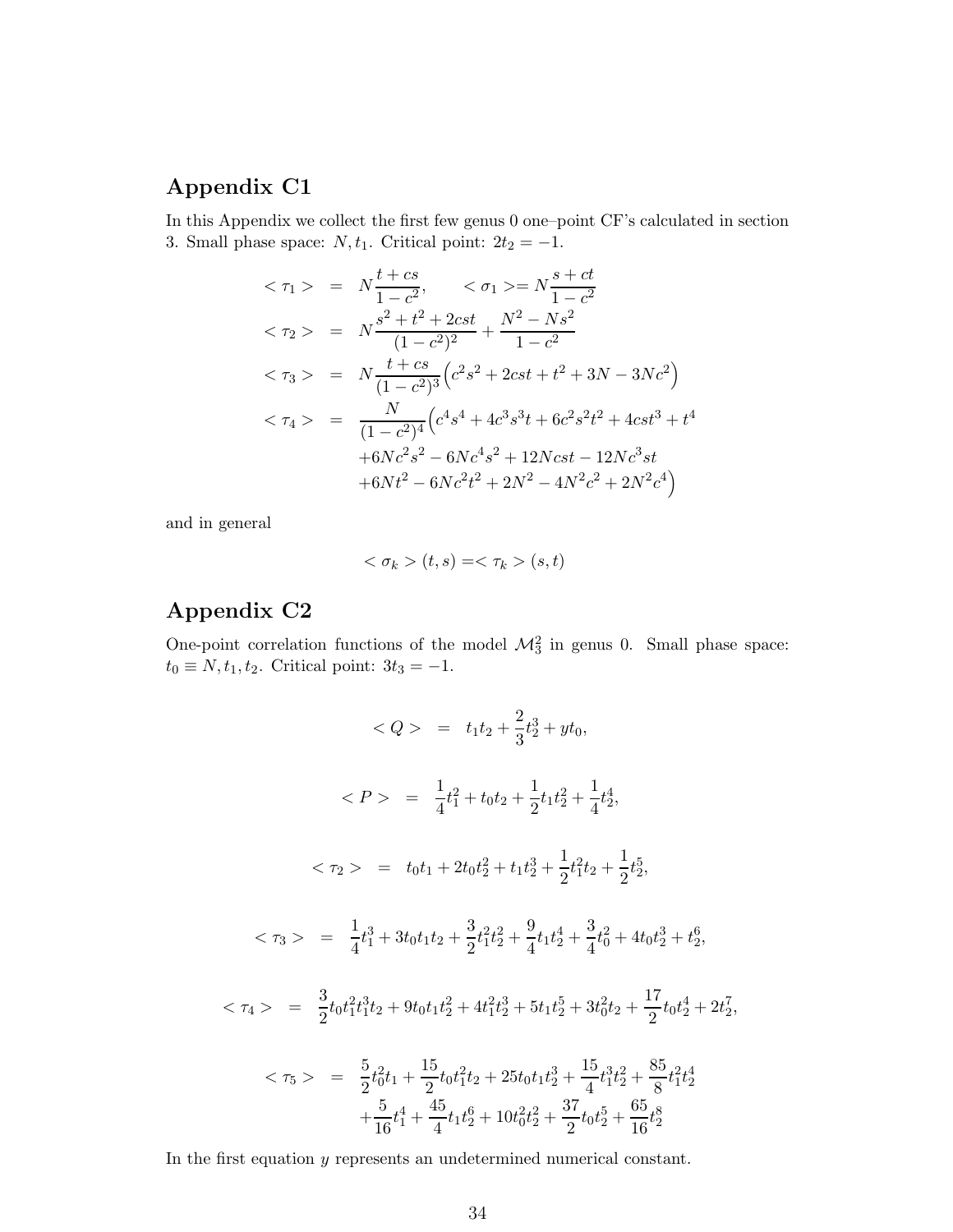#### Appendix C3

One-point correlation functions of the model  $\mathcal{M}_3^1$  in genus 0. Small phase space:  $t_0 \equiv N, t_1, t_2$ . First critical point:  $3t_3 = -1$ .

$$
\langle Q \rangle = 2t_1t_2 + \frac{4}{3}t_2^3 + yt_0, \qquad \langle P \rangle = t_1^2 + 2t_0t_2, \qquad \langle \tau_2 \rangle = 2t_0t_1 + 4t_0t_2^2
$$
\n
$$
\langle \tau_3 \rangle = t_1^3 + 6t_0t_1t_2 + 8t_0t_2^3 + \frac{3}{4}t_0^2
$$
\n
$$
\langle \tau_4 \rangle = 4t_0t_1^2 + 16t_0t_1t_2^2 + 4t_0^2t_2 + 16t_0t_2^4
$$
\n
$$
\langle \tau_5 \rangle = \frac{5}{4}t_1^4 + \frac{15}{4}t_1t_0^2 + 15t_0t_1^2t_2 + 40t_0t_1t_2^3 + 15t_0^2t_2^2 + 32t_0t_2^5
$$

## Appendix C4

One-point correlation functions of the Boussinesq model  $\mathcal{M}_3^0$  in genus 0. Small phase space:  $t_1, t_2$ . First critical point:  $4t_4 = -1$ .

$$
<\tau_1> = 6t_1t_2, \quad <\tau_2> = 3t_1^2 - 8t_2^3
$$
 (9.3)

$$
\langle \tau_4 \rangle = 12t_1^2 t_2 - 16t_2^4, \qquad \langle \tau_5 \rangle = 5t_1^3 - 40t_1 t_2^3
$$
\n
$$
\langle \tau_7 \rangle = 28t_1^3 t_2 - 112t_1 t_2^4, \qquad \langle \tau_8 \rangle = 10t_1^4 - 160t_1^2 t_2^3 + \frac{256}{3}t_2^6
$$

Here follow the one-point correlation functions of the same model at the second critical point:  $5t_5 = 1$ .

$$
<\tau_1> = 2t_1^{\frac{3}{2}} - 3t_2^2, \quad <\tau_2> = -6t_1t_2
$$
 (9.4)

$$
\langle \tau_4 \rangle = -8t_1^{\frac{3}{2}}t_2 + 4t_2^3, \qquad \langle \tau_5 \rangle = -2t_1^{\frac{5}{2}} + 15t_1t_2^2
$$

#### Appendix C5

Genus 0 one-point correlation functions of the model  $\mathcal{M}_4^3$ . Small phase space:  $t_0 \equiv$  $N, t_1, t_2, t_3$ . First critical point:  $4t_4 = -1$ .

$$
\langle Q \rangle = t_1 t_3 + \frac{2}{3} t_2^2 + 3t_2 t_3^2 + \frac{9}{4} t_3^4 + y t_0
$$
  

$$
\langle P \rangle = \frac{2}{3} t_1 t_2 + t_1 t_3^2 + t_0 t_3 + \frac{4}{3} t_2^2 t_3 + \frac{10}{3} t_2 t_3^3 + 2t_3^5
$$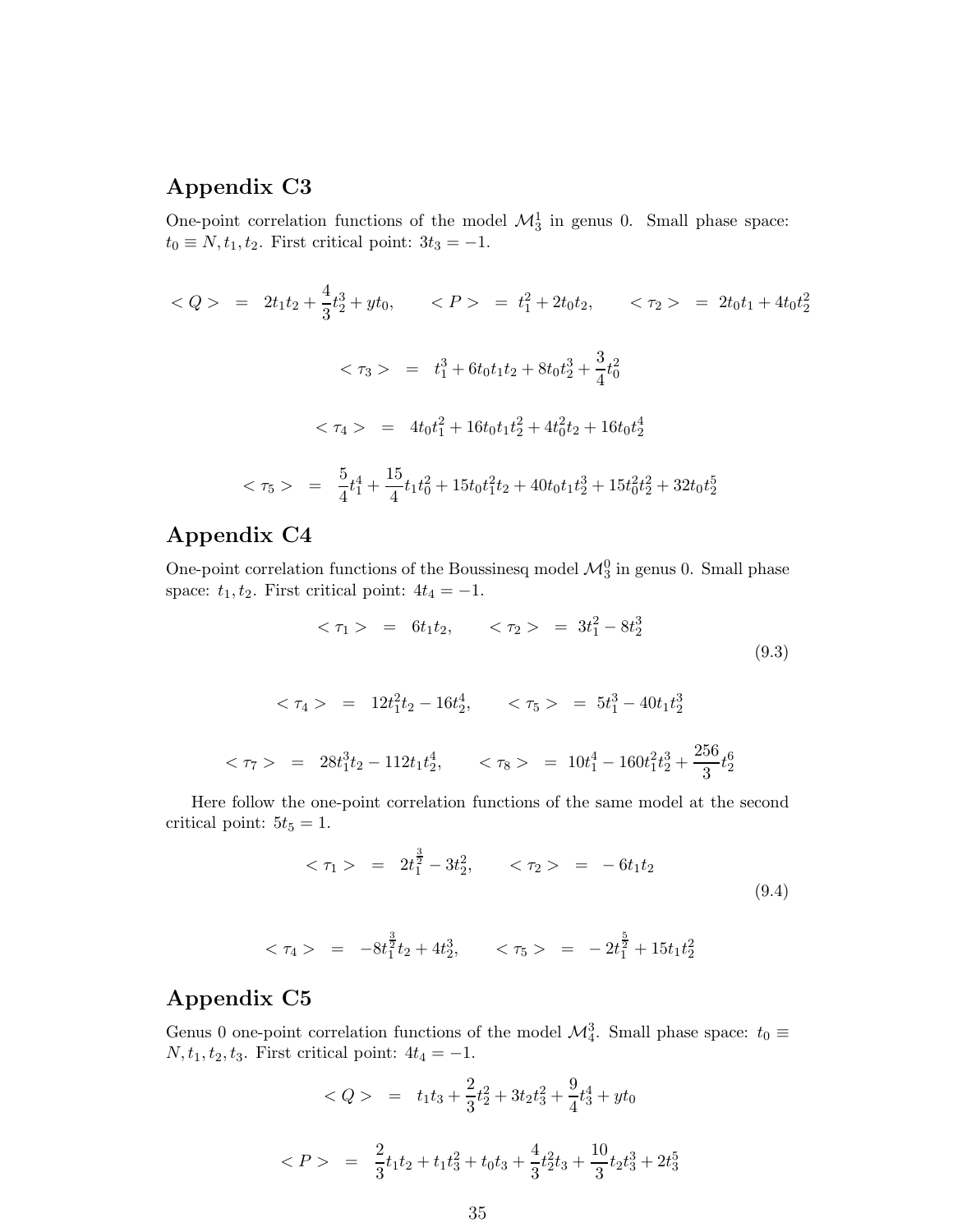$$
\langle \tau_2 \rangle = \frac{1}{3}t_1^2 + \frac{8}{3}t_1t_2t_3 + \frac{10}{3}t_1t_3^3 + \frac{4}{3}t_0t_2 + 3t_0t_3^2 + \frac{8}{27}t_2^3
$$

$$
+ \frac{16}{3}t_2^2t_3^2 + \frac{34}{3}t_2t_3^4 + \frac{19}{3}t_2^6
$$

$$
\langle \tau_3 \rangle = 10t_1t_2t_3^2 + 10t_1t_3^4 + t_1^2t_3 + t_0t_1 + \frac{4}{3}t_1t_2^2 + 6t_0t_2t_3
$$

$$
+ 9t_0t_3^3 + \frac{32}{9}t_2^3t_3 + \frac{68}{3}t_2^2t_3^3 + 38t_2t_3^5 + 19t_3^7
$$

### Appendix C6

Genus 0 one-point correlation functions of the model  $\mathcal{M}_4^0$ . Small phase space:  $t_1, t_2, t_3$ . First critical point:  $5t_5 = -1$ .

$$
<\tau_1> = 8t_2^2 + 12t_1t_3, \qquad <\tau_2> = 16t_1t_2 - 72t_2t_3^2
$$
  
 $<\tau_3> = 6t_1^2 - 72t_2^2t_3 + 81t_3^4$   
 $<\tau_5> = 40t_1t_2^2 + 30t_1^2t_3 - 360t_2^2t_3^2 + 243t_3^5$ 

One-point correlation functions of the same model  $\mathcal{M}_4^0$  at the second critical point:  $6t_6 = -1.$ 

$$
\langle \tau_1 \rangle = 12t_2t_3 - \frac{2}{3}t_1^2t_3^{-1}, \qquad \langle \tau_2 \rangle = 12t_1t_3 + 8t_2^2
$$

$$
\langle \tau_3 \rangle = 12t_1t_2 + \frac{2}{9}t_1^3t_3^{-2} - \frac{27}{2}t_3^3
$$

$$
\langle \tau_5 \rangle = -\frac{5}{54}t_1^4t_3^{-2} - \frac{10}{3}t_1^2t_2t_3^{-1} + \frac{45}{2}t_1t_3^2 + 30t_2^2t_3
$$

#### 9.1 Appendix D

In this Appendix we collect results on correlation functions of the NLS  $(\mathcal{M}_2^1)$  model. Small phase space:  $N, t_1$ . First critical point:  $2t_2 = -1$ . The genus h contribution is denoted  $\langle \, \cdot \, \rangle_h$ .

Genus 0

$$
<\tau_r>_0=\sum_{\substack{k\\2\leq 2k\leq r+2}}\frac{r!}{(r-2k+2)!(k-1)!k!}N^kt_1^{r-2k+2}
$$

Genus 1

$$
<\tau_1>_1=<\tau_2>_1=<\tau_3>=0,\qquad <\tau_4>=N,
$$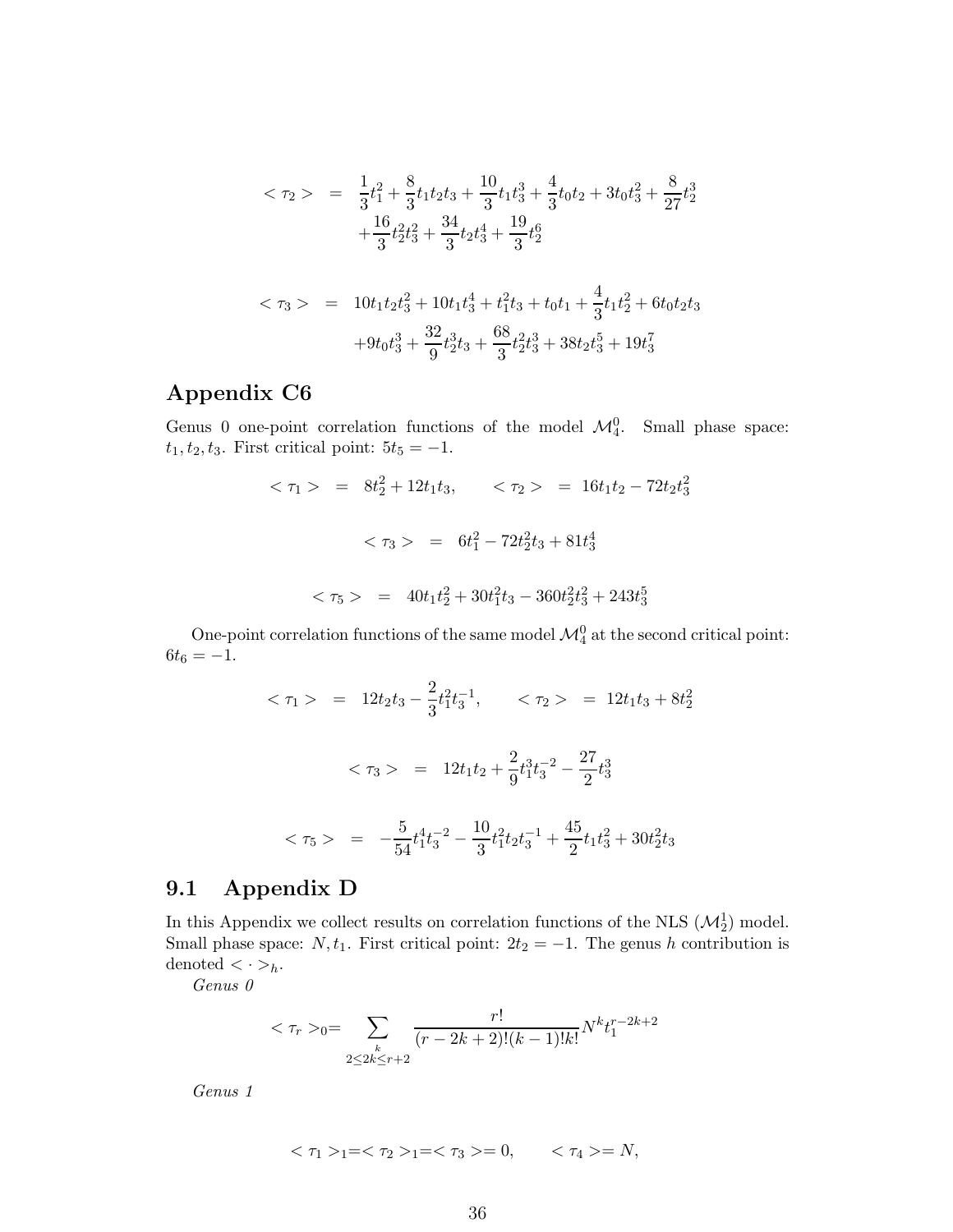<span id="page-36-0"></span>
$$
\langle \tau_5 \rangle_{1} = 5Nt_1, \qquad \langle \tau_6 \rangle_{1} = 15Nt_1^2 + 10N^2,
$$
\n
$$
\langle \tau_7 \rangle_{1} = 35Nt_1^3 + 70N^2t_1, \qquad \langle \tau_8 \rangle_{1} = 70Nt_1^4 + 280N^2t_1^2 + 70N^3
$$
\n
$$
\langle \tau_9 \rangle_{1} = 126Nt_1^5 + 840N^2t_1^3 + 630N^3t_1,
$$
\n
$$
\langle \tau_{10} \rangle_{1} = 210Nt_1^6 + 2100N^2t_1^4 + 3150N^3t_1^2 + 420N^4
$$

(9.5)

$$
\langle \tau_1 \tau_i \rangle_{1} = 0, \quad 1 \le i \le 4, \quad \langle \tau_1 \tau_5 \rangle_{1} = 5N, \quad \langle \tau_1 \tau_6 \rangle_{1} = 30Nt_1
$$

$$
\langle \tau_2 \tau_2 \rangle_{1} = \langle \tau_2 \tau_3 \rangle_{1} = 0, \quad \langle \tau_2 \tau_4 \rangle_{1} = 4N
$$

 $<\tau_2\tau_5>_{1}=30Nt_1, \quad <\tau_3\tau_3>_{1}=3N$ 

Genus 2

$$
\langle \tau_i \rangle_{2} = 0 \qquad 1 \le i \le 7, \qquad \langle \tau_8 \rangle_{2} = 21N, \qquad \langle \tau_9 \rangle_{2} = 189Nt_1
$$

$$
\langle \tau_{10} \rangle_{2} = 945Nt_1^2 + 483N^2, \qquad \langle \tau_{11} \rangle_{2} = 3465Nt_1^3 + 5313N^2t_1
$$

# **References**

- [1] M. Douglas, Phys.Lett.B238 (90) 176.
- [2] E.Brezin, M.Douglas, V.Kazakov and S.Shenker, Phys.Lett.B237 (1990). D.J.Gross and A.A.Migdal, Phys.Rev.Lett. 64 (1990) 717.
- [3] C.Crnkovic, P.Ginsparg, and G.Moore, Phys.Lett.**B237** (1990)196.
- [4] J.Goeree, Nucl.Phys.**B358**(1991)737.
- [5] E.Gava and K.Narain, Phys.Lett.B263(1991)213. E.Martinec, Comm.Math.Phys. 138B— (1991) 437.
- [6] T.Tada and T.Yamaguchi, Phys.Lett. B250 (1990) 38. T.Tada, Phys.Lett. B259 (1991)442. S.Odake, Phys.Lett. B269 (1991)300.
- [7] Jan De Boer, Nucl.Phys. 336B (1991) 602.
- [8] S.Ryang, Phys.Rev.D46 (1992).
- [9] C.Ahn and K.Shigemoto, "Multi–matrix model and 2D Toda multi–component hierarchy" CLNS 91/1054.